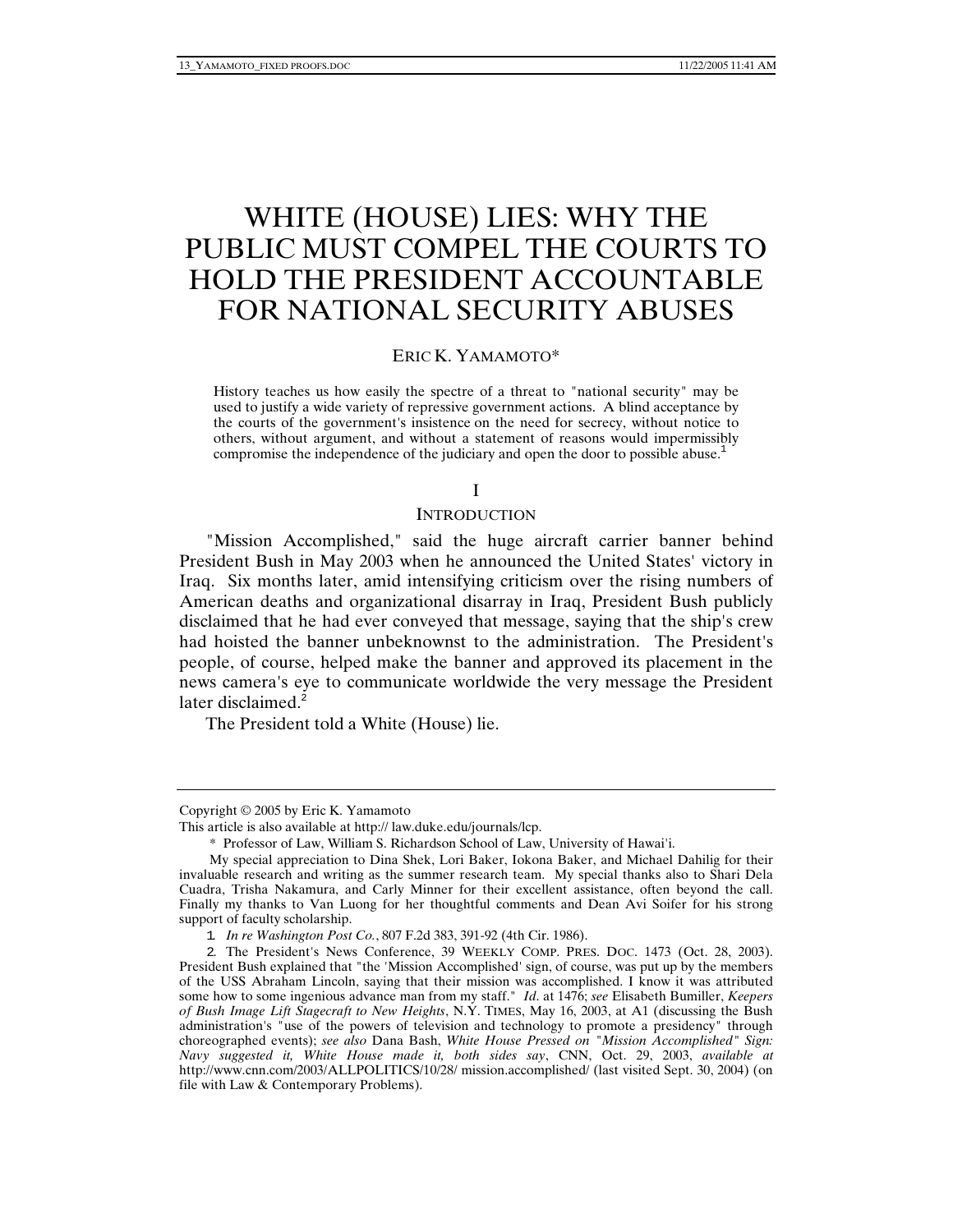And he did so to minimize mounting political embarrassment over an emerging truth of great consequence: his administration clearly lacked a realistic, coherent plan for the security and governance of "post-war" Iraq, and many Americans and Iraqis were dying as a result.<sup>3</sup>

A year later, in an unscripted moment, President Bush conveyed an alarming message about what an American is: white in skin color. He startled listeners with his comment that some Iraq reconstruction critics "don't believe that people whose *skin color* may not be the *same as ours* can be free and selfgovern."<sup>4</sup> Leaving aside the self-governance issue, what emerges is a significant racial revelation. Conservative commentator George Will observed that the President "seemed to be saying that white is, and brown is not, the color of Americans' skin."<sup>5</sup> The President removed any doubt with his follow-up remark, equating "ours" with "white": "I believe that people whose skins . . . are a *different color from white* can self-govern."<sup>6</sup>

These are loaded statements by the commander-in-chief of the war on terror, a leader charged by critics with unfair racial profiling at home and human rights abuses abroad.<sup>7</sup> So the President's press secretary Scott McClellan, doing damage control, later explained that the President meant only that, according to critics, "the people in those Middle Eastern countries cannot be free."<sup>8</sup> McClellan's "clarification," however, ignored the President's actual words and changed what he clearly meant, obscuring the deep racial implications of his war on terror.<sup>9</sup>

The President's man told another White (House) lie.

Many have documented this administration's penchant for deliberate misrepresentations on national security—in blunt terms, for lying to the

8. Will, *supra* note 4, at A25.

<sup>3</sup>*. See,* Adam Nagourney & Janet Elder, *Bush's Rating Falls to its Lowest Point, New Survey Finds*, N.Y. TIMES, June 29, 2004, at A1.

<sup>4</sup>. George F. Will, *Time for Bush to See The Realities of Iraq*, WASH. POST, May 3, 2004, at A25 (emphasis added).

<sup>5</sup>*. Id.* at A25.

<sup>6.</sup> *Id.* at A25 (emphasis added).

<sup>7</sup>*. See, e.g.*, Natsu Taylor Saito, *For "Our" Security: Who is an "American" and What is Protected by Enhanced Law Enforcement and Intelligence Powers?*, 2 SEATTLE J. SOC. JUST. 23, 40 (2004) (critiquing post-9/11 administration anti-terrorism policies, including racial targeting in immigration and domestic investigations).

<sup>9</sup>*. See* Susan M. Akram and Kevin R. Johnson, *Race, Civil Rights, and Immigration Law After September 11, 2001: The Targeting of Arabs and Muslims*, 58 N.Y.U. ANN. SURV. AM. L. 295, 302 (2002) (analyzing the pre-September 11 "demonization" of Arab and Muslims, and the post-September 11 investigating of Arab and Muslim noncitizens, "with little concern for their civil rights or for the potential long-term impacts of that response"); Paul M. Sherer, IMMIG. POL'Y CENTER OF THE AM. IMMIG. L. FOUND., TARGETS OF SUSPICION: THE IMPACT OF POST-9/11 POLICIES ON MUSLIMS, ARABS AND SOUTH ASIANS IN THE U.S*.*, (2004), *at* http://www.ilw.com/lawyers/articles/2004,0721 sherer.shtm (last visited Sept. 30, 2004) (on file with Law & Contemporary Problems); *see also* Natsu Taylor Saito, *Symbolism Under Siege: Japanese American Redress and the "Racing" of Arab Americans as "Terrorists,"* 8 ASIAN L.J. 1 (2001) (discussing "the 'racing' of Arab Americans as 'terrorists' and the use of secret evidence and indefinite detention to deport non-citizens with political views or associations the government dislikes" before September 11).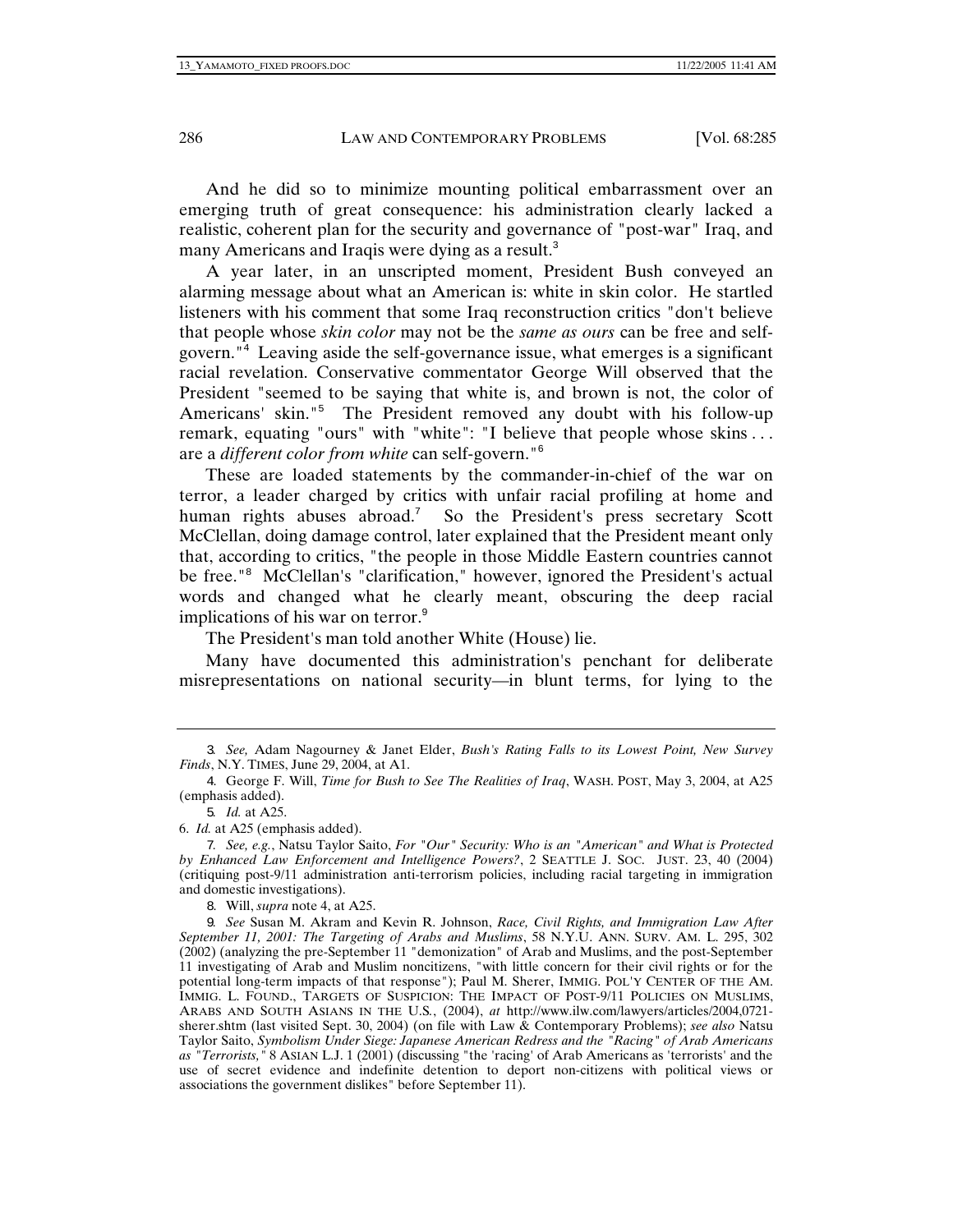American people about threats at home and abroad.<sup>10</sup> Some have written about other administrations, Democrat and Republican, that have misled the public about threats to the nation's safety.<sup>11</sup> Fewer have written about *who* is to hold the executive accountable for this dissembling and *how* this is to be done.

And what almost no one has closely examined in both jurisprudential and Realpolitik terms is this: If the task of holding the executive accountable to constitutional standards ultimately falls on the courts, how does the American public hold the judiciary accountable—how do we assure that the courts actually scrutinize, rather than blindly accept, the executive's proffered justification for ostensible national security restrictions of our most basic freedoms? This under-explored question is the focus of this essay, and it opens discussion about the strategic need for critical legal advocacy and the significance of constructive public pressure on the courts.

To stimulate that discussion this essay draws a broad "strategic blueprint" for building the political coalitions and cultural momentum needed to impel close judicial scrutiny of executive national security claims. The price for failing to build those coalitions and that momentum is, I suggest, a weak judiciary, unfettered presidential power, and civil liberties disasters in waiting. The proposed blueprint delineates the "who" (a wide array of public advocates tasked with pressuring judges, and the legal process itself, to assure executive accountability); the "how" (critical legal advocacy coupled with organized media and grass roots politicking); and the "what" (judicial acknowledgment that law as interpreted and applied is not neutral or objective in controversial cases, and that, in a genuine democracy, it is the court's role to carefully scrutinize executive national security actions that curtail fundamental liberties).

II

# EXECUTIVE ABUSES OF CIVIL LIBERTIES: A "STRATEGIC BLUEPRINT" FOR "NATIONAL SECURITY" ACCOUNTABILITY

A. *Korematsu* Revisited: The "Loaded Weapon" in Post 9/11 United States

During World War II Fred Korematsu challenged the constitutionality of the Japanese American internment and lost. The Supreme Court then blindly

<sup>10</sup>*. See infra* notes 29-40 and accompanying text; *see also* MINORITY STAFF OF THE HOUSE OF REPRESENTATIVES COMM. ON GOVERNMENT REFORM, 108th CONG., IRAQ ON THE RECORD: THE BUSH ADMINISTRATION'S PUBLIC STATEMENTS ON IRAQ i-ii (Comm. Print 2004) *available at* http://democrats.reform.house.gov/IraqOnTheRecord/pdf\_admin\_iraq\_on\_the\_record\_rep.pdf visited on Oct. 1, 2004) (on file with Law & Contemporary Problems) (documenting 237 "specific "misleading statements" made President George Bush, Vice President Richard Cheney, Defense Secretary Donald Rumsfeld, Secretary of State Colin Powell, and National Security Advisor Condoleeza Rice).

<sup>11</sup>*. See* ERIC K. YAMAMOTO, MARGARET CHON, CAROL IZUMI, JERRY KANG & FRANK WU, RACE, RIGHTS, AND REPARATIONS: LAW AND THE JAPANESE AMERICAN INTERNMENT (Aspen Publishing Inc. 2001) (showing deliberate misrepresentations by President Roosevelt's Justice and War Departments to the Supreme Court about the military necessity basis for the Japanese American internment).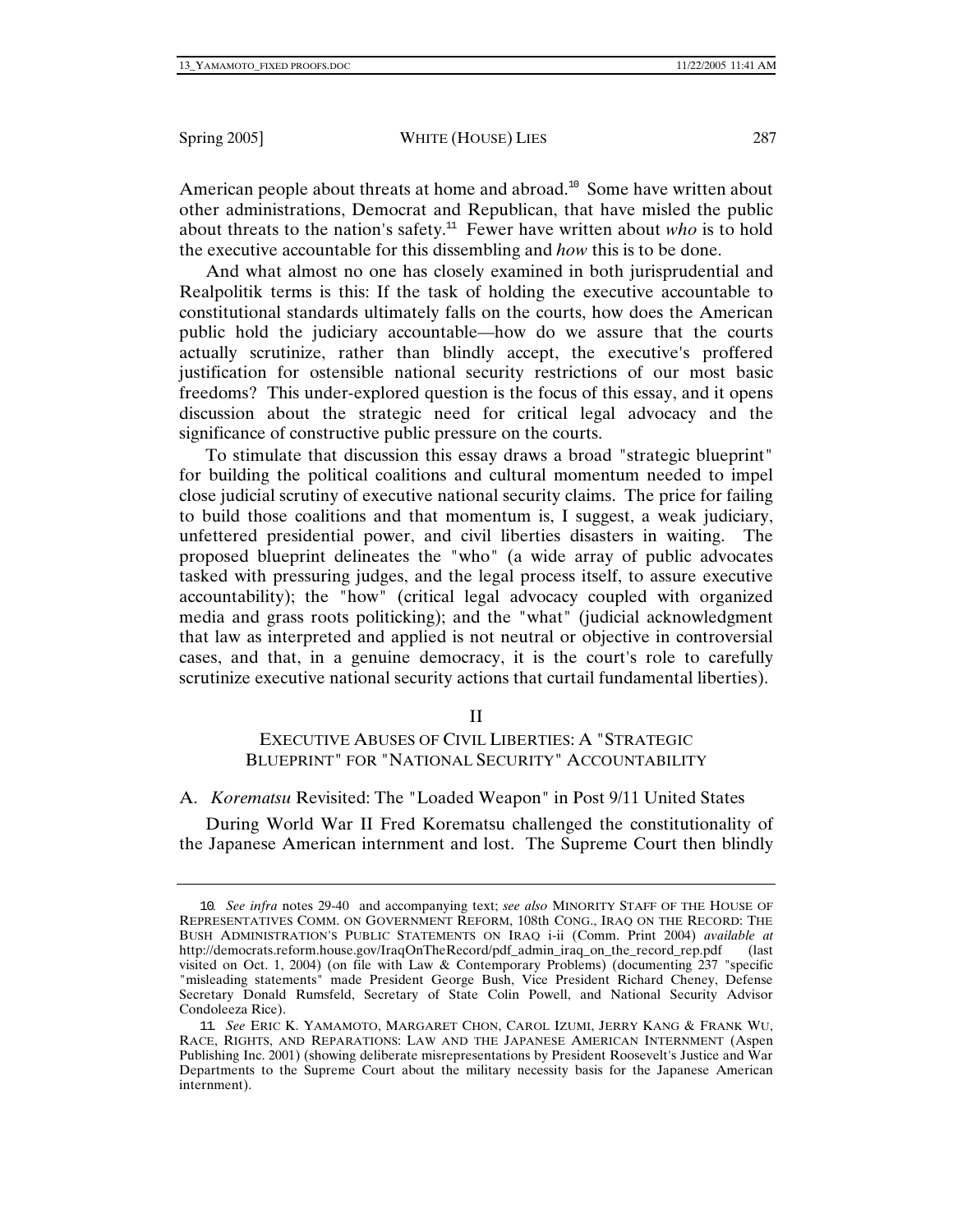accepted the Justice and War Departments' false assertion of "military necessity." As was later learned, the executive and military knew then that there had been no national security necessity for the mass racial incarceration and had lied about it to the public and the courts.<sup>12</sup> Justice Jackson, in his ringing dissent in Korematsu's case, warned that by deferring to the executive, "the Court for all time has validated the principle of racial discrimination in criminal procedure and of transplanting U.S. citizens. The principle lies about like a *loaded weapon* ready for the hand of any authority that can bring forward a plausible claim of urgent need."<sup>13</sup>

The Executive Branch has worked hard to protect U.S. people and institutions. It also has a long, dark history of dissembling to the American people about national security in order to justify what might otherwise be unjustifiable. Some of this dissembling, more than white lies, has had harsh and far-reaching consequences—witness the incarceration of 120,000 innocent Japanese Americans during World War II, the government's destruction of citizens' reputations and lives during the McCarthy communist witch-hunt era,  $14$ the tens of thousands of American (and Vietnamese) deaths after the government's fabrication of low fatality counts to maintain public support for the Vietnam war,<sup>15</sup> and the politically popular smearing and incarcerating of U.S. citizen Wen Ho Lee on trumped-up nuclear espionage claims.<sup>16</sup>

And now President Bush and his administration have brought forward many "plausible," yet largely false, "claims of urgent need" to justify aggressive actions. The two instances of White House dissembling about national security described in the Introduction are the tip of proverbial iceberg—much of the danger lies unseen just beneath the surface. Consider, for example, the apparently falsely stated grounds for the post-9/11 indefinite detention of U.S. citizen "enemy combatants" Jose Padilla and Yasser Hamdi without charges or hearing or access to counsel; the false branding as "terrorists" of all detainees in Guantanamo as grounds for indefinite incarceration without charges, access to counsel or judicial review; and the government news leaks of falsified claims of espionage against Muslim U.S. Military Chaplain James Yee, who ministered to the Guantanamo Bay detainees.<sup>17</sup>

<sup>12</sup>. Korematsu v. United States, 323 U.S. 214 (1944); *see* Eric K. Yamamoto, Susan K. Serrano and Michelle N. Rodriguez, *American Racial Justice on Trial—Again: African American Reparations, Human Rights, and the War on Terror*, 101 MICH. L. REV. 1269, 1274 (2003).

<sup>13</sup>*. Korematsu*, 323 U.S at 246 (Jackson, J., dissenting) (emphasis added).

<sup>14</sup>*. See* Mari J. Matsuda, *McCarthyism, the Internment and the Contradictions of Power*, 40 BOST. COLL. L. REV. 1, 9 (1998) (discussing the operation and consequences of the repressive power manifest in both the Japanese internment and McCarthyism).

<sup>15</sup>*. See* Steven S. Neff, *The United States Military vs. the Media: Constitutional Friction*, 46 MERCER L. REV. 977 (1995) (citing government fabrication of body counts to maintain public support for wars and describing the military's use of the media as an offensive weapon).

<sup>16</sup>*. See infra* notes 89-95 and accompanying text.

<sup>17</sup>. After first holding him in solitary confinement for seventy-six days, in November 2002 the U.S. incarcerated U.S. Captain James Yee in its Guantanomo Bay detention facility for an extended period. The government informed the media that Yee, a Chinese American and West Point graduate, was guilty of espionage, spying and aiding terrorist enemies. Oliver Burkeman, *He is Not Guilty and He is*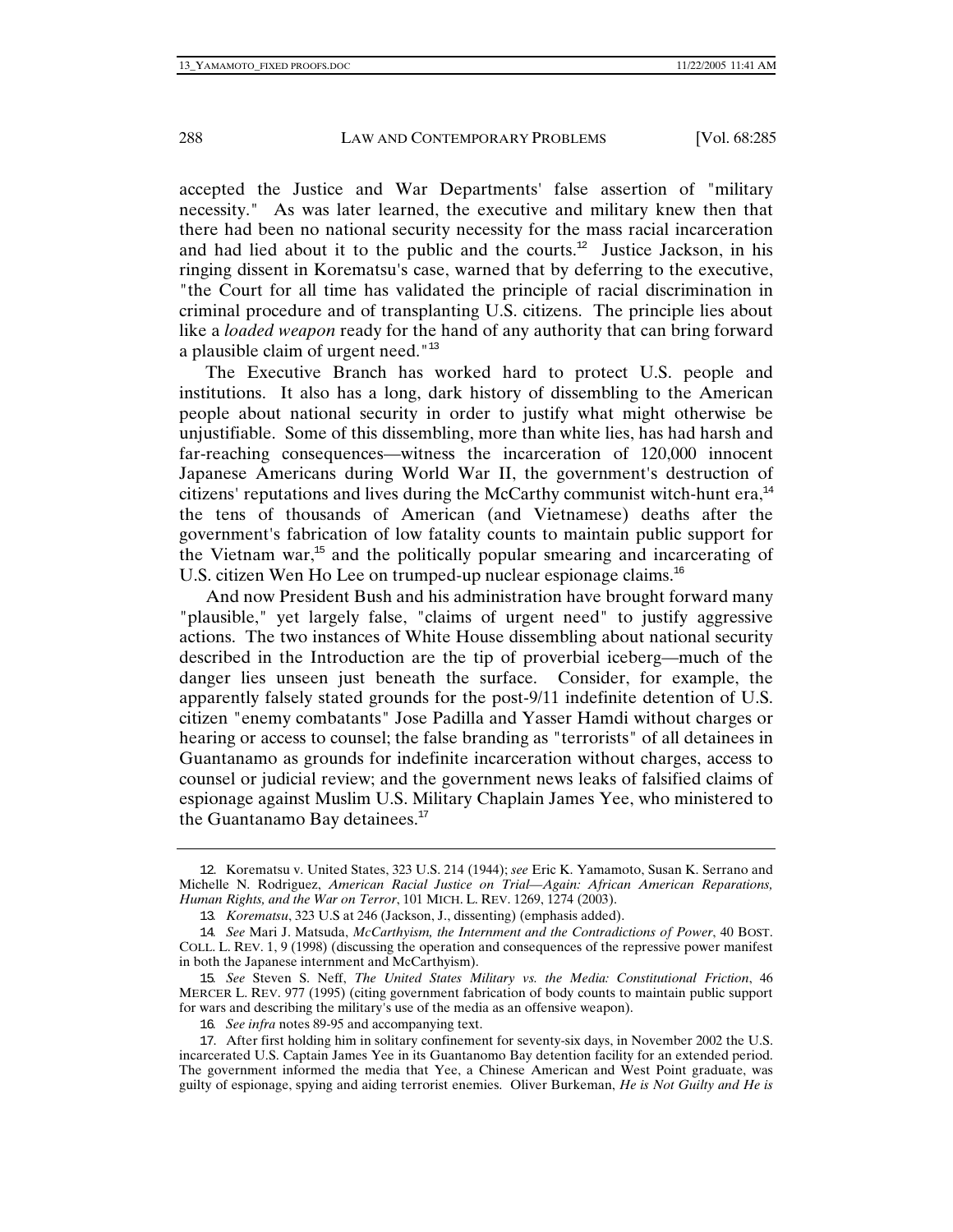Consider also the President's unequivocal statements about Iraq's readily available weapons of mass destruction as the justification for the U.S. "preemptive" war against Iraq, and the executive foot-dragging in identifying the high White House or Cabinet officials who leaked CIA operative Valarie Plame's identity as payback for former Ambassador Joseph Wilson's criticism of the President's false statement about Iraq's nuclear threat.<sup>18</sup>

The Executive Branch needs broad power to defend the country—an extraordinarily difficult and demanding task. At the same time, in a constitutional democracy, with a bill of rights, the president's national security power cannot encompass the scapegoating and vilification of unpopular groups or lying to the public and Congress to legitimate aggression against innocent people at home or abroad. National security abuses of this kind destroy human lives and threaten the very fabric of U.S. democracy. And yet history has shown that, unless checked, a president facing a fearful public will find it initially politically advantageous to denigrate the civil liberties of those characterized as "outsiders" in the  $U.S.^{19}$ 

# B. Checking the White House: The Judiciary's Complex Role

The initial question then is *who* will check the President and his or her people? During a time of national fear, who will hold the Executive accountable for its national security abuses or, perhaps more important, prevent them from occurring? More particularly, who will hold the President accountable for lies aimed at legitimating or covering up abuses of power?

There are two quick answers, found in most civics books. The first is the electorate—it can vote out the President at the next election. But that often is years later, and only if it is the President's first term and if executive dissembling is publicly revealed and constantly criticized. The second quick answer is the Judiciary. It is the role of the courts to hold the Executive to constitutional dictates.<sup>20</sup>

19*. See infra* notes 108-10, 159-60, 239 and accompanying text.

20*. See generally* Marbury v. Madison, 5 U.S. (1 Cranch) 137 (1803) (establishing the role of the judiciary as the ultimate arbiter of the Constitution).

*Not Innocent*, THE GUARDIAN (London), Mar. 30, 2004, at 2. A Muslim chaplain, Yee had been ministering to the Muslim detainees in the war on terror. News reports trumpeted the government's capture of a terrorist collaborator. Yee maintained complete innocence. After destroying Yee's reputation, the government later charged him only with adultery, lying to investigators and downloading pornography—charges dismissed on appeal. The government produced no evidence of espionage or disloyalty. Yee resigned from the Army, citing his inability to "defend myself against this pattern of unfairness" based on false charges "leaked to the media." Letter from Eugene R. Fidell, Attorney for Yee, (Aug. 2, 2004), *at* http://www.captainyee.org/Press\_Release\_ 2\_Aug\_04.pdf (last visited Feb. 23, 2005) (on file with Law & Contemporary Problems). Commenting on the politically advantageous (yet misleading) targeting of Yee, Republican and former Georgia Congressman Robert Barr observed, "What we're seeing in Guantanamo, and perhaps in [Yee's] case, is what happens when you've removed any judicial oversight over what the government is doing." Laura Parker, *The Ordeal of Chaplain Yee*, USA TODAY, May 16, 2004, at A1.

<sup>18</sup>*. See infra* notes 83-86 and accompanying text.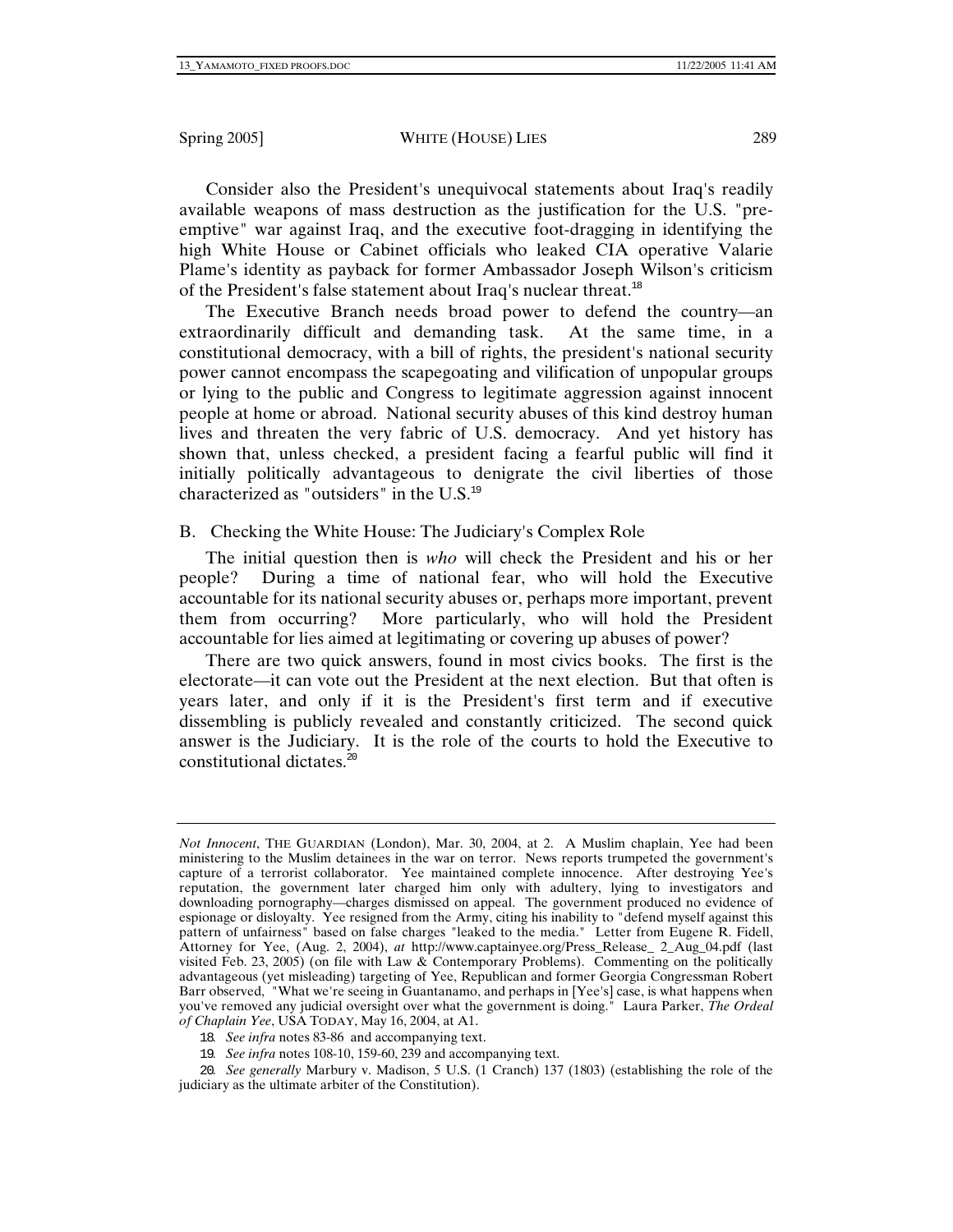But what is the reality? The simplistic answer, that the judiciary checks the executive, is rooted in a widely-held fallacy—that as a separate co-equal branch of government it is politically independent and that its judgments are necessarily neutral and objective. *Bush v. Gore*<sup>21</sup> and *Korematsu v. U.S.*<sup>22</sup> are just two of many cases that starkly reveal that fallacy by exposing the political underpinnings of judicial decisionmaking in controversial cases. It is not that nine black-robed men and women simply vote their personal and political preferences. The legal method imposes decisional constraints. To maintain public legitimacy judges have to speak in the language of statutes, rules, and case precedents. As many commentators have observed about *Bush v. Gore*, however, the moorings of the legal method are a weak tether in hot political cases.<sup>23</sup> The intricacies of stare decisis and the complexities of the three-tier standard of equal protection review, for instance, are manipulable by sophisticated, politically attuned judges.<sup>24</sup>

Indeed, across the arc of U.S. legal history, as Justice Jackson's loaded weapon warning highlights, the judiciary has exhibited the inclination to twist the Bill of Rights and to turn a blind eye to popular executive civil liberties abuses during times of national fear, deferring to the executive's unproven claims that "national security" justifies its actions.<sup>25</sup> But not always. Sometimes courts have fulfilled their role of "watchful care" over fundamental liberties.<sup>26</sup> And at other times, in the very same case opinion, the Supreme Court has pronounced the need for heightened judicial scrutiny and then pulled back in its actual analysis—as it did in the 2003 "enemy combatant" case, *Hamdi v. Rumsfeld*. <sup>27</sup> Why the judicial dissonance?

The judiciary's historic ambivalence toward executive national security dissembling is explained in part by the philosophical precept of the "noble lie,"<sup>28</sup> which, for the Bush administration, seemingly justifies elite policymaker lies to the public "for its own good." It is also explained by the dynamics of public advocacy and judicial decisionmaking.

C. The Significance of Public Pressure and Critical Legal Advocacy

So the Realpolitik question is, what impels the courts in controversial cases to carry out their constitutional duties—to hold the executive accountable for

<sup>21</sup>. Bush v. Gore, 531 U.S. 98 (2000).

<sup>22</sup>. Korematsu v. United States, 323 U.S. 214 (1944).

<sup>23</sup>*. See* Aviam Soifer, *Courting Anarchy*, 82 BOST. U. L. REV. 699 (2002) (discussing influence of politics on judicial decisions).

<sup>24</sup>*. Id.*

<sup>25</sup>*. See* WILLIAM REHNQUIST, ALL THE LAWS BUT ONE: CIVIL LIBERTIES IN WARTIME (Vintage 1998) (describing throughout American history the tendency of the courts to defer to the president during times of war); Eric L. Muller, *All the Themes But One*, 66 U. CHI. L. REV. 1395 (1999) (critiquing Chief Justice Rehnquist's book and its historical and jurisprudential omissions); *see also* Section VI *infra*.

<sup>26</sup>*. See infra* notes 226-27 and accompanying text.

<sup>27</sup>. 124 S. Ct. 2633 (2004).

<sup>28.</sup> See Section III, infra.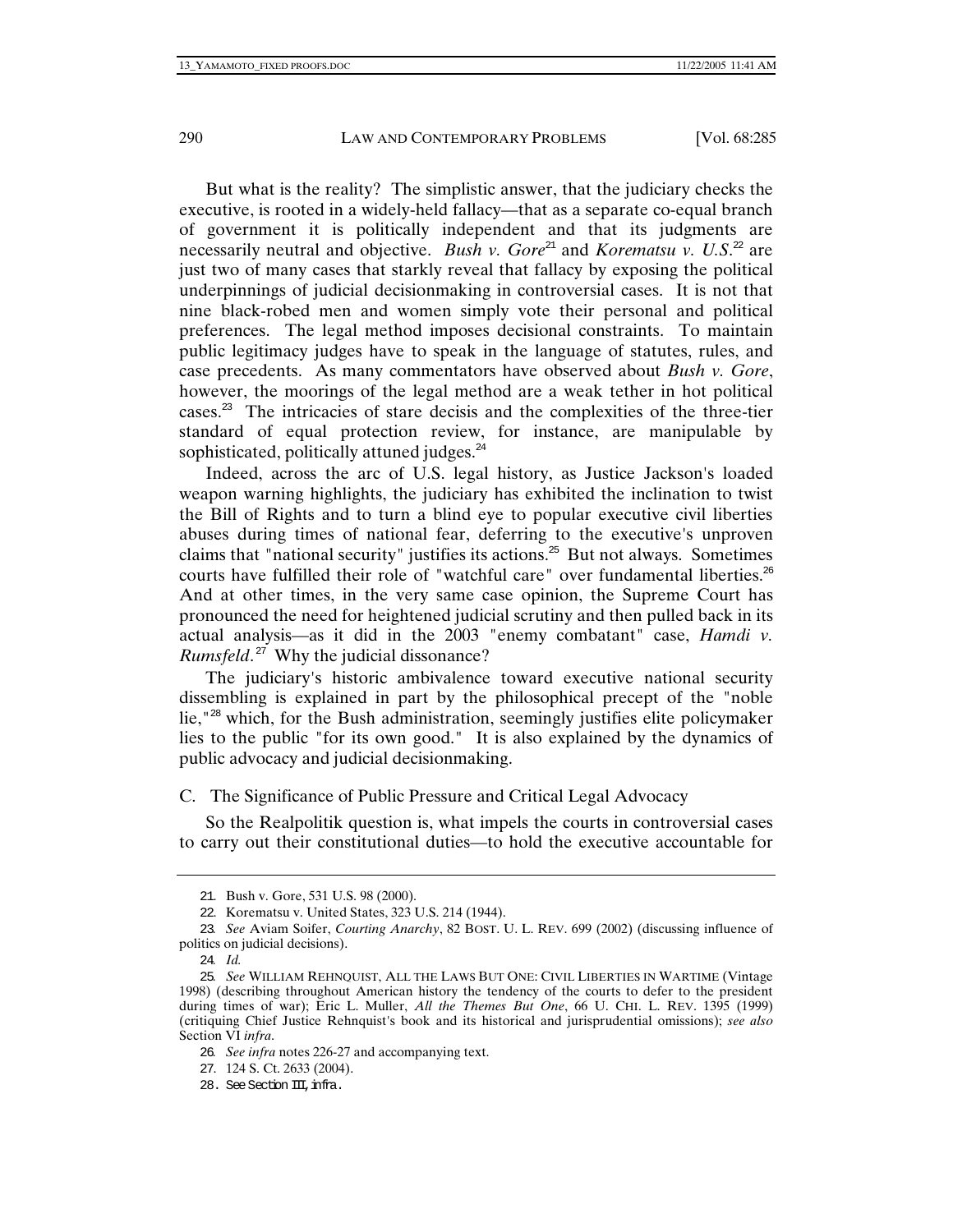oftentimes politically popular excesses? More particularly, what impels courts ruling on national security and civil liberties challenges sometimes to choose "heightened scrutiny" of the executive's national security claim, thereby requiring the government to seriously account for its actions, rather than (as is more often the case) "minimal scrutiny," thereby largely deferring to the government's explanation without real proof?

The crucial judicial choice between heightened or minimal scrutiny—an ostensibly neutral aspect of the legal process—is influenced in two related ways. First, the choice is partly influenced by established legal methods—case precedents and the language of legislative acts.<sup>29</sup> Second—and the focus here in endeavoring to choose the appropriate level of judicial scrutiny, courts will often find that the traditional legal method offers considerable "play in the joints"—that it does not clearly dictate the "correct" level of scrutiny in controversial cases.<sup>30</sup> Rather, critical legal advocacy and public pressure about the necessity for executive accountability in courts of law, in light of the particular controversy, often provide the tipping point.

As illuminated by the *Hamdi* and *Padilla* "enemy combatant" cases and the prosecution of Dr. Wen Ho Lee, $31$  public advocacy emerges in two realms. The first realm is critical legal argument by lawyers and civil and human rights organizations aimed at shaping judges' threshold selections of the level of judicial scrutiny, and ultimately the judges' responses to the specific legal challenges to executive actions. As a complement to usually narrow traditional legal arguments, this kind of critical legal advocacy aims to reveal what is really at stake, who benefits and who is harmed (in the short and long term), who wields the behind-the-scenes power, which social values are supported and which are subverted, how political concerns frame the legal questions, and how

<sup>29</sup>. As developed by case law interpreting the Constitution, the traditional legal method provides a multi-tiered framework of judicial scrutiny. If the rights allegedly violated by government are "fundamental" (for example, voting, jury trial), or if the government classification targets a "suspect group" (one deemed to be a "discreet and insular minority") then the court undertakes "strict scrutiny" to determine if the government can show a compelling interest supporting its action and that its chosen means are narrowly tailored. If the rights are important (for example, gender equality) then the court undertakes "intermediate scrutiny" to determine if the government can show an important government interest in its regulation. If other rights are involved (for example, economic or property rights) then the court undertakes minimalist "rational basis" review—which validates government action as long as it has some rational basis. *See* YAMAMOTO ET AL., *supra* note 11, at 18-20 (describing traditional three-tiered standard of judicial review).

<sup>30</sup>. The scholarship of the original legal realists and, more recently, critical legal scholars have demonstrated persuasively that, in controversial cases, the traditional legal method is not value-free or objective. *See* KARL LLEWELLYN, THE BRAMBLE BUSH: ON OUR LAW AND ITS STUDY (Oceana Publications 1960) (1930) (describing the importance and limits of the traditional legal method in understanding judicial decisionmaking); Joseph Singer, *Legal Realism Now*, 76 CALIF. L. REV. 465 (1988) (describing legal realists critiques of the traditional legal method and offering a critical theory insights into court decisionmaking). *See also* Soifer, *supra* note 23.

<sup>31.</sup> See Sections IV and V, infra.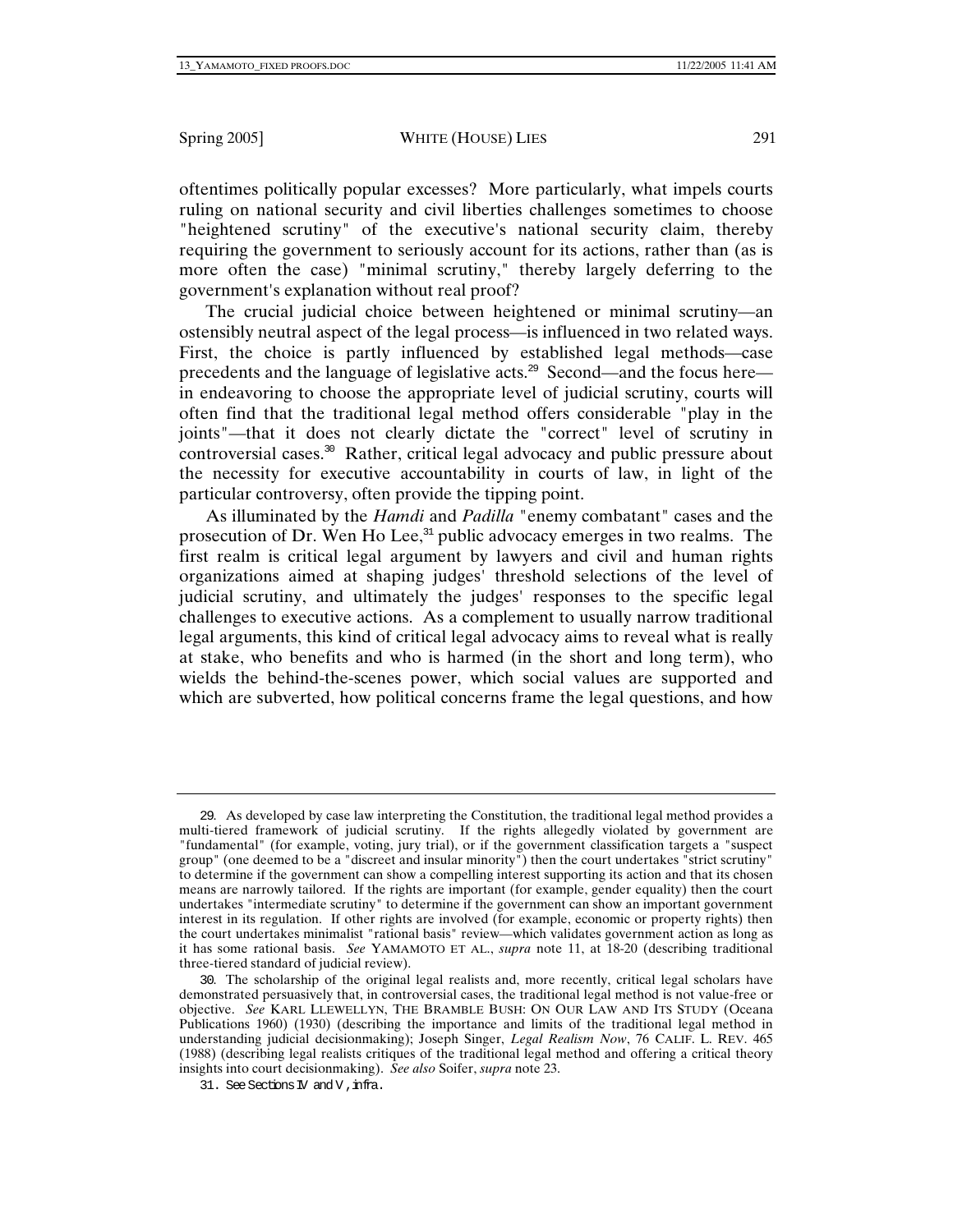societal institutions and differing segments of the populace will be affected by the court's decision.<sup>32</sup>

The second realm of advocacy is a species of public education: journalist essays, pundit commentaries, public letters to the editor, clergy sermons, scholars' op-ed pieces, community workshops and school forums, all critically analyzing and advocating the need for the courts to carefully scrutinize the Executive's national security actions. The goal is to create in the public culture a compelling sense that it must be the courts that exercise "watchful care" over our constitutional liberties<sup>33</sup>—that the Executive is charged with protecting our people and institutions from threats from without, and in turn that our courts are charged with protecting our liberties from threats from our own institutions.

The timing of both kinds of public advocacy is crucial. Advocacy of accountability is imperative at the "front end" and at the "back end" of apparent national security abuses:

The real bulwark against governmental excess and lax judicial scrutiny, then, is political education and mobilization, both at the front end when the laws are passed and enforced and at the back end when they are challenged in the courts . . .

In today's climate of fear and anger, our first task in protecting both people and key democratic values is to be pro-active at the front end—to prevent post-modern forms of the internment. We need to organize and speak out to assure that the expansive new national security regime does not overwhelm the civil liberties of vulnerable groups and move the country toward a police state. We need to mobilize and raise challenges to prevent ... secret incarcerations, particularly en masse. Through political analysis, education and activism, our job is to compel powerful institutions, particularly the courts, to be vigilant, to "protect all."

Our second task is to be assertive at the back end—to call out injustice when it occurs, to spell out the damage it does to real people in our midst and to our constitutional democracy, and to demand accountability to principles of equality and due process.<sup>34</sup>

## D. Learning from *Korematsu*: Four Tasks of Judicial Vigilance

In 1983, aided by a major "back-end" grass-roots political education effort and a Congressional study commission, Fred Korematsu reopened his 1944 case on the basis of newly discovered World War II documents unequivocally showing that the government had lied to the public and the courts about the military necessity for the internment.<sup>35</sup> A huge struggle among lawyers in the

<sup>32</sup>*. See, e.g.*, Tania Cruz, *Judicial Scrutiny of National Security: Executive Restrictions of Civil Liberties "When Fears and Prejudices Are Aroused,"* 2 SEATTLE J. SOC. JUST. 129, 134 (2004) (critically examining the political and legal underpinnings of the Bush administration's enemy combatant designations). *See generally* JUAN F. PEREA ET AL., RACE AND RACES: CASES AND RESOURCES FOR A DIVERSE AMERICA (West 2000).

<sup>33</sup>*. Ex parte* Milligan, 71 U.S. (4 Wall). 2 (1866) (describing the judiciary's role during national crisis as one of "watchful care" over fundamental liberties).

<sup>34</sup>. Eric K. Yamamoto & Susan Kiyomi Serrano, *The Loaded Weapon*, 27 AMERASIA J. 51, 60 (2001)

<sup>35</sup>*. See* Korematsu v. United States, 584 F. Supp. 1406 (N.D. Cal. 1984); Eric K. Yamamoto, *Friend, Foe or Something Else: Social Meanings Of Redress and Reparations*, 20 DEN. J. INT'L. L. & POL'Y. 223, 229 (1992). The Korematsu *coram nobis* litigation revealed three extraordinary facts. "[F]irst, before the internment, all involved government intelligence services unequivocally informed the highest officials of the military and the War and Justice Departments that the West Coast Japanese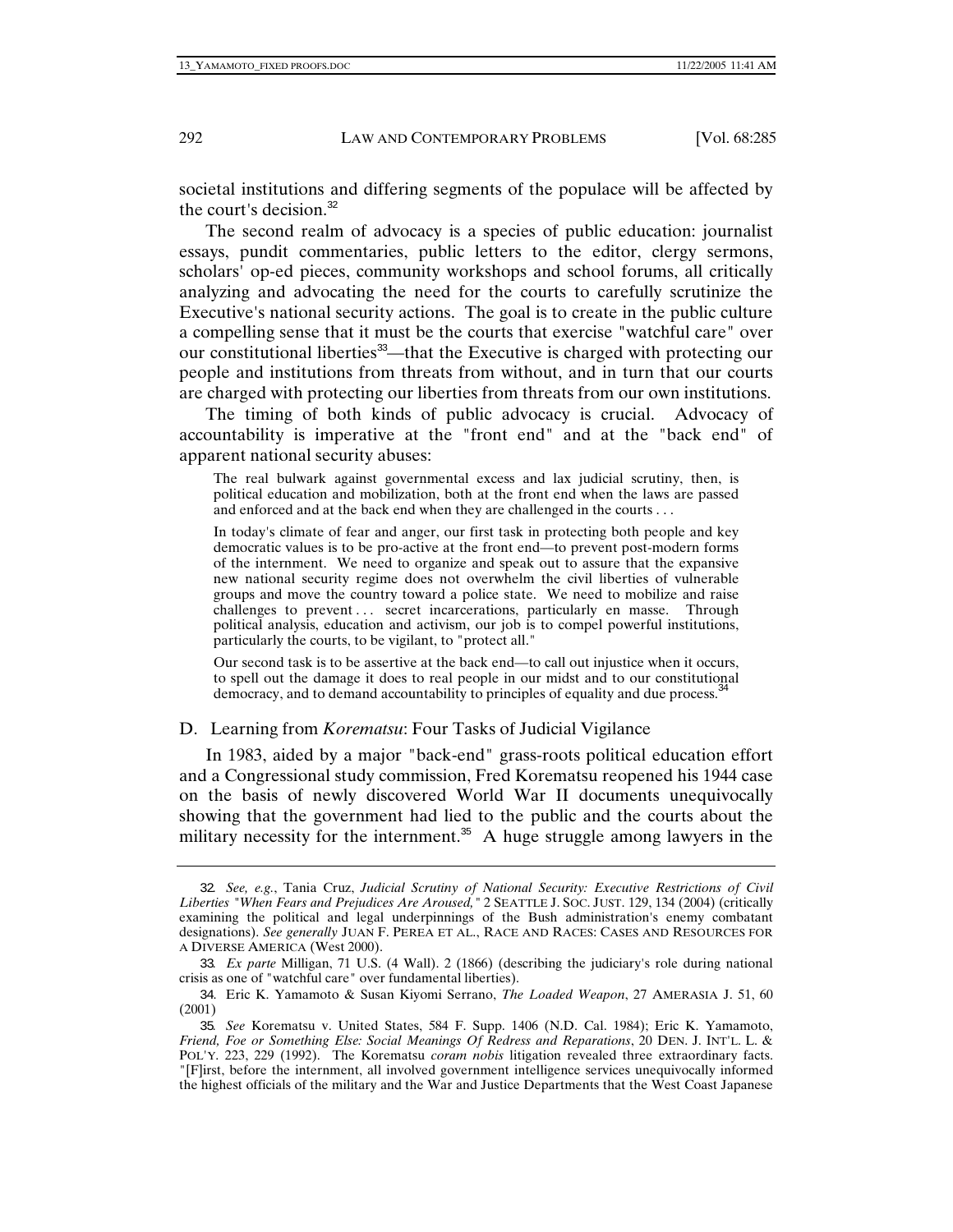Justice Department had erupted over whether to tell the Supreme Court the truth that there had been no military necessity, or instead to be party to the deliberate "suppression of evidence."<sup>36</sup> High officials in the Attorney General's office chose suppression.

In ruling on Korematsu's *coram nobis* petition in 1984, federal judge Marilyn Hall Patel declared the original *Korematsu* v. *U.S.* case a "manifest injustice." In her ruling, Judge Patel echoed Justice Jackson's "loaded weapon" warning forty years earlier about government accountability. The *Korematsu* injustice

stands as a constant caution that in times of war or declared military necessity our institutions must be vigilant in protecting constitutional guarantees. It stands as a caution that in times of distress the shield of . . . national security must not be used to protect governmental actions from close scrutiny and accountability. It stands as a caution that in times of international hostility and antagonisms, our institutions, legislative, executive and judicial, must . . . protect all citizens from the petty fears and prejudices that are so easily aroused.<sup>37</sup>

With these cautions in mind for post-September 11 America, the essence of Justice Jackson's warning resonates today: How will the courts prevent bald Executive claims of "national security" from lying about like a loaded weapon aimed at our cherished liberties?

The complex jurisprudential and Realpolitik approach advanced in this essay—organized political pressure coupled with critical legal advocacy—does not aim to pressure courts to reach a particular legal result. Rather, it aims to pressure courts to undertake four "process" tasks. The first is to employ tools of critical legal inquiry to unearth and then explain what is really going on in the controversy and to articulate what is at stake politically and socially. The second task is for courts to acknowledge that sometimes a presidential administration distorts information and even lies to unduly expand its power and shield national security abuses from public view. The third task is for courts to recognize that traditional legal analysis, often largely devoid of context and visible value judgments, does not itself dictate a politics-free, neutral result. Social value judgments, philosophical commitments, political concerns, as well as perceptions of the government's role during hard times, all play important parts. In this light, the final task is for courts to carefully and openly scrutinize executive actions with dual goals in mind: to afford the Executive broad leeway in its efforts to protect the nation's people, and simultaneously to call the Executive to account publicly for apparent

as a group posed no serious danger, and that there exited no justification for mass internment; second, the key west coast military commander based his internment decisions on invidious racial stereotypes about the inscrutable, inherently disloyal Japanese American; and third, the military, War and Justice Departments concealed and destroyed evidence and deliberately misled the Supreme Court in 1944 when it was considering the *Korematsu* case and asserted military necessity justification for the internment."

<sup>36</sup>*. See* Korematsu v. United States, 584 F. Supp 1406, 1410 (N.D. Cal. 1984).

<sup>37</sup>*. Id.* at 1420.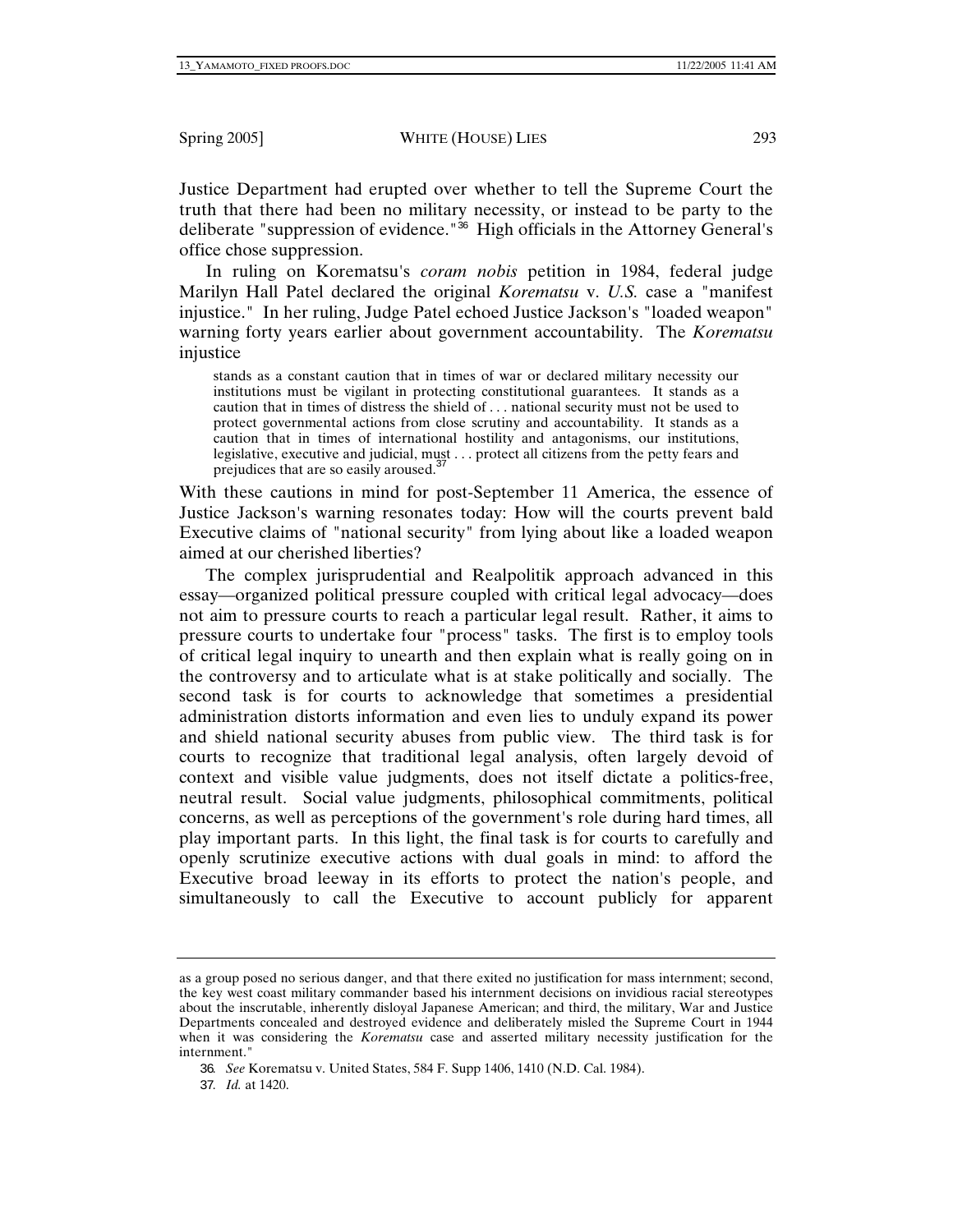transgressions of civil liberties and human rights under the possibly false mantle of national security.

Only then can the democratic United States genuinely say, "Mission Accomplished."

#### III

#### THE NOBLE LIE

"White House lies" drive the Bush administration. Recent books are unsparing in advancing this general proposition. Those books include *The*  Book on Bush: How George W. (Mis) Leads America;<sup>38</sup> The Lies of George W. *Bush: Mastering the Politics of Deception*; <sup>39</sup> and *Fraud: The Strategy Behind the Bush Lies and Why the Media Didn't Tell You*. <sup>40</sup> Other major works specifically critique the Bush administration's dissembling on the war against Iraq and the war on terror, including *The Five Biggest Lies Bush Told Us About Iraq*; <sup>41</sup> *Hood Winked: The Documents That Reveal How Bush Sold Us a War*;  $42^{\circ}$  and *The Exception to the Rulers: Exposing Oily Politicians, War Profiteers and the Media That Love Them*. 43

Special congressional investigative reports also chronicle the administration's misrepresentations about national security and its penchant for secrecy and denying public access to information. Specifically, the 2004 report of the House Committee on Government Reform (Special Investigations Division, Minority Staff) found that "the five Administration officials most responsible for providing public information and shaping public opinion on Iraq<sup>"44</sup> made "237 misleading statements about the threat posed by Iraq."<sup>45</sup> Another 2004 congressional investigative committee report documented "a consistent pattern in the Administration's undermining of laws . . . designed to promote public access to information" and expanding laws "that authorized the government to withhold information or to operate in secret."<sup>46</sup>

<sup>38</sup>. ERIC ALTERMAN & ERIC GREEN, THE BOOK ON BUSH: HOW GEORGE W. (MIS)LEADS AMERICA (2004).

<sup>39</sup>. DAVID CORN, THE LIES OF GEORGE W. BUSH: MASTERING THE POLITICS OF DECEPTION (2003).

<sup>40</sup>. PAUL WALDMAN, FRAUD: THE STRATEGY BEHIND THE BUSH LIES AND WHY THE MEDIA DIDN'T TELL YOU (2004).

<sup>41</sup>. CHRISTOPHER SCHEER ET AL., THE FIVE BIGGEST LIES BUSH TOLD US ABOUT IRAQ (2004).

<sup>42</sup>. JOHN PRADOS, HOOD WINKED: THE DOCUMENTS THAT REVEAL HOW BUSH SOLD US A WAR (2004).

<sup>43</sup>. AMY GOODWIN ET AL., THE EXCEPTION TO THE RULERS: EXPOSING OILY POLITICIANS, WAR PROFITEERS, AND THE MEDIA THAT LOVE THEM (2004).

<sup>44</sup>. MINORITY STAFF OF THE HOUSE OF REPRESENTATIVES COMMITTEE ON GOVERNMENT REFORM, IRAQ ON THE RECORD: THE BUSH ADMINISTRATION'S PUBLIC STATEMENTS ON IRAQ, *supra* note 10, at i-ii.

<sup>45</sup>*. Id.*

<sup>46</sup>. MINORITY STAFF OF THE HOUSE OF REPRESENTATIVES COMMITTEE ON GOVERNMENT REFORM, 108th CONG, SECRECY IN THE BUSH ADMINISTRATION iii (2004), *available at* http://democrats.reform.house.gov/features/secrecy\_report/pdf/pdf\_secrecy\_report.pdf (last visited on Oct. 1, 2004) (on file with Law & Contemporary Problems).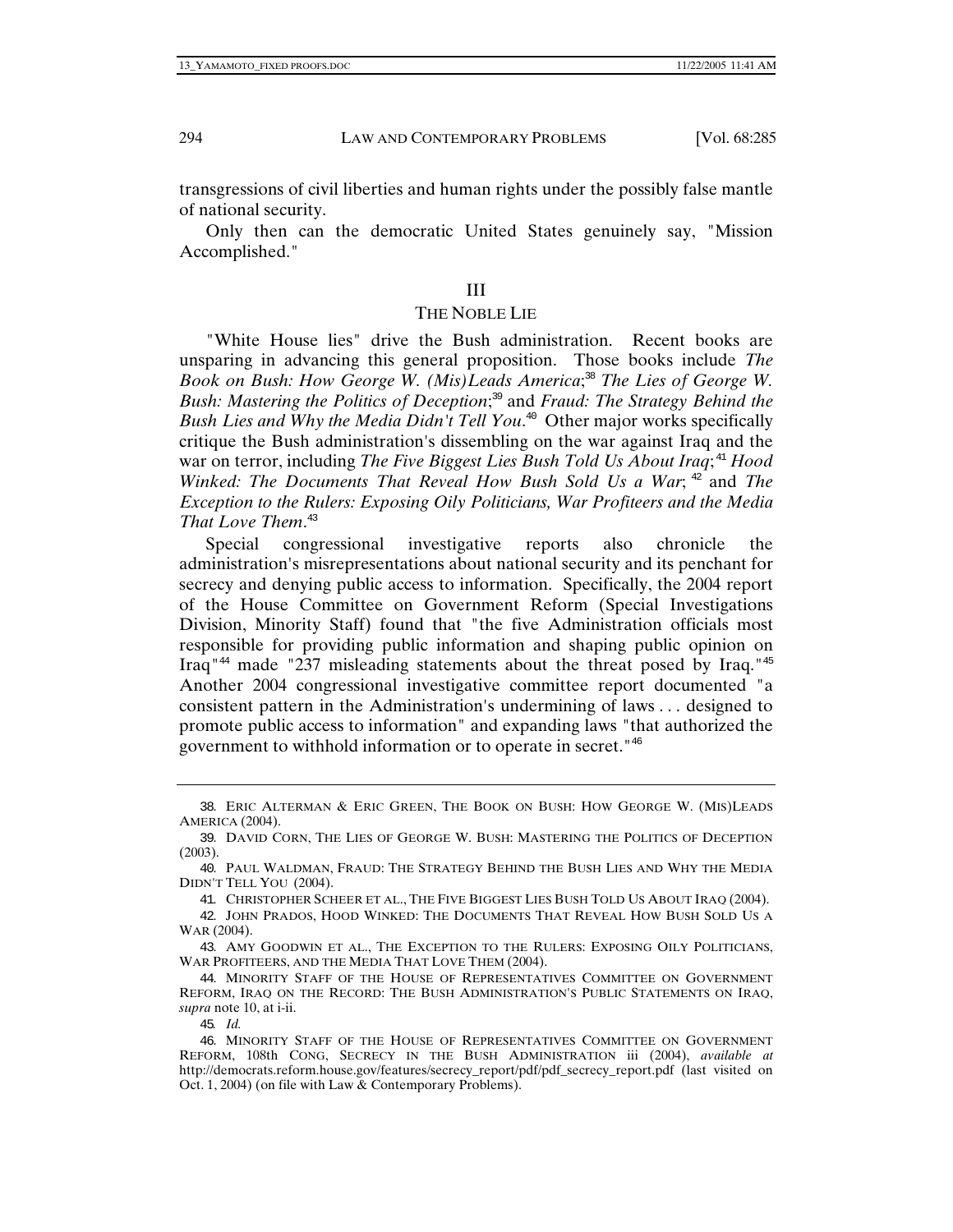According to these and many journalists' accounts,<sup>47</sup> White House dissembling ranges from white lies, to the apparent fabrication of "facts" so as to label people "terrorists" and thus justify either criminal prosecutions or indefinite incarcerations,<sup>48</sup> to the denials of racial profiling in terror investigations<sup>49</sup> and post-9/11 immigration policy,<sup>50</sup> to misrepresenting terror information to a fearful public to maintain support for flagging national security policies, $51$  and to disinformation about weapons of mass destruction in order to legitimate what can no longer be called a "pre-emptive" attack on Iraq.<sup>52</sup> White House communications on national security matters often convey useful and accurate information. Yet, at the same time, Bush administration misrepresentations on security matters appear to be so numerous and wideranging that their quantity and breadth signal a decided political strategy.

## A. The "Ignoble Lie"

A key element of the Bush administration's apparent strategy of dissembling is philosophical—a belief system that not only legitimates but encourages lying to the public "for its own good."<sup>53</sup> At the heart of this

50*. See* Registration and Monitoring of Certain Nonimmigrants, 67 Fed. Reg. 40581 (proposed June 13, 2002) (to be codified at 8 C.F.R. pts. 214 & 264) (applying post-9/11 registration and monitoring rules only to nonimmigrant aliens of selected countries).

51. For example, the State Department acknowledged that data in its *Patterns of Global Terrorism in 2003* report was "incomplete and in some cases incorrect" and that it "did not check and verify the data sufficiently." The Department admitted that "the figures for the number of attacks and casualties will be up sharply from what was published." Press Statement, State Department, Corrections to Patterns of Global Terrorism Will Be Issued (June 10, 2004), *at* http://www.state.gov/r/pa/ prs/ps/2004/33433.htm (last visited on Oct. 1, 2004) (on file with Law & Contemporary Problems).

52. CIA investigator Joseph Wilson reported that it was highly unlikely that any uranium transaction had taken place. *See* Associated Press, *Reports Bolster Bush Iraq-Uranium Claim* (July 18, 2004), *at* http://www.msnbc.msn.com/id/5458642/ (last visited on Oct. 1, 2004) (on file with Law & Contemporary Problems). Yet, the President asserted that Saddam Hussein was negotiating to procure an African uranium source. *See* Address Before a Joint Session of Congress on the State of the Union, 39 WEEKLY COMP. PRES. DOC 109 (Jan. 28, 2003).

53. Michael Lind observes, "The neocons took advantage of Bush's ignorance and inexperience." Michael Lind, *How Neoconservatives Conquered Washington—and Launched a War* (April 10, 2003), *at* www.antiwar.com/orig/lind1.html (last visited on Oct. 1, 2004) (on file with Law & Contemporary Problems). Although it is unclear to what extent the neoconservatives control the administration, their

<sup>47</sup>*. See infra* notes 23-45 and accompanying text.

<sup>48</sup>. Prior to the Supreme Court's decision in *Padilla v. U.S.*, the FBI announced detailed, personal information about Jose Padilla to a hungry press corps. At the same time, the Justice Department admitted that most of its original charges were probably not prosecutable. *See Transcript of News Conference on Jose Padilla* (June 1, 2004), *at* http://www.cnn.com/2004/LAW/06/01/comey.padilla. transcript/index.html (last visited on Oct. 1, 2004) (on file with Law & Contemporary Problems).

<sup>49</sup>. On October 16, 2001, Attorney General John Ashcroft assured Arab and Muslim leaders that their communities would not be discriminated against. *See* Terry Frieden, *Ashcroft Meets with Muslim, Arab Leaders* (Oct. 16, 2001), *at* http://www.cnn.com/2001/US/10/16/ashcroft.arab.meet/index.html (last visited on Oct. 1, 2004) (on file with Law & Contemporary Problems). Yet, the National Special Entry and Exit Registration System (NSEERS), whose purpose was to weed out foreigners who posed potential national security concerns listed twenty-four Arab or Muslim countries out of twenty-five total countries. *See* Attorney General John Ashcroft, Attorney General Prepared Remarks on the National Security Entry-Exit Registration System (June 6, 2002), *available at* http://www.usdoj.gov/ag/ speeches/2002/060502agpreparedremarks.htm (last visited on Oct. 1, 2004) (on file with Law & Contemporary Problems).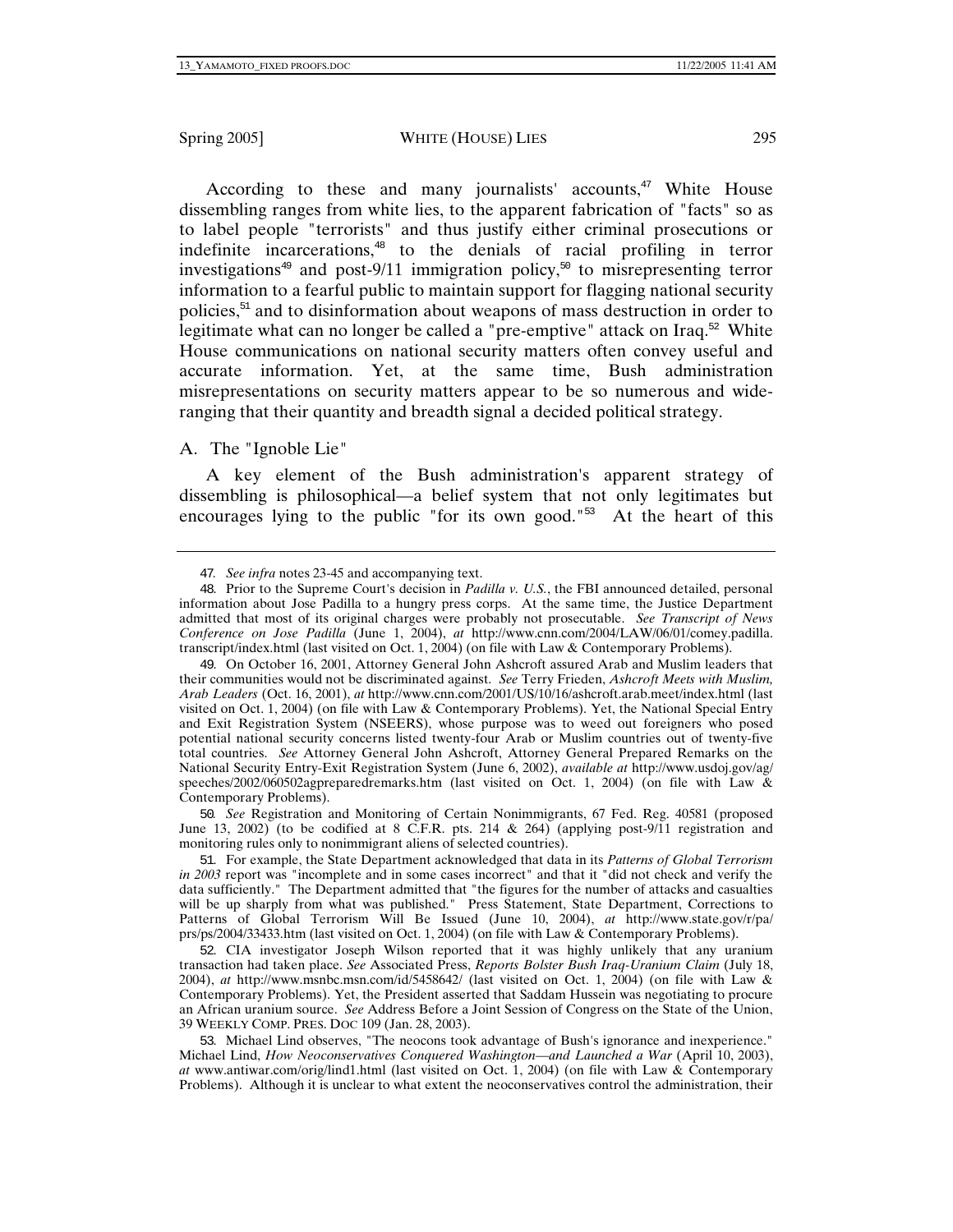philosophy, reportedly embraced by key neoconservatives in the Bush administration, is the "noble lie."<sup>54</sup> Journalist Earl Shorris links the thinking of philosopher Leo Strauss to the Bush administration and its "philosophy of mass deception."<sup>55</sup> He observes that Strauss and his disciples provided the Bush regime with "a philosophy of the noble lie, the conviction that lies, far from being simply a regrettable necessity of political life, are instead virtuous and noble instruments of wise policy."<sup>56</sup>

The virtuousness of the lie "depends on who is doing the lying."<sup>57</sup> The underlying tenet is that the elite in society are the "wise," that "the wise should rule," and that Machiavellian deception is an instrument of wise policy. The "noble lie" philosophy thus produces two sets of truth-telling rules—one for those at the top rung of political power and another for the rest of the public. By definition, then, lies by "wise" elite rulers for the benefit of the public (as well as the rulers) are not open to criticism. The rulers know best. Indeed, criticism of public lies damages their ability to rule wisely. Those at the top suffer damage to their legitimacy when lies are exposed because much of the American public, Republicans and Democrats, bolstered by the core of the First Amendment, still wants to believe that its government speaks truthfully.

Hence, the conundrum of the noble lie: How can America's leaders at the highest levels dissemble to garner and maintain support for their larger political agenda without being held publicly accountable for doing so? In light of this conundrum, noble lies—the "virtuous instruments of wise policy"—gain legitimacy only through an ineffectual mainstream media that soft-pedals contemporaneous investigation and reporting.

#### B. Media Maladies

Therefore, a second key element of the White House's dissembling strategy is media complicity—or at least the "media's lack of democratic accountability."<sup>58</sup> Conservative daily news sources, like the news stations controlled by Rupert Murdoch's News Corporation (notably Fox News), and periodicals and journals on current legal affairs, like the *Weekly Standard*, *National Review* and the *Harvard Journal of Law and Public Policy* have been slow to seriously investigate and critique executive national security pronouncements that now appear to have been misleading if not deliberately

influence is substantial. *See* Paul Richter, *The Nation; A Tough Time for "Neocons,"* L.A. TIMES, June 10, 2004, at A1 (noting that the President's speeches are "no less neocon than ever").

<sup>54</sup>. The "noble lies" discussion draws on Dina Shek's research and writing.

<sup>55</sup>. Earl Shorris, *Ignoble Liars: Leo Strauss, George Bush, and the Philosophy of Mass Deception*, HARPER'S MAG., June 1, 2004, at 65.

<sup>56</sup>*. Id*. at 68.

<sup>57</sup>*. Id*.

<sup>58</sup>. Eric Alterman, *Think Again: Boston 2004: The Media's Missed Opportunity* (Aug. 5, 2004), '*at* http://www.americanprogress.org/site/pp.asp?c=biJRJ8OVF&b=135223 (last visited on Oct. 1, 2004) (on file with Law & Contemporary Problems).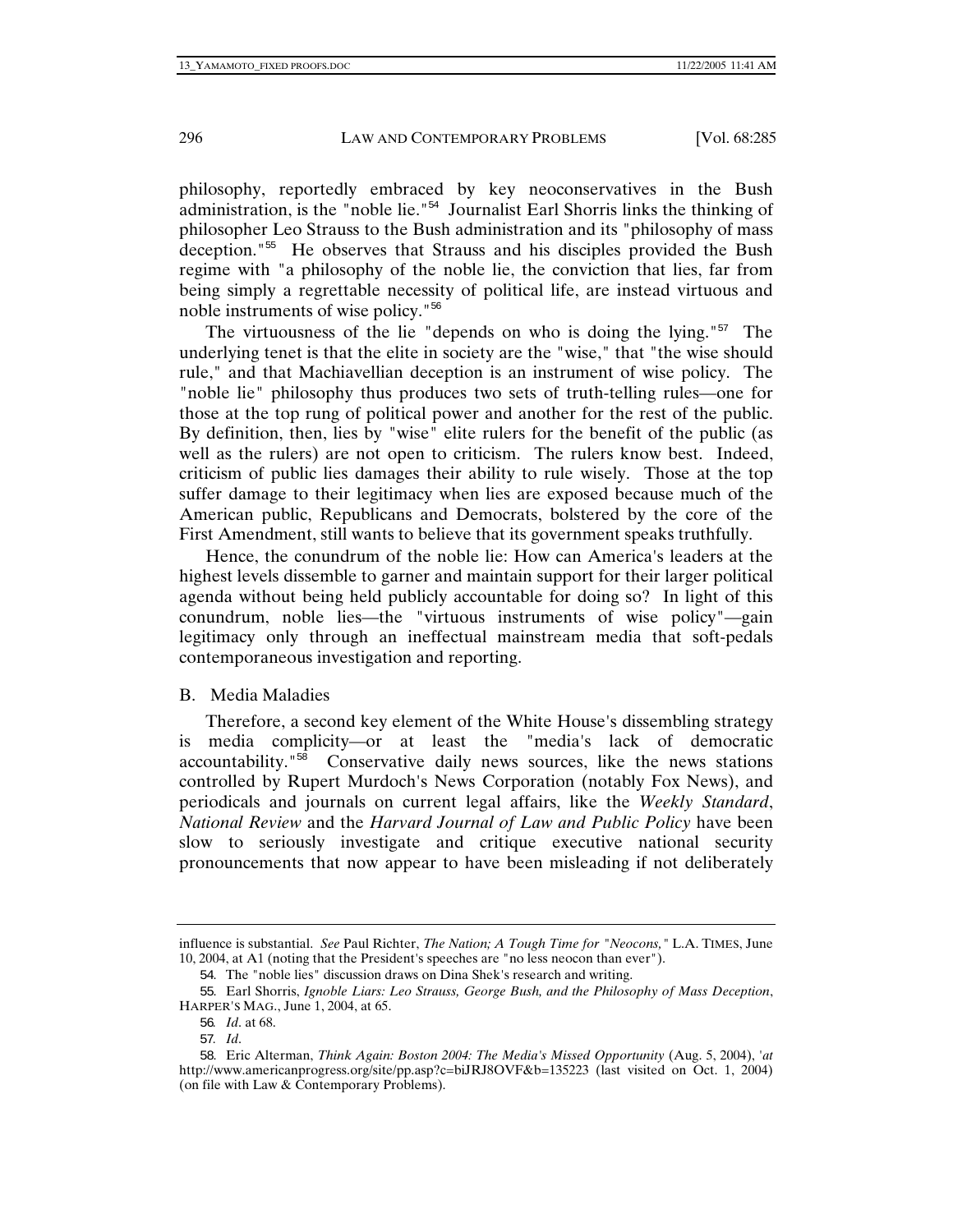false.<sup>59</sup> At times journalists from some of these organizations sound more like government public relations spinners than independent commentators. At a minimum, as conservative New York Times columnist David Brooks acknowledges, the conservative media have "cohered to form a dazzlingly efficient ideology delivery system that swamps liberal efforts to get their ideas  $\mathrm{out.}$ " $^{60}$ 

The mainstream media, too, has largely failed in timely investigating and reporting on apparent government national security lies. Unlike the Vietnam War era, when reporting by established journalists "on the ground" eventually countered much of the government's war propaganda, today we have government-chosen "embedded" journalists and national news anchors proclaiming full deference to the President.<sup>61</sup> Many formerly independent media outlets are now controlled by mega-media corporations, $62$  and other established news reporting powers appear initially reluctant to levy even modest criticism of the President's national security actions.<sup>63</sup> Indeed, more than a year after the war against Iraq began, the *New York Times* published a *mea culpa*—effectively apologizing for its loose and uncritical reporting of the Bush administration's apparently false factual claims in support of the war.<sup>64</sup>

<sup>59</sup>*. See generally* DAVID BROCK, THE REPUBLICAN NOISE MACHINE: RIGHT-WING MEDIA AND HOW IT CORRUPTS DEMOCRACY (Crown Publishers 2004) (former conservative "attack dog" turned critic of the right-wing's use of the media to distort information presented to the public).

<sup>60</sup>*. Id.* at 9 (quoting David Brooks on the conservative media).

<sup>61</sup>. CBS news anchor Dan Rather publicly stated on September 17, 2001: "George Bush is the president. He makes the decisions, and, . . . wherever he wants me to line up, just tell me where. And he'll make the call." *See* Peter Hart & Seth Ackerman, *Patriotism & Censorship* (Dec. 2001), *at* http://www.fair.org/extra/ 0111/patriotism-and-censorship.html (last visited on Oct. 1, 2004) (on file with Law & Contemporary Problems). In response to criticism, some news outlets later undertook critical examination of the President's national security actions. CBS in September 2004 reported military documents showing President Bush evaded active military service. *See* Marc Ash, Editorial, *Bush v. Rather et. al.* (Sept. 20, 2004) (discussing and the impact and merit of the reported documents), *at* http://www.truthout.org/cgi-bin/artman/exec/view.cgi/25/6356 (last visited on Oct. 1, 2004) (on file with Law & Contemporary Problems). Shortly thereafter, however, CBS acknowledged that key documents were falsified. *See* Amity Shlaes, *How Iraq Has Put a New Spin on the Vietnam War*, CHI. TRIB., Sept. 21, 2004, at C25 (contrasting the falsified documents to the use by the media of John Kerry's Vietnam war record).

<sup>62</sup>. In 2003 the Federal Communications Commission relaxed its rules enabling more "crossownership" of media outlets in a single market. *See* PBS, NOW with Bill Moyers, *Media Ownership Rule Changes* (June 6, 2003), *at* http://www.pbs.org/now/politics/fccchanges.html (last visited on Oct. 1, 2004) (on file with Law & Contemporary Problems). Mass media conglomerate Clear Channel, which owns 1,200 radio stations, funded and organized pro-war rallies after the Bush administration's retaliatory actions. *See* Oliver Burkeman, *Bush Backer Sponsoring Pro-War Rallies*, GUARDIAN UNLIMITED (Mar. 26, 2003), *at* http://www.guardian.co.uk/Iraq/ Story/0,2763,922040,00.html (last visited on Oct. 1, 2004) (on file with Law & Contemporary Problems). On April 20, 2004, media conglomerate Sinclair Broadcast Group censored ABC's Nightline broadcast of reading the names of all the U.S. soldiers killed in Iraq. Bill Carter, *Some Stations to Block "Nightline" War Tribute*, N.Y. TIMES, April 30, 2004, at A13.

<sup>63</sup>*. See generally* BROCK, *supra* notes 59-60. There is a rise of alternative media outlets including truthout.org, and radio shows like Democracy Now and Air America Radio. *Id.*; *see* Brock, *supra* note 59.

<sup>64</sup>*. See* Editorial, *A Pause for Hindsight*, N.Y. TIMES, July 16, 2004, at A1 ("Over the last few months, this page has repeatedly demanded that President Bush acknowledge the mistakes his administration made when it came to the war in Iraq, particularly its role in misleading the American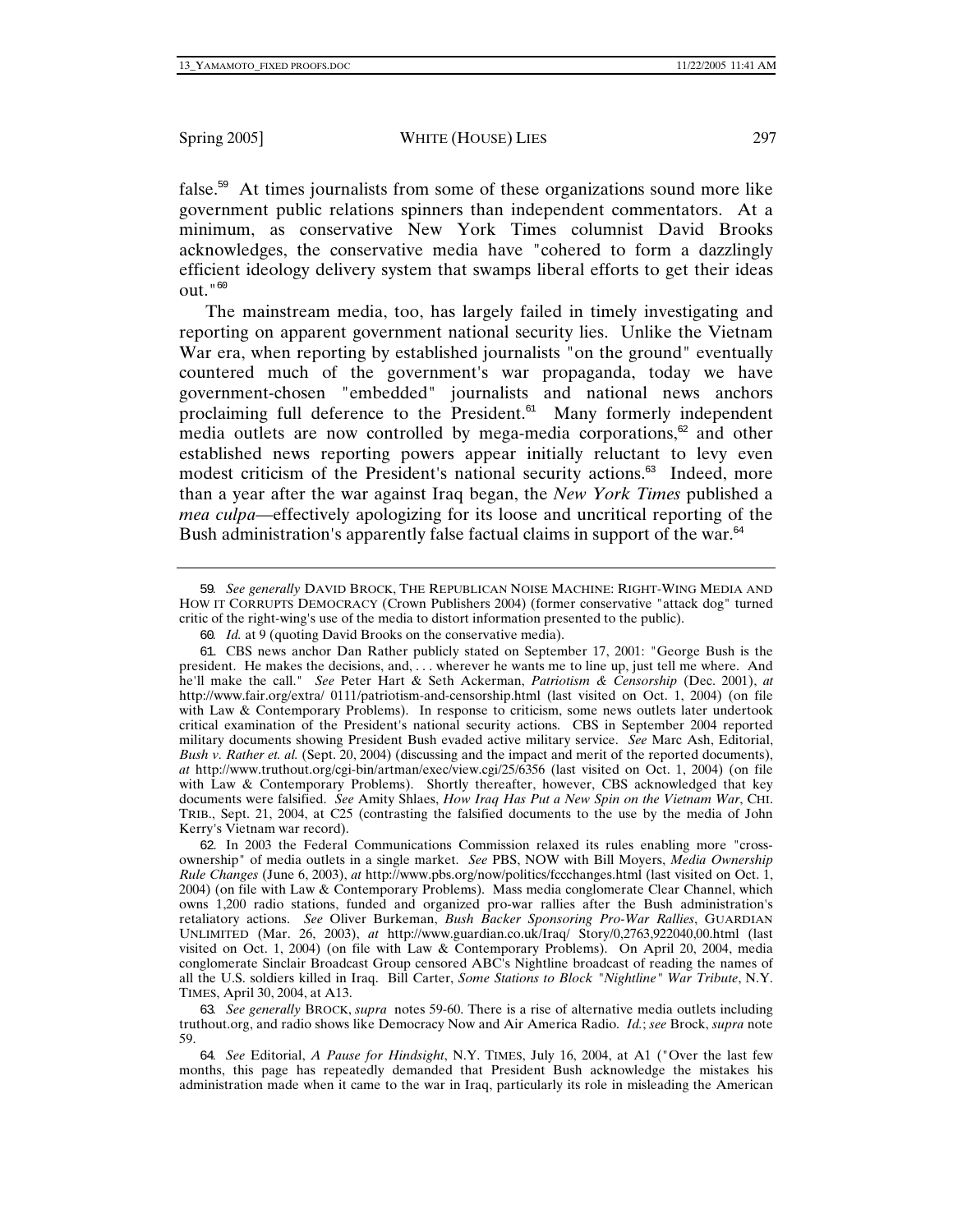According to media observer Eric Alterman, this skewing of the informational picture transmitted to the public undermines American democracy.<sup>65</sup> For Alterman, even worse than simply failing to take its responsibility to democracy seriously, the mainstream media has facilitated the distortion of public information.

This media's ["three major television networks"] lack of democratic accountability adds an element of hearsay and abstraction to the political process that is funneled down through the fabric of our society, distorting the message and creating a confused political climate in which voters are left with the spin, but without the facts. $6\frac{6}{10}$ 

The Bush administration's "ignoble lying" about national security, buttressed by a sometimes complicit media, takes many forms, including specific government misrepresentations and distortions in the cases of Padilla, Hamdi, and Wen Ho Lee, and the corresponding need for careful judicial scrutiny (examined below in Sections IV and V). Other aspects of the administration's national security dissembling warrant general mention here. Those aspects fall roughly into three categories, "Misleading Americans to Maintain Support for Failing or Abusive National Security Actions," "Dissembling to Create a Culture of Fear," and "Stifling Dissent." All three raise the looming issue of executive accountability during times of national fear.

C. Misleading Americans in Order to Maintain Support for Failing or Abusive National Security Actions

Neoconservative author Michael Ledeen describes the "noble lie" philosophy. His book *Machiavelli on Modern Leadership*, <sup>67</sup> distributed "to Members of Congress attending a political strategy meeting,"<sup>68</sup> cites the necessity and virtue of public lies. Ledeen's work observes that "[l]ying is central to the survival of nations and to the success of great enterprises, because if our enemies can count on the reliability of everything you say, your vulnerability is enormously increased."<sup>69</sup> In addition to misleading the American public about "weapons of mass destruction" to gain support for the

people about Saddam Hussein's weapons of mass destruction and links with Al Qaeda. If we want Mr. Bush to be candid about his mistakes**,** we should be equally open about our own. . . . [E]ven though this page came down against the invasion, we regret now that we didn't do more to challenge the president's assumptions.").

<sup>65</sup>*. See* Alterman *supra* note 58 ("A healthy and functioning democracy must rely on the free flow of information between citizens in the public sphere, and our representative system can only truly fulfill its promise when the media takes seriously its responsibility as the primary facilitator of this exchange.")

<sup>66</sup>*. Id*.

<sup>67</sup>. MICHAEL A. LEDEEN, MACHIAVELLI ON MODERN LEADERSHIP: WHY MACHIAVELLI'S IRON RULES ARE AS TIMELY AND IMPORTANT TODAY AS FIVE CENTURIES AGO (St. Martin Press 1999).

<sup>68</sup>. Congressman Ron Paul, *Neo-CONNED!*, (July 10, 2003) (noting distribution of Ledeen's book to Congressional members) *at* http://www.house.gov/paul/congrec/congrec2003/cr071003.htm (last visited Feb. 10, 2005) (on file with Law & Contemporary Problems); *see* LEDEEN, *supra* note 67.

<sup>69</sup>. LEDEEN, *supra* note 67.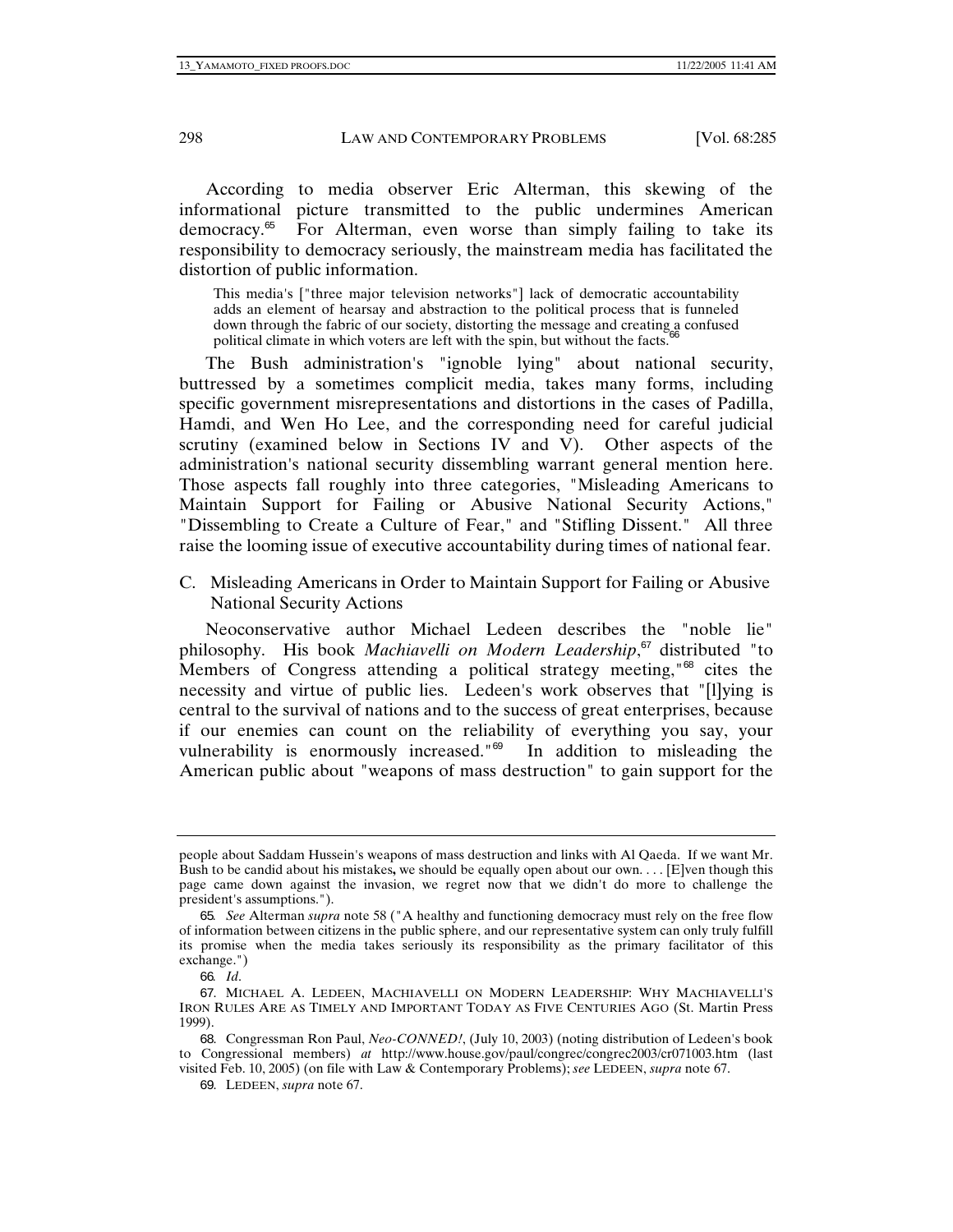war against Iraq, the "noble lie" supports dissembling to soldiers to induce them to go to war because

[d]ying for one's country doesn't come naturally. Modern armies, raised from the populace, must be inspired, motivated, indoctrinated. Religion is central to the military enterprise, for men are more likely to risk their lives if they believe they will be rewarded forever after for serving their country.<sup>7</sup>

The pressure to distort factual information in order to support the administration's national security policies also reaches deep into executive intelligence-gathering and analysis. Robert Dreyfuss and Jason Vest's article *The Lie Factory* reports on a "shadow agency" that subverts much of the CIA's intelligence to President Bush. According to State Department intelligence analysts, pressure by administration intermediaries "was being put on them to shape intelligence to fit policy. $171$  According to Dreyfuss and Vest, neoconservative scholar Edward Luttwak goes further and

says flatly that the Bush administration [before the 2003 attack on Iraq] lied about the intelligence it had because it was afraid to go to the American people and say that the war was simply about getting rid of Saddam Hussein. Instead, says Luttwak, the White House was groping for a rationale to satisfy the United Nations' criteria for war.<sup>72</sup>

In 2004, seven weeks before the presidential election, former military leaders and military experts charged the Bush administration with deliberately misleading the American public *after the Iraq invasion* by stating that the United States was winning the post-war. More specifically, those former generals and military observers sharply criticized the administration's downplaying of the accelerating Iraqi insurgency that was destabilizing Iraq's political and economic structure and threatening to scuttle January elections, ignoring the real possibility of an Iraqi civil war, dismissing the reality that America's continuing presence in Iraq is intensifying danger to the United States by breeding many new anti-American insurgents, and denying the real likely future costs to Americans in dollars and lives. At bottom, the critics observed that the administration was deliberately painting a misleading picture of post-war Iraq, a picture unrelated to what had been actually happening "on the ground." $73$ 

<sup>70</sup>*. Id.*

<sup>71</sup>. Robert Dreyfuss & Jason Vest, *The Lie Factory*, MOTHER JONES, Jan., 2004, (referring to State Department Intelligence officials Greg Thielmann and Christian Westermann), *available at* http://www.motherjones.com/news/feature/2004/01/12\_405.html (on file with Law & Contemporary Problems).

<sup>72</sup>*. Id.*

<sup>73</sup>. Sidney Blumenthal, *Far Graver than Vietnam: Most Senior US Military Officers Now Believe the War on Iraq Has Turned into a Disaster on an Unprecedented Scale*, GUARDIAN UNLIMITED (Sept. 16, 2004) (quoting military former military leaders and experts), *at* http://www.guardian.co.uk/ comment/story/0,3604,1305360,00.html (last visited on Oct. 1, 2004) (on file with Law & Contemporary Problems).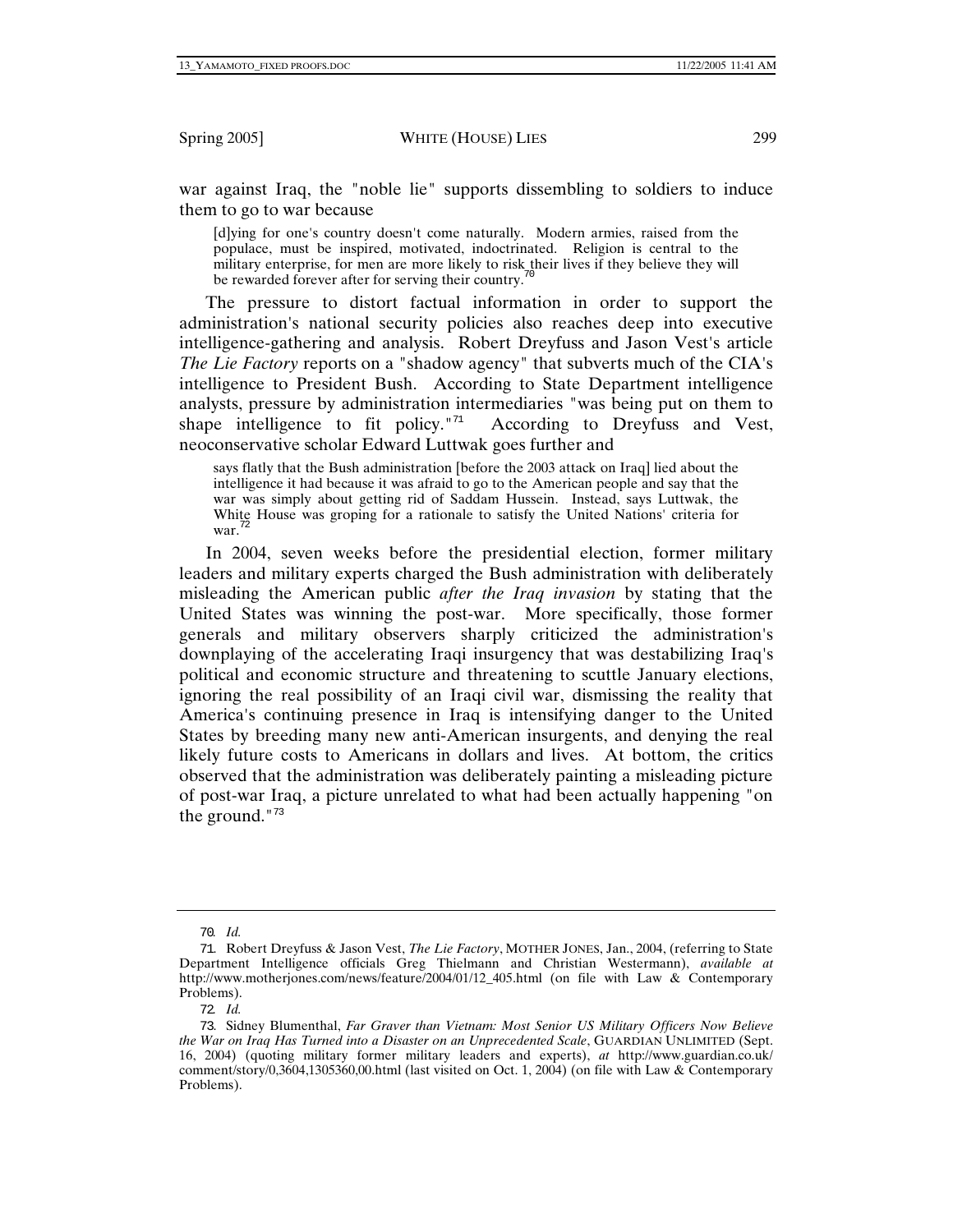### D. Dissembling to Maintain a Culture of Fear

More than any other administration in recent memory, the Bush administration has strategically employed the noble lie to sustain a politics of fear. The administration has done this to keep raw the public's fear of another 9/11 to garner support for its national security actions. Jack M. Balkin observes that the Bush administration "justifies its actions not by giving us freedom from fear but *by spreading fear*."<sup>74</sup>Balkin asserts that the administration, to avoid accountability, "raises the specter of grave dangers to our national security, from which it will save us if only we submit ourselves willingly to *its greater wisdom*."<sup>75</sup>

As much as to forewarn and prepare the public, key administration statements appear to be calculated to maintain a fearful public.<sup>76</sup> One form of these efforts is the press conference that warns of imminent domestic attacks but cites no specific threats or new intelligence on terror. Two vague yet nevertheless anxiety-inducing government press conferences in mid-2004 are illustrative:

On May 26, 2004, U.S. Attorney General Ashcroft and FBI Director Muller held a press conference to inform the public that intelligence from multiple sources indicated that Al Qaeda intended to attack the United States in the coming months.<sup>77</sup> At the press conference they "revealed" the identities of seven of the terrorists involved. It turns out that six of the men had been identified one month earlier without fanfare by the Justice Department. The press conference also lacked attack specifics—"how," "where" or "when." The press conference's tone nevertheless implied that attacks were imminent. Belying immediacy, though, the Homeland Security Department's medium color-threat-level remained unchanged.

At first glance, the timing, substance and tone of the warning seemed peculiar. Its underlying and apparently diversionary purpose emerged in the light of the political setting. The vague terror attack warning to Americans came amid intensifying international criticism of American human rights abuses in Abu Ghraib prison.<sup>78</sup>

<sup>74</sup>. Jack Balkin, Editorial, *Who's Next?*, THE HARTFORD COURANT, June 20, 2002, at A9 (emphasis added).

<sup>75</sup>*. Id.* (emphasis added); *see also* Shorris, *supra* note 58, at 68.

<sup>76</sup>. President Bush stated, "In order to secure the country, we must do everything in our power to find these killers and bring them to justice before they hurt us again. I'm afraid they want to hurt us again. They're still there." The President's News Conference, 40 WEEKLY COMP. PRES. DOC. 580 (Apr.13, 2004). Justice Department Spokesman Mark Corallo warned, "This country has become a battlefield, and (terrorists) *will kill us* anywhere they can." Rick Montgomery, *Judges Beginning to Balk on Terror,* (Dec. 29, 2003) (emphasis added), *available at* www.philly.com/mld/philly/news/ nation/7585416.htm (on file with Law & Contemporary Problems).

<sup>77</sup>*. Transcript: Ashcroft, Muller News Conference* (May 26, 2004), *at* http://www.cnn.com/2004/ US/05/26/terror.threat.transcript/index.html (last visited on Oct. 1, 2004) (on file with Law & Contemporary Problems).

<sup>78</sup>*. See, e.g.*, Rupert Cornwell, *Iraq in Crisis: US Military Iraq Torture Pictures Spark Outrage Across the World*, THE INDEPENDENT, May 1, 2004, at 4 (London); Russell Thirgood, *Iraqi Atrocities a Blight on Our Values,* COURIER MAIL, June 14, 2004, at 13 (Queensland, Australia).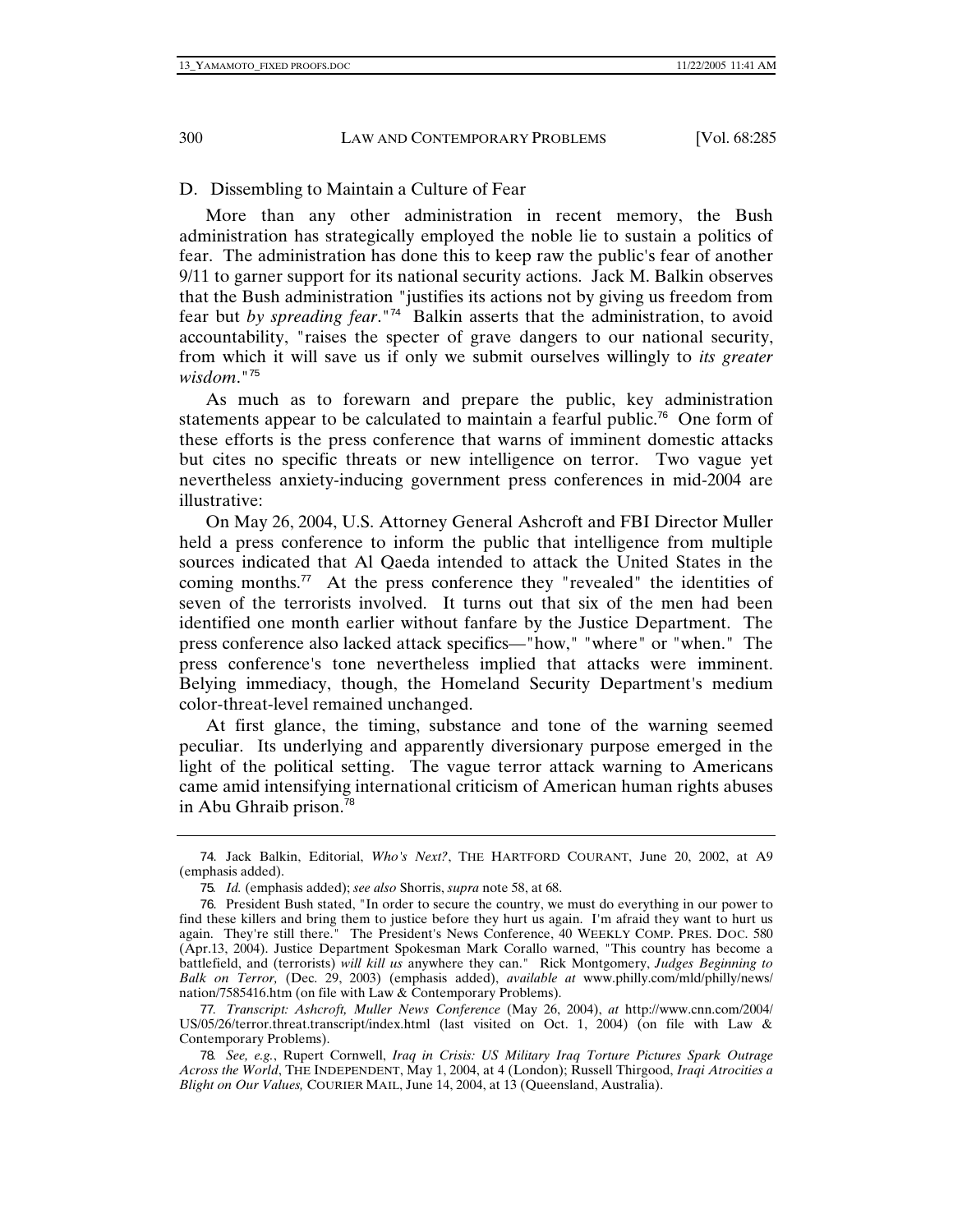Similarly, in July 2004, Homeland Security Secretary Ridge announced that Al Qaeda was planning to attack targets in the United States, including Citicorp Plaza. The intelligence Secretary Ridge relied on, however, dated back to 2000, prior to the 9/11 attacks. When challenged about the staleness of the intelligence and the timing of Ridge's new fear-inducing warning—days before the Democratic National Convention—members of the Bush administration dismissed the questions as nonsense <sup>79</sup>

For Professor Harold Hongju Koh, the administration's fear-based approach to national security has not only unnecessarily damaged the American psyche, it has also "placed startling pressure on the structure of human-rights and international law."<sup>80</sup> Koh recalls President Roosevelt's post-World War II framework for human rights that embraced four fundamental freedoms: freedom of speech, freedom of religion, freedom from want, and freedom from fear. Koh suggests that the "emerging Bush doctrine" has reprioritized "freedom from fear" to make it the freedom most in need of preservation. The result of this change is not only a more fearful public but also government human rights policy with five oppressive faces: the closing of government and the invasion of privacy, the scapegoating of immigrants and refugees, the creation of extra-legal zones (where government can operate without legal accountability), the creation of extra-legal persons (who have no judicial recourse), and the reduced American human rights presence abroad.<sup>81</sup>

# E. Stifling Dissent

In addition to profiting from a culture of fear, another Machiavellian aspect of the noble lie is the ruler's need—and right—to squelch open criticism as a way of avoiding public accountability.<sup>82</sup> A poignant illustration is the White House's punitive "outing" of undercover CIA agent Valarie Plame in retaliation for her spouse's sharp criticism of the President. Plame's husband, former U.S. Ambassador to Iraq Joseph Wilson, had criticized the President for wrongly stating in his State of the Union address that Saddam Hussein was in the process of obtaining nuclear-weapons grade uranium from Niger.<sup>83</sup>

In apparent retaliation, two "high officials" from the Bush administration leaked to conservative columnist Robert Novak that Plame was an undercover CIA agent and that she had recommended Wilson for the Niger investigation. $84$ Rather than refute Wilson's statement, those administration officials tried to

<sup>79</sup>. Treasury Secretary John Snow said "suggestions that terror alerts were manipulated were 'pure, unadulterated nonsense.'" Vice President Dick Cheney "'lashed out at those who have implied that the terror alerts were at all politically motivated.'" *Administration Decries Suggestion Terror Alert Was Issued For Political Purposes*, U.S. NEWS & WORLD REP. (Aug. 5, 2004), *at* http://www.usnews.com/usnews/politics/ bulletin/archive/bull040805i.htm (last visited on Oct. 1, 2004).

<sup>80</sup>. Harold Hongju Koh, *Rights to Remember*, THE ECONOMIST, Nov. 1, 2003, at 7.

<sup>81</sup>*. Id*.

<sup>82</sup>. Shorris, *supra* note 58, at 70.

<sup>83</sup>*. See supra* note 52 and accompanying text.

<sup>84</sup>. Robert Novak, Editorial, CHI. SUN-TIMES, July 14, 2003, at 31.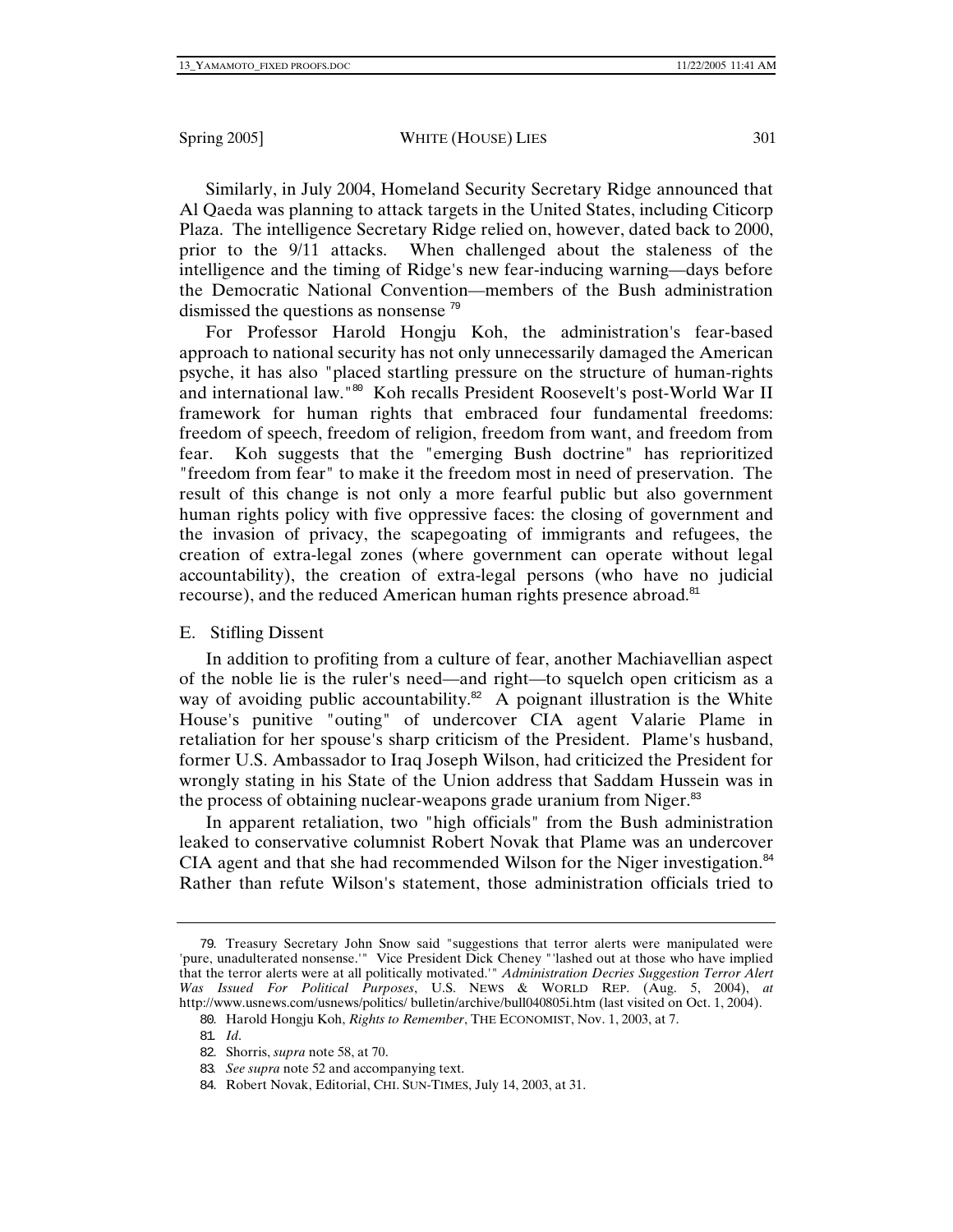discredit Wilson with a charge of cronyism. More important, they destroyed Plame's capacity to function as an undercover CIA agent. And through what was apparently an illegal "outing," they placed her and her operatives in potentially life-threatening danger. President Bush, Attorney General Ashcroft and others in the administration then stalled the ensuing criminal investigation.<sup>85</sup> In this way, when called to account for an "ignoble lie," the administration powerfully conveyed its counter-message to government insiders: Do not accuse the President of misleading the public on national security, or else.<sup>86</sup>

#### F. Summary

Much of the national security information conveyed by the President's administration to the public is accurate. Much of it, however, is not. Indeed, some of that information, on important matters, is deliberately misleading. And that dissembling does not flow from inadvertence or honest mistake. Rather, it appears to emerge from a deliberate strategy. The "noble lie," when backed by a complicit mainstream media, has real consequences. It allows an administration "in good conscience" to mislead Americans to maintain support for failing or abusive national security actions, to dissemble to sustain a culture of fear to garner support for controversial government plans, and to stifle dissent challenging the Executive's national security claims.

The next two sections examine in depth three national security–civil liberties cases (before and after September 11) that illuminate the dynamic of Executive dissembling at both the law enforcement and policy-making levels. The stark circumstances of those cases and the government's machinations to avoid accountability highlight the need for critical legal advocacy and organized public pressure in calling for heightened judicial scrutiny. They also reveal why executive accountability for "ignoble lies" during times of national stress is simultaneously imperative and illusive.

<sup>85</sup>*. See* JOHN DEAN, WORSE THAN WATERGATE: THE SECRET PRESIDENCY OF GEORGE W. BUSH 173 (Little, Brown and Co. 2004) ("A much-rumored source of the leak has been Karl Rove, who was a consultant to Ashcroft during one or more of his political campaigns and the person many believe secured Ashcroft his post as Attorney General. For this reason, as soon as the investigation commenced, there were demands that Ashcroft either appoint a special counsel or recuse himself. He stalled as long as possible before finally giving way, sending more signals that he did not want this investigation to get out of hand."). The President stated early on that an investigation might not uncover the truth. *See* Peter Brownfield, *Leak Investigations Rarely Successful* (Oct. 16, 2003), *at* http://www.foxnews.com/story/0,2933,100403,00.html (last visited on Oct. 1, 2004) (on file with Law & Contemporary Problems).

<sup>86</sup>. John Dean suggests the administration may yet be called to account for its retaliatory actions: "The federal law of conspiracy, along with the federal laws dealing with the obstruction of justice, are among the most far-reaching of the federal criminal laws. Whether they know it or not, the Bush II White House—given this active and ongoing criminal activity—has dangers it has never dreamed possible by not ending this matter itself." DEAN, *supra* note 85, at 176.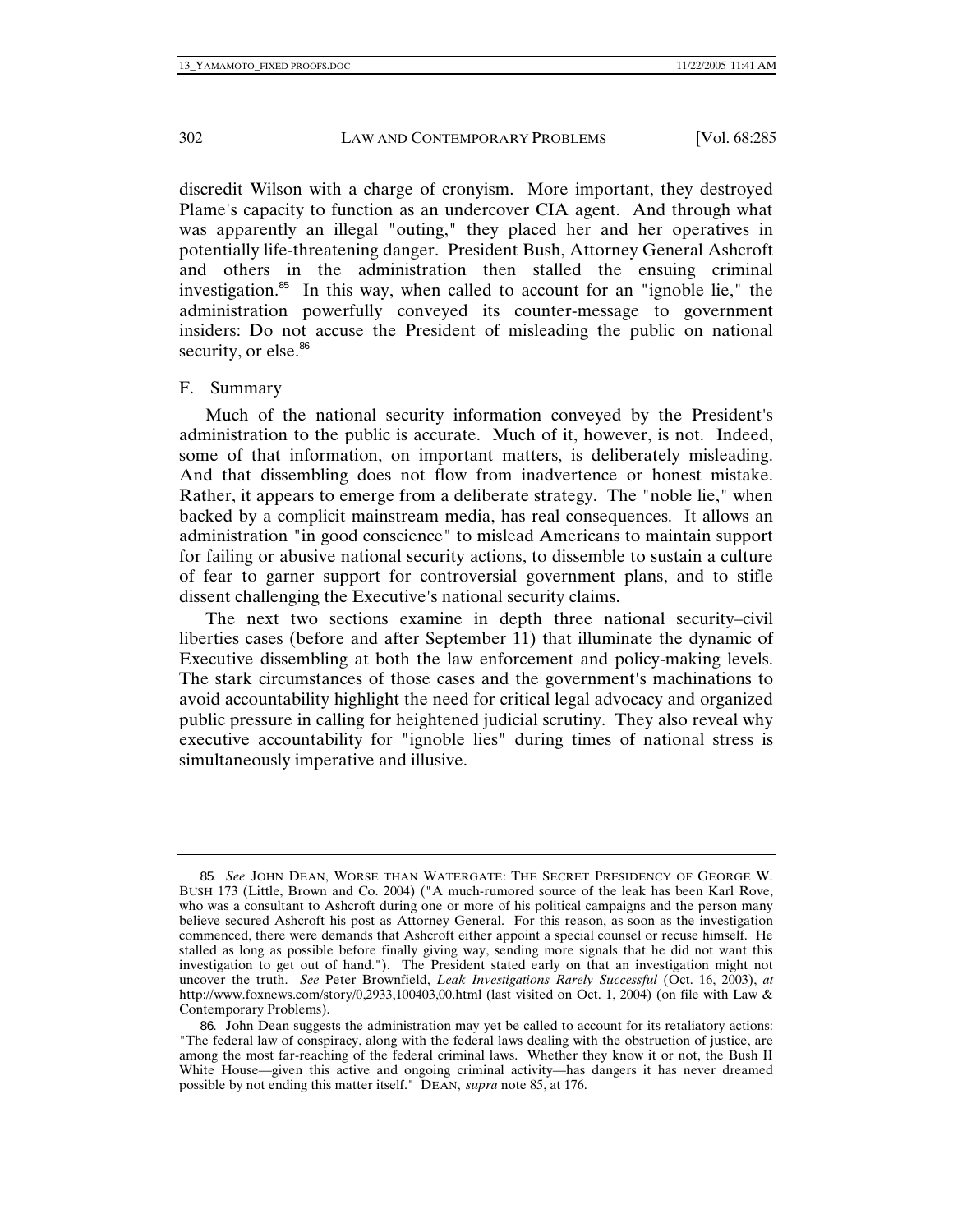## IV

# THE WEN HO LEE PROSECUTION: INDEPENDENT JUDICIARY, OR AN OPEN DOOR FOR ABUSE

The Wen Ho Lee prosecution offers both exemplary and cautionary examples of judicial scrutiny in national security controversies—especially those infused with racial fears. Dr. Lee's case falls within a long line of prosecutions in which the Executive Branch dissembles and then demands that the courts defer to Executive's claim of national security.<sup>87</sup> Dr. Lee's prosecution also illuminates the strategic importance of critical legal advocacy and organized public pressure in compelling judges to call the executive to account for apparent national security abuses of civil liberties. Anthony Lewis aptly describes the stakes in this executive-courts-public drama: "The [administration's] attempt to avoid any meaningful review by the courts is especially alarming. Judges are the last line of defense for citizens against abuse of government power."<sup>88</sup>

## A. The Prosecution (Persecution) of Wen Ho Lee

In December 1999 the Federal Bureau of Investigation arrested Dr. Wen Ho Lee after nearly a year of intrusive interrogations, private harassment and a disparaging public media campaign fueled by FBI and Justice Department leaks. The Department charged Dr. Lee with fifty-nine felony counts, including violations of the Atomic Energy Act and the Federal Espionage Act.<sup>89</sup> It accused Dr. Lee, an employee of the government's Los Alamos Lab, of stealing the "crown jewels" of America's nuclear secrets—the design of America's W-88 miniaturized nuclear warhead—and delivering those secrets to China's scientists. The sixty-five-year-old Lee suffered nine months of solitary confinement, without needed medications, often with wrists and ankles shackled.

Earlier, in 1999, the Albuquerque FBI had sought to close its five-year investigation of Dr. Lee, informing Washington D.C. headquarters that Dr. Lee

<sup>87</sup>*. See infra* notes 194-201, 215.

<sup>88</sup>. Anthony Lewis, *One Liberty at a Time*, MOTHER JONES, May, 2004, (commenting on the thenpending enemy combatant detention cases), *available at* http://www.motherjones.com/news/feature/ 2004/05/04\_ 403.html (on file with Law & Contemporary Problems).

<sup>89</sup>. In Dr. Lee's own words:

Even though I was not being charged with espionage, all the charges were wrapped up in the insinuation that I had acted in a nefarious, deceptive, and sinister manner—like a spy. The government told reporters that they so far had found no evidence that I gave the tapes to a foreign country, . . . [Yet] [o]ne unnamed official even told the *Wall Street Journal* that espionage "is the only logical reason why that quantity of information [would] be downloaded."

WEN HO LEE & HELEN ZIA, MY COUNTRY VERSUS ME: THE FIRST-HAND ACCOUNT BY THE LOS ALAMOS SCIENTIST WHO WAS FALSELY ACCUSED 205-06 (Hyperion 2001). Dina Shek's research and writing contributed substantially to the Wen Ho Lee analysis.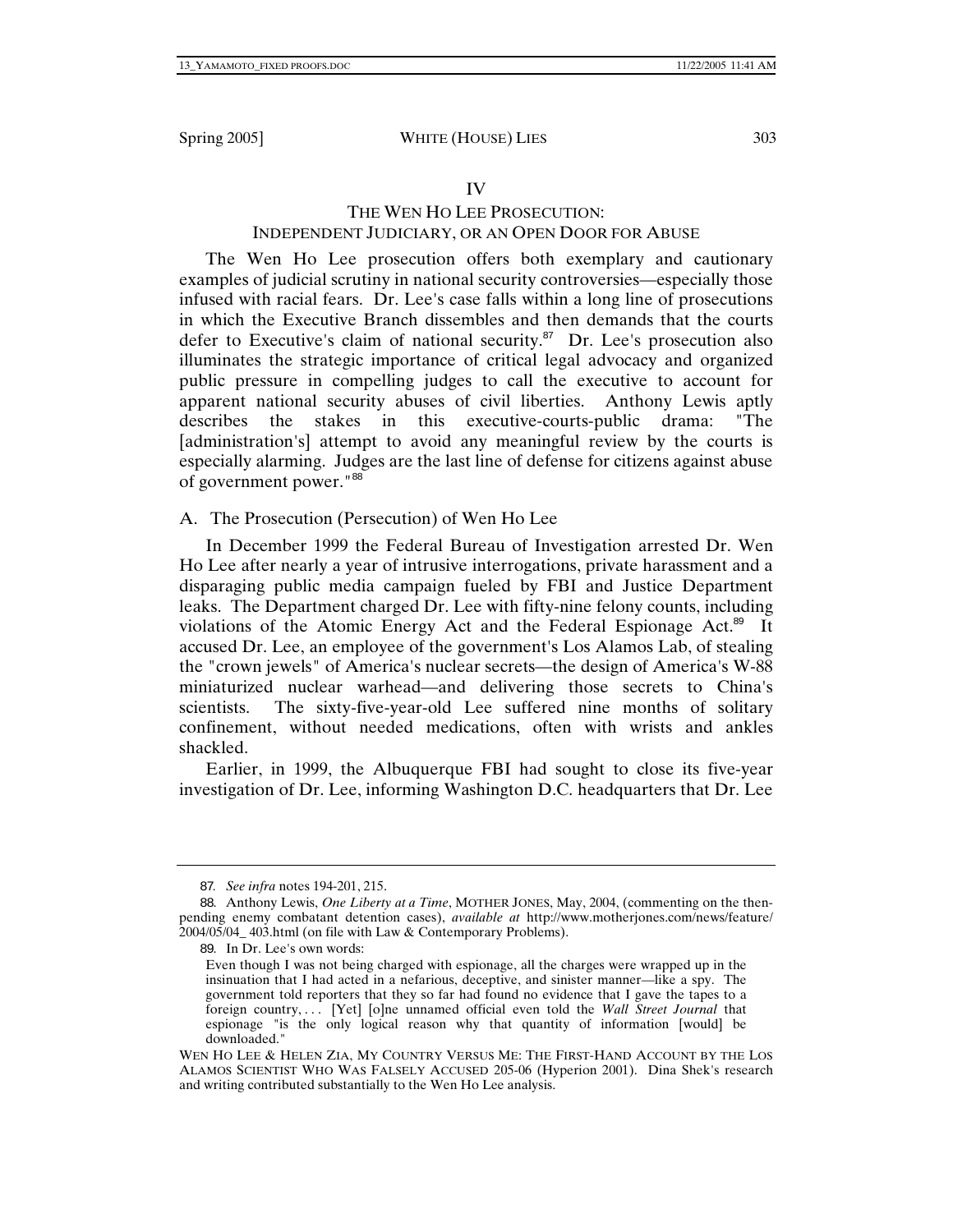was no longer an espionage suspect.<sup>90</sup> How could the Justice Department justify its prosecution in 2000?

The Clinton administration did so by telling a series of lies to Dr. Lee, the courts, and the public. For instance, the FBI lied about Dr. Lee's failing polygraph tests, the Justice Department dissembled about the classified status of materials downloaded by Dr. Lee on his computer, and CIA former counterintelligence chief Paul Redmond claimed, without evidence, that "[t]his was far more damaging to the national security than Aldrich Ames.<sup>"91</sup> The government leaked to a hungry media false stories of Lee's theft of the U.S. nuclear weapons program "crown jewels." "Alarmist" media stories then played to popular racial fears to portray Dr. Lee as an "evil Chinese spy."<sup>92</sup> The leaked public lies enabled a Democratic administration, which was the target of conservative attacks for its "softness" in foreign affairs, to project itself as "tough on Communist China" and national security.<sup>93</sup>

From jail, Dr. Lee sought not only to defend against the substantive charges, but he also asked the court to compel the government to disclose evidence relating to selective racial prosecution. After careful consideration, Federal District Judge Parker ordered the Justice Department to produce documents relating to Lee's charge.

Two days before the deadline for government compliance with the judge's disclosure order, the Justice Department capitulated. Dr. Lee pled guilty to a single felony count of unauthorized possession of documents relating to national defense. The government agreed to drop the remaining fifty-eight charges. Dr. Lee pled guilty to actions no worse than those committed by hundreds of other white American government employees (who were never prosecuted), including then CIA Director John Deutch, who admitted to

92. Dr. Lee's neighbors recount stories that "the news media stalked the neighborhood, looking for people who would tell them 'Wen Ho Lee, evil spy' stories" while refusing to listen when they spoke of "Wen Ho Lee, good neighbor and family man." LEE, *supra* note 89, at 146.

<sup>90</sup>. On January 23, 1999, after intense and intimidating FBI interrogations, the Albuquerque FBI sent a memo to Washington, D.C. headquarters saying that Dr. Lee was not a spy and recommending the FBI close its investigation. *Id.* at 46.

<sup>91</sup>. James Risen & Jeff Gerth, *Breach at Los Alamos: A Special Report.; China Stole Nuclear Secrets For Bombs, U.S. Aides Say*, N.Y. TIMES, Mar. 6, 1999, at A1. In 1994, Aldrich Ames, a CIA counterintelligence official, pled guilty and was sentenced to life imprisonment for spying for the Soviet Union from 1985 to 1994. According to a *Guardian* article, "He is blamed for the deaths of at least nine U.S. agents in the Soviet Union, and for disclosing U.S. counterintelligence techniques." *Spy Cases in the United States*, GUARDIAN UNLIMITED (England & Wales), Aug. 28, 2004.

<sup>93</sup>. The public exposure and persecution of Dr. Lee began on the heels of nearly two years of the Clinton/Gore administration's "campaign finance scandal." This Republican-led attack employed accusations including over-reaching attempts to link Chinese American campaign fundraisers to Chinese espionage. *See* James Risen, *Nuclear Secrets: Links; Fund-Raising Figure Had Spy Case Role*, N.Y. TIMES, May 26, 1999, at A1. Rather than criticize the racist overtones of the Republican accusations, Democratic legislators and the Clinton administration capitalized on the convenient target of "the Chinese spy case" to both deflect attention from the campaign finance scandal and to appear tough on China. Bill Mesler, *The Spy Who Wasn't: National Insecurity State; Allegations That Wen Ho Lee Was a Spy Are Not Likely To Be Proven*, THE NATION, Aug. 9, 1999, at 13.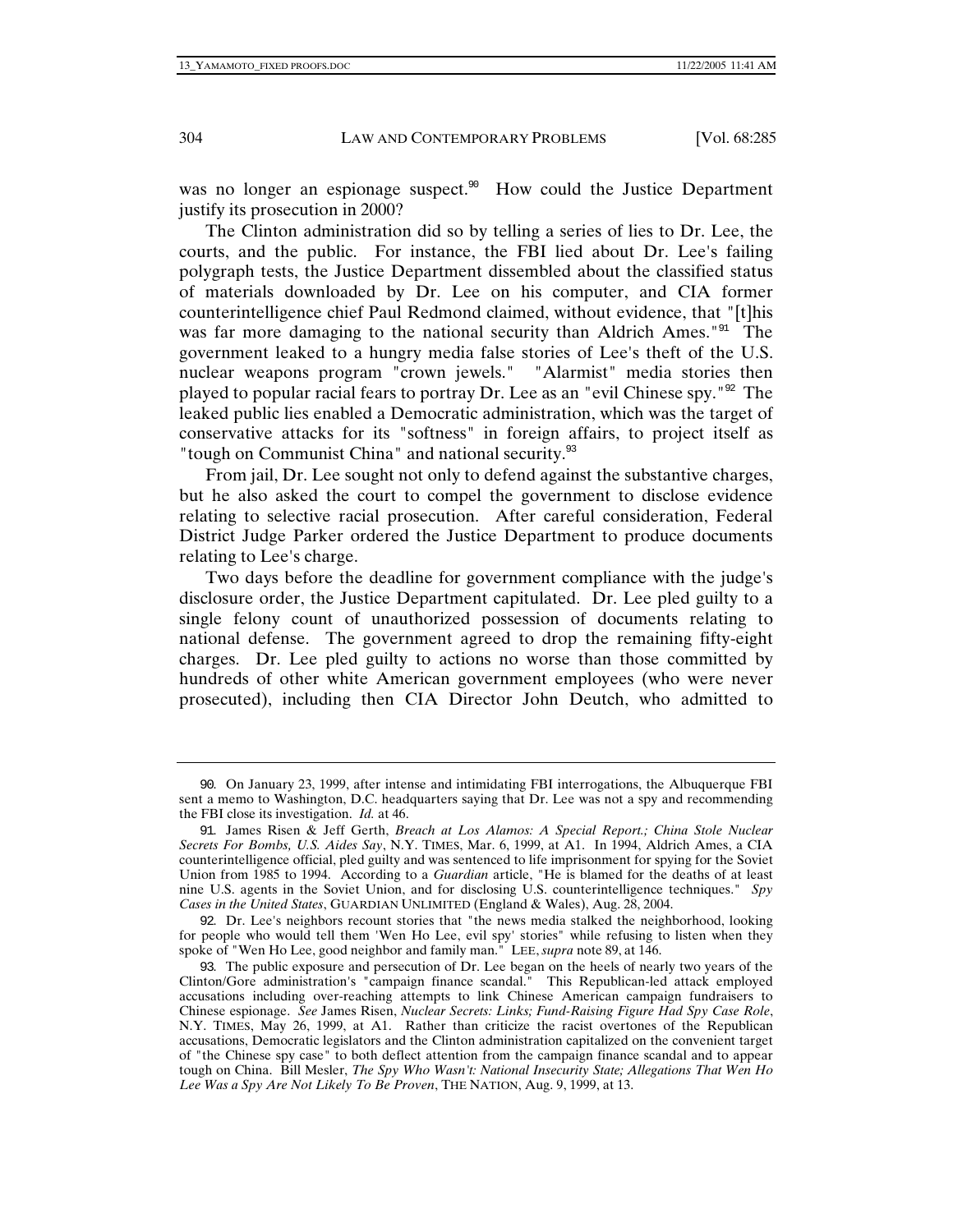downloading unsecure files onto his home computer.<sup>94</sup> Dr. Lee spent nine months in solitary confinement tagged as an evil spy. By contrast, Deutch faced only a misdemeanor charge, was never prosecuted and, in the end, received a full pardon.

Even a cursory look at the case timeline shows that the threatened exposure of racial profiling pressured the government to plea-bargain the case. Early on the racial profiling charges by advocates and journalists stirred little response.<sup>95</sup> The eve-of-disclosure timing of Dr. Lee's unconditional release—after two years of government portrayals as the worst spy since the Rosenbergs indicated that the Justice Department and the FBI, particularly, had something to hide. $96$ 

Former Chief Counterintelligence Officer of Los Alamos National Labs (LANL) Robert Vrooman, who initially headed the Lee investigation, declared in a court filing that FBI spokesperson Messemer "regularly distorts" and "deliberately mischaracterize[s]" information. More important, Vrooman stated that "[d]ozens of individuals who share those characteristics were not chosen for investigation. . . . It is my opinion that the failure to look at the rest of the population is because Lee is ethnic Chinese."<sup>97</sup> He directly challenged any government argument for racial profiling by saying, "I am unaware of any empirical data that would support any inference that an American citizen born in Taiwan would be more likely [to spy for China] than any other American citizen." Former Acting Director of Counterintelligence at the U.S. Department of Energy Charles E. Washington similarly stated, "I believe that [investigator] Mr. Trulock improperly targeted Dr. Lee due to Dr. Lee's race

97. Declaration of Robert Vrooman, U.S. v. Wen Ho Lee , No. 99-1417-JC (D.N.M. Aug. 10, 2000), *available at* http://www.fas.org/irp/ops/ci/vrooman.html (on file with Law & Contemporary Problems).

<sup>94</sup>. YAMAMOTO ET AL., *supra* note 11, at 465.

<sup>95</sup>*. See* Mesler, *supra* note 93, at 13; Editorial, *The weak case against Wen Ho Lee*, THE BOSTON GLOBE, August 4, 1999, at A22; Angela E. Oh, Editorial, *Spy Charges Fueled Search for Scapegoats; Asian Americans: The Coverage of the Cox Report on Chinese Espionage Has Unfairly Tainted The Image of All*, LA TIMES, June 21, 1999, at B5; Brief of Amici Curiae in Support of Defendant's Motion for Discovery of Materials Related to Selective Prosecution, filed by Asian Law Caucus, U.S. v. Wen Ho Lee, No. 99-1417-JC (D.N.M. Aug. 8, 2000), *available at* http://wenholee.org//Amicus.doc (on file with Law & Contemporary Problems).

<sup>96</sup>. On August 25, 2000, Judge Parker granted Dr. Lee's motion for discovery of materials related to selective prosecution. The Judge set a deadline of September 15 when the government was to produce numerous significant documents. These crucial documents included DOE reports on racial profiling, FBI training videos, and transcripts and statements by Notra Trulock and other key DOJ, DOE, and FBI officials relating to Dr. Lee and the Kindred Spirit investigation. U.S. v. Wen Ho Lee, No. 99-1417-JC (D.N.M. Aug. 25, 2000) (order related to Defendant's "Motion for Discovery of Materials Related to Selective Prosecution"), *available at* http://www.wenholee.org (on file with Law & Contemporary Problems). For the first time during his case, the prosecution entered into earnest negotiations. Between August 25 and September 12, prosecutors and defense attorneys met three times. Finally, on September 13—just two days before the government was to produce documents related to selective prosecution—Dr. Lee pleaded guilty to a single count of "unauthorized possession of and control over documents and writings relating to the national defense" and walked out of the courthouse a free man. LEE, *supra* note 89, at 314.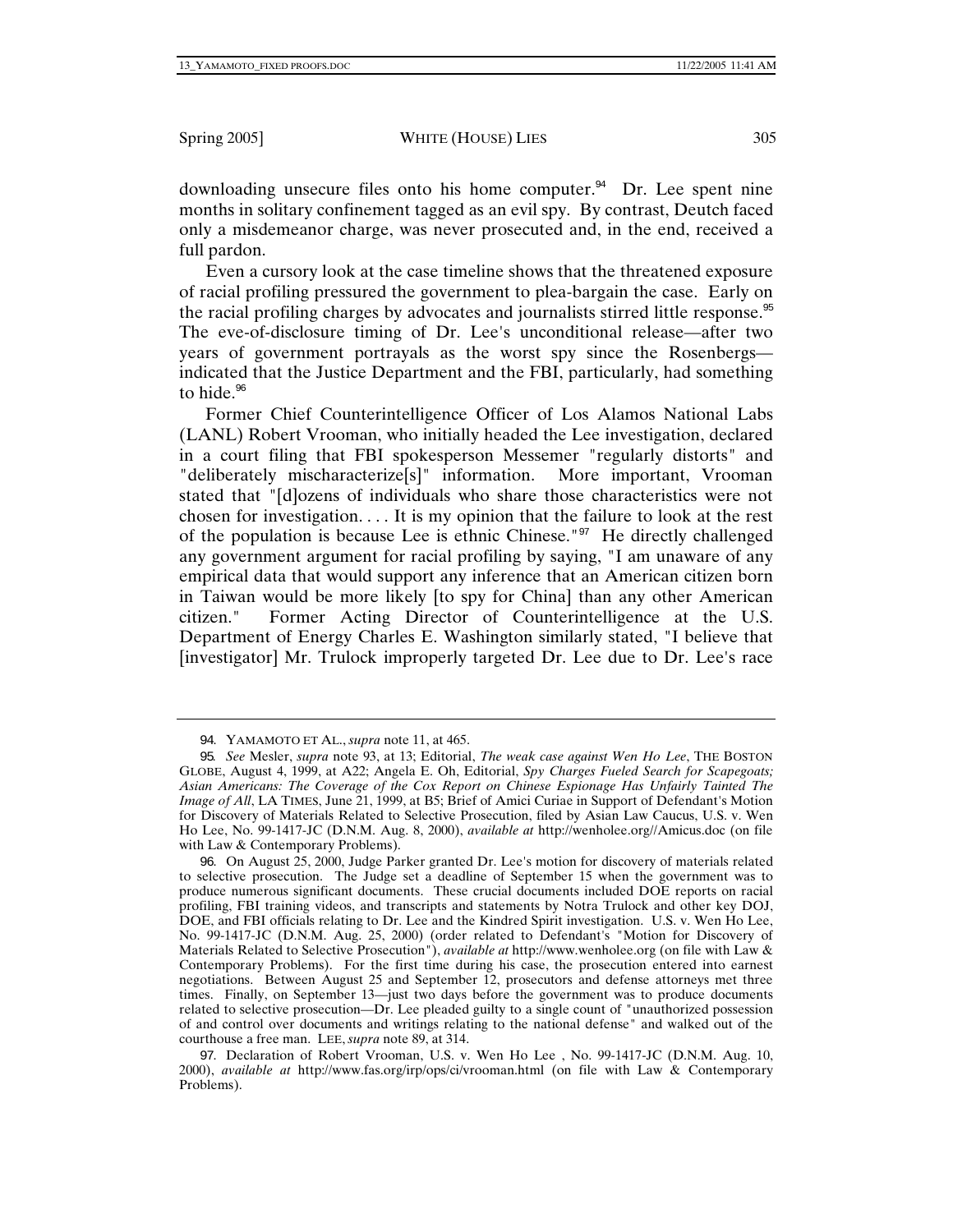and national origin."<sup>98</sup> Like Vrooman, Washington offered, "I am unaware of any empirical data that would support a claim that Chinese-Americans are more likely to commit espionage than other Americans."

Indeed, Harry Brandon, former FBI head of counterintelligence, conceded that "critics say our government is racist because the government is targeting Chinese-Americans because they are Chinese. . . . And the answer is, [y]es, we are targeting them, because they are targets (of Beijing)"<sup>99</sup>—which made little sense in Dr. Lee's case since Taiwan (his country and origin) and China are bitter foes. Paul Moore, Deputy Director of the FBI acknowledged more generally that, "there is racial profiling based on ethnic background, asserting that "[t]he FBI applies a profile[;]... so do other agencies who do counter intelligence investigations."<sup>100</sup> Collectively, these tantalizing public statements suggested incriminating documentary evidence of racial prosecution in the government's files.

In September 2000 Judge Parker, a Reagan appointee, accepted Dr. Lee's plea and released him from jail. In an extraordinary gesture, Judge Parker apologized to Dr. Lee from the bench, expressing distress at being misled by the Justice Department, including the FBI and U.S. Attorney.

I am truly sorry that I was led by our Executive Branch of government to order your detention last December. Dr. Lee, I tell you with great sadness that I feel *I was led astray last December by the Executive Branch* of our government *through its Department of Justice, by its Federal Bureau of Investigation and by its United States Attorney* for the District of New Mexico . . .<sup>101</sup>

Based on government leaks and early frenetic media reporting, and without a court hearing, the public had presumed Dr. Lee's guilt. Dr. Lee's legal counter-charge of selective racial prosecution and, over time, strong public commentary by civil rights, scientific and ethnic communities across the country helped remake public perceptions. The *New York Times*, for example, shifted its rhetoric from 'the worst spy case since the Rosenbergs" to an admission of its own flaws and an apology for the "alarmist" tone of its reporting.<sup>102</sup>

<sup>98</sup>. Declaration of Charles E. Washington, U.S. v. Wen Ho Lee,No. 99-1417-JC (D.N.M. Aug. 11, 2000), *available at* http://www.fas.org/irp/ops/ci/washington.html (on file with Law & Contemporary Problems).

<sup>99</sup>. Jeff Stein, *Espionage Without Evidence*, August 26, 1999 *at* http://www.salon.com/news/feature/ 1999/08/26/china/index.html (last visited Sept. 30, 2004) (on file with Law & Contemporary Problems).

<sup>100</sup>. Theodore Hsien Wang and Frank H. Wu, *Singled Out, Based on Race*, WASH. POST, Aug. 30, 2000, at. A25 ("Moore justified this practice on grounds that foreign countries tend to target ethnic Americans with ancestry ties. When confronted with Moore's statements in court, Lee's prosecutors have continued to argue that federal law enforcement agencies should be allowed to consider race as a factor in identifying espionage suspects. Their rationale for this targeting is that China seeks to recruit spies from among Chinese Americans."); *see also* Brief of Amici Curiae in Support of Defendant's Motion for Discovery, U.S. v. Wen Ho Lee, No. 99-1417-JC (D.N.M. Aug. 25, 2000), *available at*  http://archive.aclu.org/court/wenholee\_amicus.html.

<sup>101</sup>. Transcript of Proceedings, United States v. Lee , No. 99-1417-JC (D.N.M. Sept. 13, 2000) (emphasis added), *available at* http://www.nytimes.com/2000/09/14/national/14LTEX.html?ex= 1106888400&en=ef3b7dd76ad925bf&ei=5070&oref=login (on file with Law & Contemporary Problems)

<sup>102</sup>*. From the Editors: The Times and Wen Ho Lee*, N.Y. TIMES, Sept. 26, 2000, at A2 (apologizing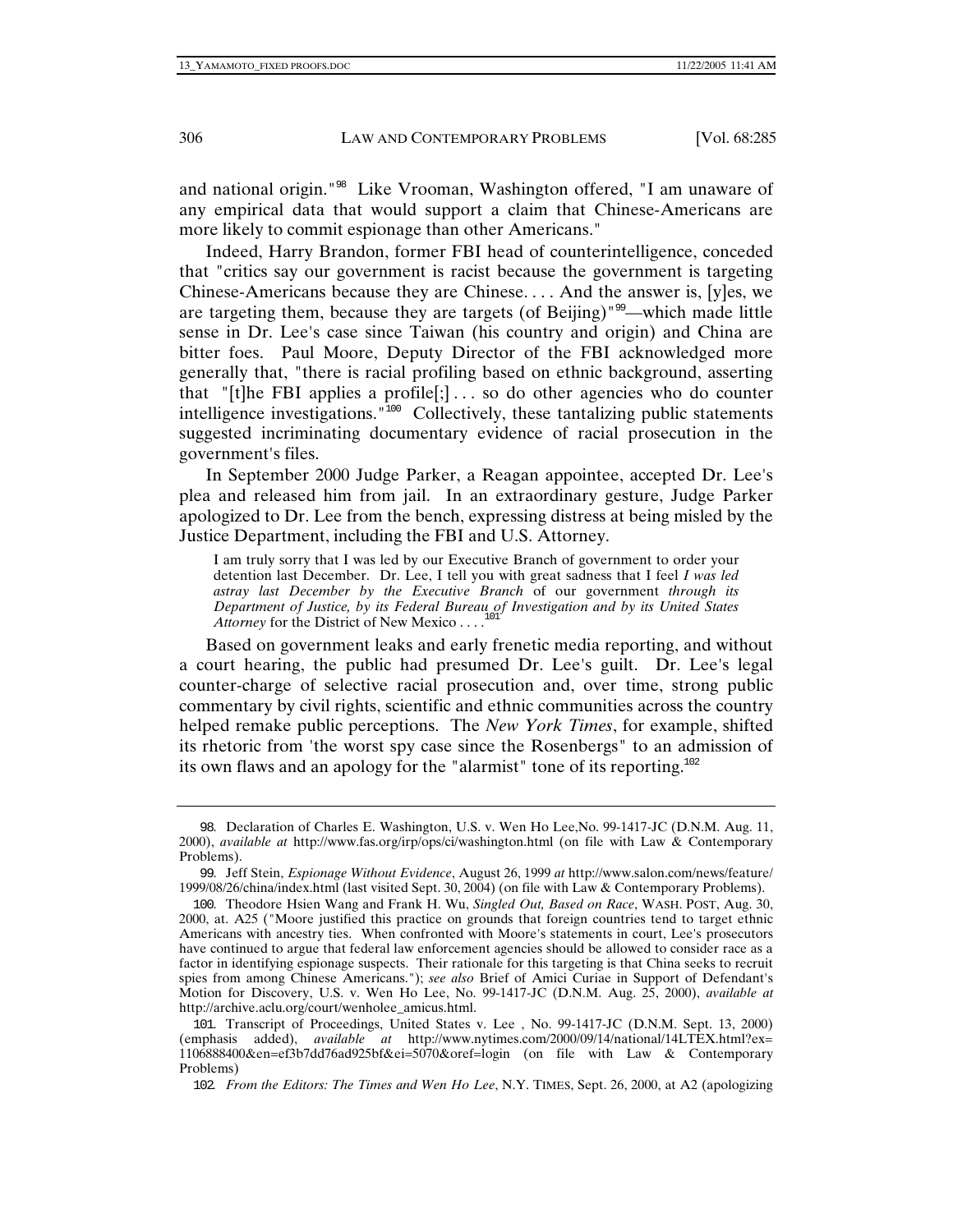Dr. Lee's victory was tempered, however, by the reality that the case settled without government accountability. The Justice Department denied wrongdoing in Lee's prosecution while continuing to shield evidence that might have revealed the government's race-based selective prosecution. No one from the Department acknowledged the national security lies or the harm they caused Dr. Lee and Chinese Americans generally.

## B. Administration Attempts to Avoid Close Court Scrutiny

Dr. Lee's prosecution embodied a classic tension between the Judiciary and the Executive. The government first tried to avoid close judicial scrutiny of its espionage claims and of Dr. Lee's counter-charge of selective prosecution by maintaining that "the world's strategic balance" was at stake.<sup>103</sup> In terms reminiscent of the government's attempt to justify Japanese American internment during World War II, FBI agent Messemer testified at a pre-trial hearing that it was important to continue Lee's incarceration, even without evidence of disloyalty, because, if he were actually innocent, he might now try to exact revenge on the United States for his persecution.<sup>104</sup> For nine months, the court accepted the government's national security assertions.

The government also sought to avoid accountability by vigorously opposing Dr. Lee's motion for disclosure of prosecution documents. Its position amounted to more than ordinary legal argument. It reflected a Justice Department effort to keep probative documents from public view—to use the court's "sealing" process apparently to hide government wrongdoing.<sup>105</sup> Indeed, Judge Parker's extraordinary apology to Dr. Lee from the bench hinted at this. He intimated that the Justice Department had lied to Dr. Lee and the court, that the government might have engaged in racial profiling, and that because of the quick plea bargain the public might never know the "real reasons why the Executive Branch has done all of this."

I find it most perplexing, although appropriate, that the Executive Branch today has suddenly agreed to your release without any significant conditions or restrictions whatsoever on your activities. *I note that this has occurred shortly before the Executive Branch was to have produced, for my review in camera, a large volume of information that I previously ordered it to produce.*

What I believe remains unanswered is the question: What was the government's motive in insisting on your being jailed pretrial under extraordinarily onerous

for inaccurate facts and their "alarmist tone").

<sup>103</sup>. Testimony of Dr. Paul Robinson, director of Sandia National Laboratories, cited at LEE, *supra* note 89, at 231.

<sup>104</sup>*. Id.* at 233. This is similar to DeWitt's Final Report statement: "The very fact that no sabotage has taken place to date is a disturbing and confirming indication that such action will be taken."

<sup>105</sup>. For example, the government provided false evidence and testimony, withheld possibly exonerating documents, and held Dr. Lee in solitary confinement under extremely harsh conditions. Robert Scheer, *The Spy Who Wasn't: Wen Ho Lee*," THE NATION, Oct. 2, 2000, at 4; *see also* Bob Drogin, *Appeals Court Delays Release of Wen Ho Lee*, L.A. TIMES, Sept. 2, 2000, at A1 (describing the Tenth Circuit's sua sponte stay of Lee's release order, Lee's confinement, and the various charges levied against him).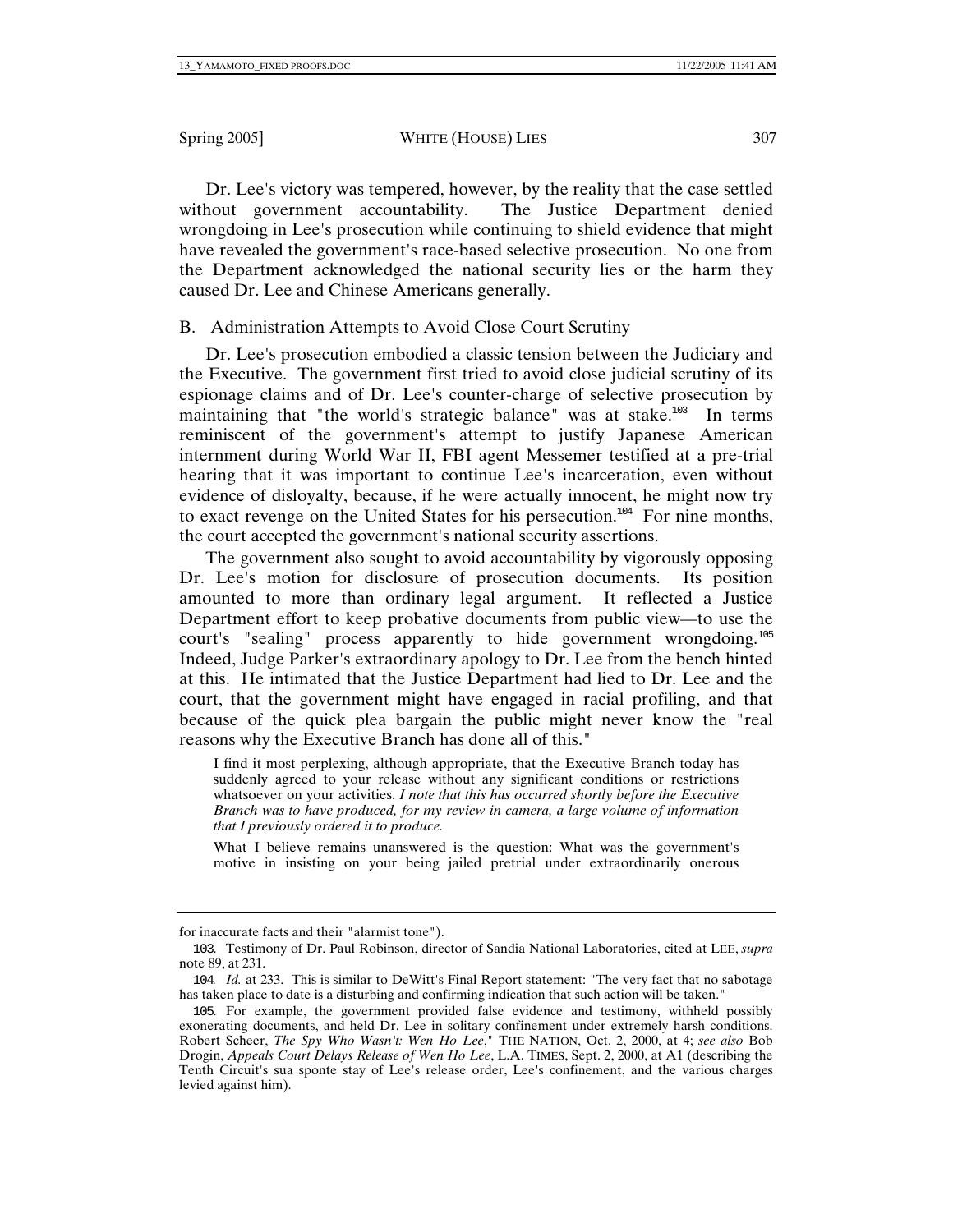conditions of confinement until today, when the Executive Branch agrees that you may be set free essentially unrestricted?  $106$ 

Why did the Justice Department pursue this dissonant course? Prosecutors admitted to racial profiling while claiming neutrality and fairness in its actions. Simultaneously, government investigators vigorously denied racial profiling.<sup>107</sup> The emerging answer is that the administration sought to benefit politically from its new "tough on China" image and that the "noble lie" legitimated national security dissembling to the court and public—until Dr. Lee's advocates persuaded the court to take a close look at what was actually going on.

## C. Critical Legal Advocacy and Grassroots Organizing

Judge Parker's decision responded in part to organized advocacy. Just as the government effectively used the media to leak fabricated stories and create a public perception of Dr. Lee as foreign spy, Lee's defenders applied counterpressure.

The legal community, through amicus briefs and op-ed pieces, made explicit what had only been implied—that Dr. Lee was targeted because of race, not because of his actions. A consortium of Asian American advocacy organizations<sup>108</sup> filed an amicus curiae brief urging the "Court to rise above the racial stereotyping of Asian-Pacific Americans and to continue our judicial system's protection of the rights of minorities."<sup>109</sup> In the brief, the Asian American legal advocates analyzed the government's failure even to follow its own (albeit flawed) matrix in targeting Dr. Lee in the "Kindred Spirit" investigation.<sup>110</sup> The brief further showed that "there is no question that similarly situated individuals could have been prosecuted, but were not."<sup>111</sup>

<sup>106</sup>. Transcript of Proceedings, United States v. Lee, No. 99-1417-JC (D.N.M. Sept. 13, 2000) (emphasis added), *available at* http://www.nytimes.com/2000/09/14/national/14LTEX.html?ex= 1106888400&en=ef3b7dd76ad925bf&ei=5070&oref=login (on file with Law & Contemporary Problems). Judge Parker also expressed being "sad and troubled" by the administration's actions.

I am also sad and troubled because I do not know the real reasons why the Executive Branch has done all of this. We will not learn why because the plea agreement shields the Executive Branch from disclosing a lot of information that it was under order to produce that might have supplied the answer. *Id.*

<sup>107</sup>. Annie Nakao, *Wen Ho Lee papers shed light on case; Rights group gets documents unsealed*, S.F. CHRON., Oct. 22, 2001, at A9. (Notra Trulock's attorney in the defamation suit he brought against Vrooman, Washington, and Lee (which was dismissed), declared that "[h]e [Trulock] didn't racially profile anybody.").

<sup>108</sup>. The brief was authored by Asian American Legal Defense and Education Fund, Chinese for Affirmative Action, Committee of 100, Japanese American Citizens League, National Asian Pacific American Bar Association, National Asian Pacific American Legal Consortium, National Lawyers Guild, and Organization of Chinese Americans. *See* Brief of Amici Curiae in Support of Defendant's Motion for Discovery of Materials Related to Selective Prosecution, filed by Asian Law Caucus, U.S. v. Wen Ho Lee, No. 99-1417-JC (D.N.M. Aug. 8, 2000), Aug. 8, 2000 *available at* http://wenholee.org/ Amicus.doc (on file with Law & Contemporary Problems).

<sup>109</sup>*. Id*. at 24.

<sup>110</sup>*. Id.* at 12. The amicus brief also pointed out that even the title "Kindred Spirit" indicates the government's inappropriate focus on Chinese Americans as the targets of its investigation. *See id.* at 20.

<sup>111</sup>*. Id.* at 15.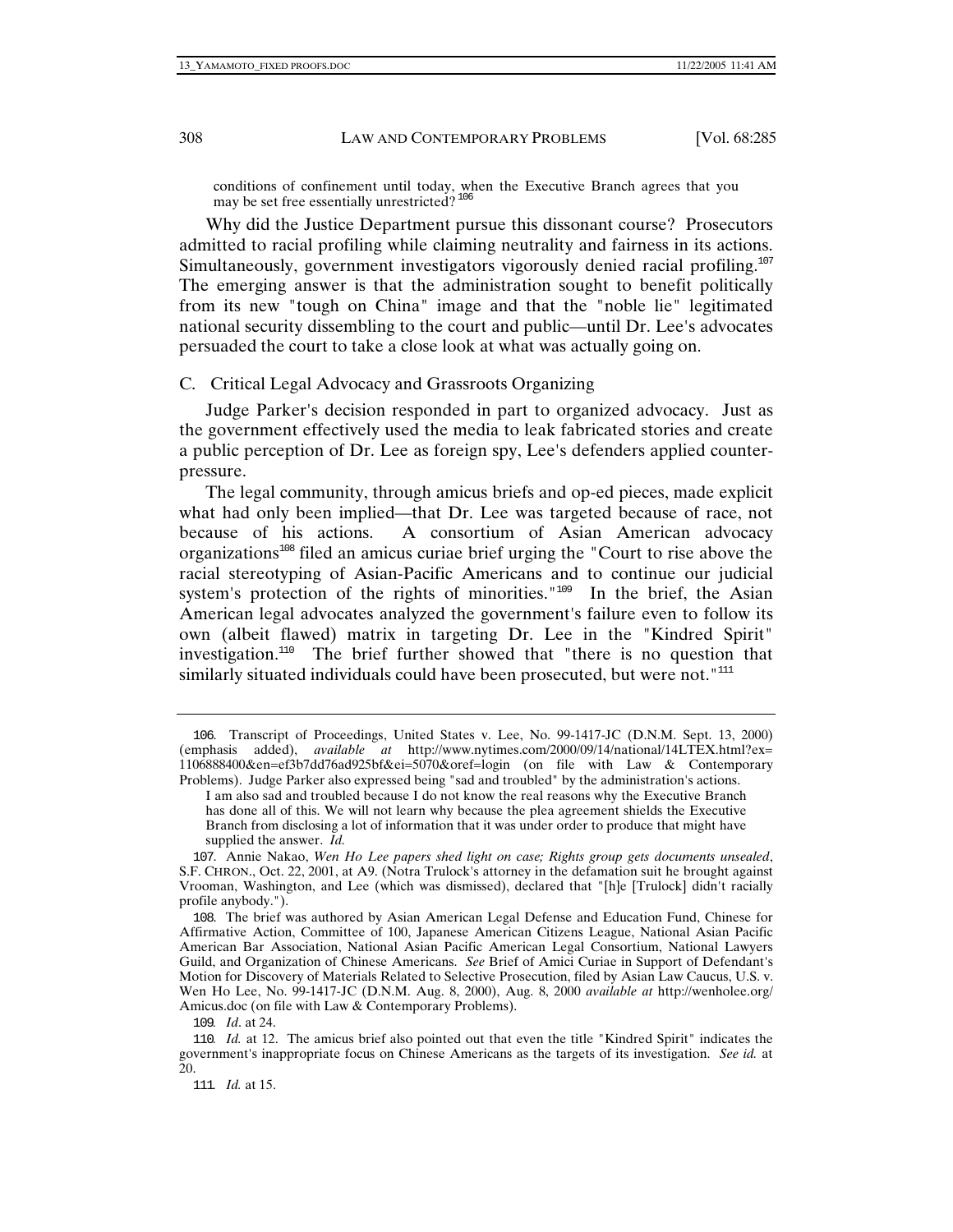Grassroots organizing efforts also reiterated the message that Dr. Lee was a victim of racism and government abuse. Guided in large part by Dr. Lee's daughter Alberta,<sup>112</sup> Asian American communities, college campuses, and social justice groups rallied around his case.<sup>113</sup>

Prominent science organizations added pressure with statements protesting Dr. Lee's treatment. Scientists openly criticized the basis of the government's charges by showing that most of the material Dr. Lee was accused of mishandling was non-classified and readily available in public reports. They also questioned the prosecution of Dr. Lee for actions that were typical of many Los Alamos Lab scientists. The presidents of the National Academy of Sciences, the National Academy of Engineering, and the National Institute of Medicine wrote an open letter to Attorney General Janet Reno, stating that Dr. Lee appeared to be "a victim of unjust treatment" that "reflects poorly on the U.S. justice system."<sup>114</sup> This action marked "the first time that the three congressionally chartered academies ever intervened on behalf of an American scientist."<sup>115</sup>

D. Media Image of Dr. Lee Shifts from "Foreign Spy" to "Victim of Government Racial Prosecution"

These events and counter-messages garnered national press. Belatedly, the mainstream media responded with new images and opinions. Writers who had contributed significantly to the public vilification of Dr. Lee now became critical of his treatment and even advocated for his release.<sup>116</sup> On August 22 and 23, 2000—during the crucial days when Judge Parker was considering the defense's key motions for bail, discovery, and evidence—editorials and

114. LEE *supra* note 89, at 307.

116*. From the Editors: The Times and Wen Ho Lee*, N.Y. TIMES, Sept. 26, 2000, at A2 (apologizing for inaccurate facts and their "alarmist tone").

<sup>112</sup>*. See* LEE *supra* note 89, at 298-303. Alberta Lee, self-described as formerly apathetic, played a crucial role in re-shaping Dr. Lee's public image by passionately defending her father at numerous rallies across the country, and by presenting an all-American image that countered the government's racist portrayal of the evil and foreign spy. *See* James Sterngold, *Headstrong Rebel Who Became Her Father's Defender*, N.Y. TIMES, Aug. 19, 2000, at A8 (describing Alberta's past and energetic advocacy of her father's cause).

<sup>113</sup>. For example, the Coalition Against Racial and Ethnic Scapegoating (CARES) coordinated a "National Day of Outrage" on June 8, 2000 in Albuquerque, Detroit, Dallas, Houston, Irvine, California, Los Angeles, Miami, New York City, Salt Lake City, San Francisco, and Seattle. CARES is comprised of the Asian Law Caucus, Chinese for Affirmative Action, Organization of Chinese Americans, Japanese American Citizens League, and others. CARES organized the protest action with the Association of Asian American Studies, Chinese American Citizens Alliance, Filipino Civil Rights Advocates, National Lawyers Guild, National Baptist Convention and others. Protests also took place at the Republican National Convention and Democratic National Convention in June and July 2000, respectively.

<sup>115</sup>*. Id.* Dr. Lee's legal team also obtained statements from prominent nuclear physicists Harold Agnew and Walter Goad, the latter who wrote: "From the perspective of my experience and expertise, these assertions [against Dr. Lee] represent unbridled exaggeration. The result is not a measured judgment of risk, but incitement of apprehension, even paranoia, that can override fairness and justice." *Id.* at 295. Statements of support also came from the Federation of American Scientists, American Association for the Advancement of Science, and others. *Id.* at 296-97.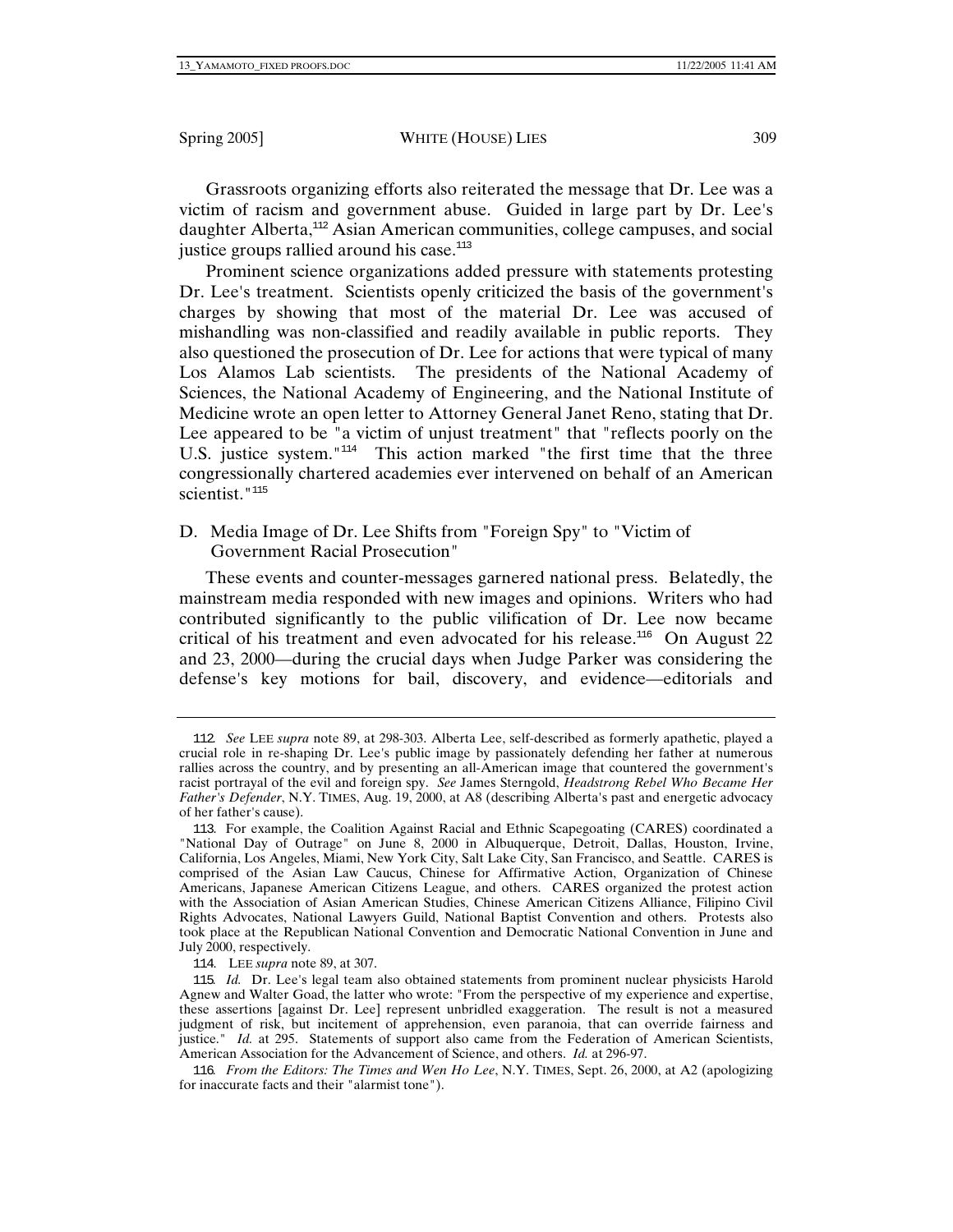headlines in major newspapers declared: "Wen Ho Lee Deserves Bail and Fair Treatment" (*San Francisco Chronicle*); "Is Lee Guilty Until Proven Innocent?" (*Chicago Tribune*); "Free Wen Ho Lee" (*St. Louis Post-Dispatch*); "Wrong One Is on Trial in Lee Case" (*Los Angeles Times*); and "Bail for Wen Ho Lee" (*New York Times*).<sup>117</sup>

Organizers also employed an effective strategy of public education through print ads in major newspapers. For example, on August 7, 2000, Chinese for Affirmative Action organized a full-page ad in the New York Times demanding "Drop all charges. Free Dr. Wen Ho Lee now." The ad was titled, "Wen Ho Lee & The Nuclear Witch Hunt" and focused on being "charged with being ethnic Chinese." The ad presented Dr. Lee in a different light than New York Times readers had become accustomed to seeing. Instead of the stereotypical foreign spy, Dr. Lee was presented as an "American scientist" separated from his wife and two children for eight months, countering the usual media image of Dr. Lee in shackles.

Op-ed pieces also countered the executive lies and stereotypes. Attorneys Theodore Wang and Victor Hwang published an opinion piece titled, "Charged With Being Ethnic Chinese."<sup>118</sup> In it they exposed the racial profiling and challenged the premise on which the government based its racist actions. They correctly framed the issue as "not only for Lee but for all Americans concerned about whether the government should be able to launch criminal investigations based on the race of a suspect." They also argued that "[b]y focusing only on Asian Americans, a real spy may have escaped the scrutiny of the federal government altogether."<sup>119</sup> This and other op-ed pieces strategically framed the issue of racial profiling as one for "all Americans" and publicly questioned the effects of allowing the government to continue such practices without accountability.<sup>120</sup>

Critical legal advocacy and organized pressure helped reframe for the public, and for Judge Parker, the real issues—selective racial prosecution Executive lies and the need for accountability. This new sense in the public culture of what was really going on and what was really at stake provided the backdrop for courtroom decisions. Amid intensifying demands to free Dr. Lee and put the Justice Department on trial instead, Judge Parker ordered the government to disclose documents on racial profiling and negotiate a release agreement with Dr. Lee.<sup>121</sup>

<sup>117</sup>. For a comprehensive list of over 1,400 press articles from December 20, 1999 through June 9, 2004 relating to the case of Dr. Wen Ho Lee, see http://www.wenholee.org (list also on file with author).

<sup>118</sup>. Theodore Hsien Wang & Victor Hwang, *Charged With Being Ethnic Chinese*, PACIFIC NEWS SERVICE, Aug. 18, 2000, *available at* http://www.pacificnews.org/jinn/stories/6.16/000818-charged.html (on file with Law & Contemporary Problems).

<sup>119</sup>*. Id.*

<sup>120</sup>*. See* Wang et al., *supra* note 100.

<sup>121</sup>. Some have cautioned that Judge Parker's important role in the release of Dr. Lee must be balanced with his role in keeping him behind bars for those long months. Law professor Thomas Joo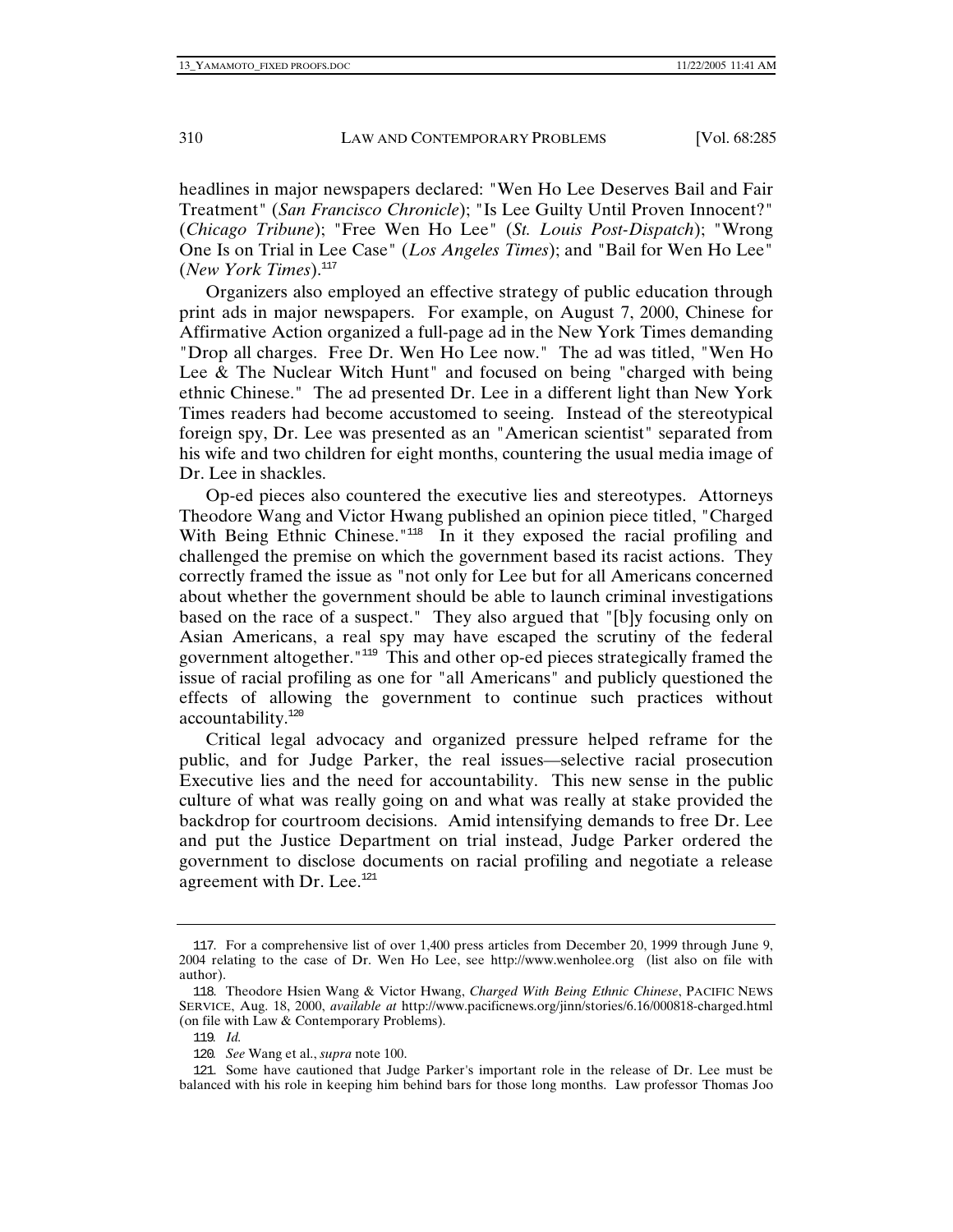With the ensuing plea-bargained "settlement," however, the Justice Department's documents—and the administration's accountability for apparent national security lies—once again lay beyond public reach.<sup>122</sup>

## V

# "ENEMY COMBATANTS" AND THE ADMINISTRATION'S ATTEMPTS TO EVADE JUDICIAL SCRUTINY

A. An "Alternative Legal System"

Shortly after September 11, President Bush's administration shaped the broad outlines of an "alternative legal system."<sup>123</sup> Described by observers as embracing a "shadow Constitution,"<sup>124</sup> the system vastly expanded the Executive's national security powers. Most extraordinarily, the system also aimed to shield the executive from legal accountability for abuses of those broad powers by blocking meaningful judicial review.<sup>125</sup>

The administration-sponsored PATRIOT Act, for instance, allows secret Justice Department "national security letters" (instead of court-issued subpoenas) to force a wide range of private and public institutions to disclose confidential information on members of the public. The Act then bars the institutions from ever revealing what they did. $126$  In September 2004 Federal District Judge Marreo declared this part of the Patriot Act unconstitutional

warns, "The judge seemed to imply that he had no choice but to approve the conditions of confinement because the government had invoked national security. He did not question—much less apologize for—his own initial failure to scrutinize the government's unsupportable accusations." Thomas Joo, *Presumed Disloyal: Executive Power, Judicial Deference, and the Construction of Race Before and After September 11*, 34 COLUM. HUM. RTS. L. REV. 1, 26 (2002). Also, Judge Parker himself may have been responding to the politics of the day. As a Reagan-appointed conservative judge, his actions can be seen as a reaction against the wrongs of the Clinton Justice Department. Although his statement and apology to Dr. Lee was a ringing endorsement of judicial scrutiny and carried the weight of exoneration, more analysis is needed concerning the role of partisan politics in those actions.

<sup>122</sup>. For further efforts by Dr. Lee's supporters to use the courts and media to hold the government accountable, see Section VI, *infra*.

<sup>123</sup>. Unsigned Editorial, *The Limits of Trust (Cont'd)*, THE WASH. POST, Aug. 26, 2002, at A14; *see also* Unsigned Editorial, *Chipping Away at Liberty*, THE WASH. POST, Nov. 19, 2002, at A24 (describing the "alternative legal system" as "a system that lets Americans be investigated and locked up without any of the normal protections of the justice system").

<sup>124</sup>. Nat Hentoff, *Our Designated Killers—Where is the Outrage?*, THE VILLAGE VOICE, Feb. 14, 2003 ("The disciplined Bush administration strives continually to keep out of the news those of its security operations that are creating what *The Washington Post* accurately and ominously describes as an 'alternative legal system.' Or, as I call it, 'a shadow Constitution.'"), *available at* http://www.villagevoice.com/news/0308, hentoff,41940,6.html (on file with Law & Contemporary Problems)

<sup>125</sup>. Balkin, *supra* note 74; *see also* Harvey A. Silverglate & Carl Takei, *Crossing the Threshold*, THE BOSTON PHOENIX, Mar. 5-11, 2004 (describing the executive's usurpation of power under the USA PATRIOT Act and the assertion that the administration possessed unilateral authority "to choose between a regular trial and a military tribunal; to lock up a suspect, if a non-citizen, in secret; or to hold a suspect—citizen or non-citizen—indefinitely and without judicial review after designating him an 'enemy combatant'").

<sup>126</sup>. Uniting and Strengthening America by Providing Appropriate Tools Required to Intercept and Obstruct Terrorism Act of 2001 (USA PATRIOT Act), Pub. L. No. 107-56, 115 Stat. 272 (2001).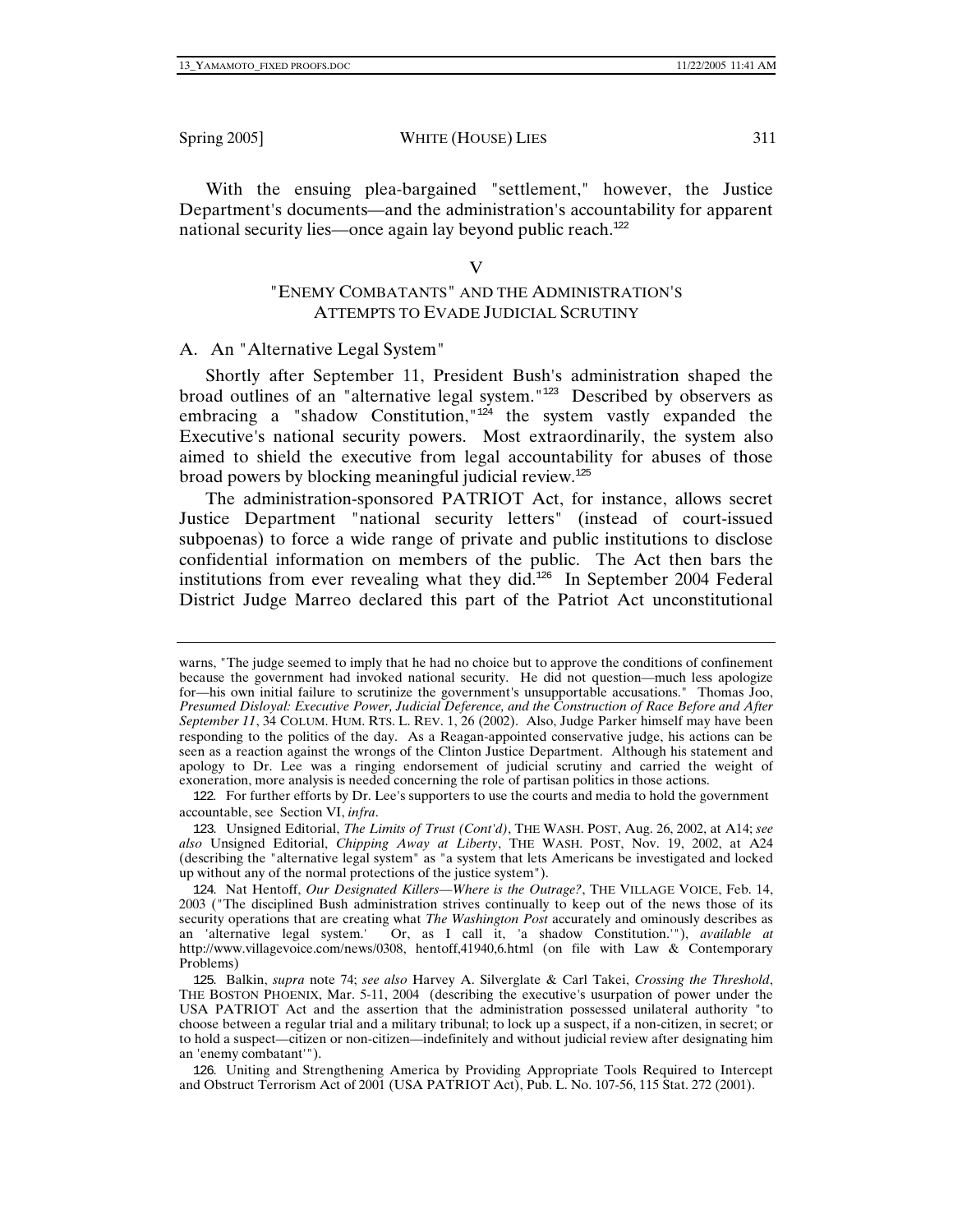because it "effectively bars or substantially deters any judicial challenge to the propriety of an NSL request. In the Court's view, ready availability of judicial process to pursue such a challenge is necessary to vindicate important rights guaranteed by the Constitution or by statute." $127$ 

## *1. Designating and Detaining "Enemy Combatants" While Avoiding Judicial Scrutiny*

From the outset of the U.S. attack on the Taliban in Afghanistan, the Bush administration asserted that "the capture and detention of enemy combatants is an inherent part of waging war, and the President's decision whether to detain a person as an enemy combatant is a basic exercise of his discretion to determine the level of force needed to prosecute the conflict."<sup>128</sup>

Simply put, the administration declared that it had the power to unilaterally designate citizens and non-citizens "enemy combatants,"<sup>129</sup> and that a person so designated would not be criminally charged or tried, would have no access to family, would have no access to counsel, could be held in solitary confinement indefinitely, and, most important, would lack any right to contest whether the designation was proper in the first place.<sup>130</sup> The administration further maintained that "the best interests of the Nation in wartime" shielded the President's designation and detention of enemy combatants from searching judicial inquiry because "judges have little or no background in the delicate business of intelligence gathering."<sup>131</sup>

#### *2. Guantanamo Bay (*Rasul v. Bush*)*

In 2001 the administration announced that "enemy combatants" captured in Afghanistan and incarcerated in the U.S. prison in Guantanamo Bay, Cuba did not have the rights of prisoners of war and indeed had no right to challenge

<sup>127</sup>. Doe v. Ashcroft, 334 F. Supp. 471, 475 (S.D.N.Y. 2004).

<sup>128</sup>. Reply Brief of Petitioner at \*13, Rumsfeld v. Padilla, 124 S. Ct. 2711 (2004) (No. 03-1027), 2004 WL 871163. ("[T]he courts may set aside the President's actions as exceeding the authority conferred by Congress only in exceptional circumstances."); *see also* Kathleen Clark and Julie Mertus, *Torturing the Law; The Justice Department's Legal Contortions on Interrogation*, THE WASH. POST, June 20, 2004, at B03 (quoting Memorandum of Office of Legal Counsel's Alberto R. Gonzales to the President, Aug. 1, 2002, "The president enjoys complete discretion in the exercise of his commander in chief authority. . . . Congress may no more regulate the President's ability to detain and interrogate enemy combatants than it may regulate his ability to direct troop movements on the battlefield.").

<sup>129</sup>. Lori Baker contributed substantially to the research and writing on the enemy combatant cases.

<sup>130</sup>. Cruz, *supra* note 32, at 134; *see also* Oral Argument before USSCT, at 29, Hamdi v. Rumsfeld, 124 S. Ct. 2633 (2004)). (No. 03-6696) (explaining that government was allowing Hamdi limited access to counsel, not as a matter of right but because military intelligence experts determined that counsel would no longer interfere with intelligence gathering). *But see* Nat Hentoff, *Is Bush the Law?*, THE VILLIAGE VOICE, May 7, 2004, at 5 (suggesting that the Justice Department really allowed Hamdi limited access to counsel only to try to soften some justice's opposition to the government's hardline position), *available at* http://www.villagevoice.com/news/0419,hentoff,53338,6.html (on file with Law & Contemporary Problems).

<sup>131</sup>. Petition for Writ of Certiorari at 19, Rumsfeld v. Padilla, 124 S. Ct. 2711 (2004) (No. 03-1027), 2004 WL 113598 (internal citations omitted).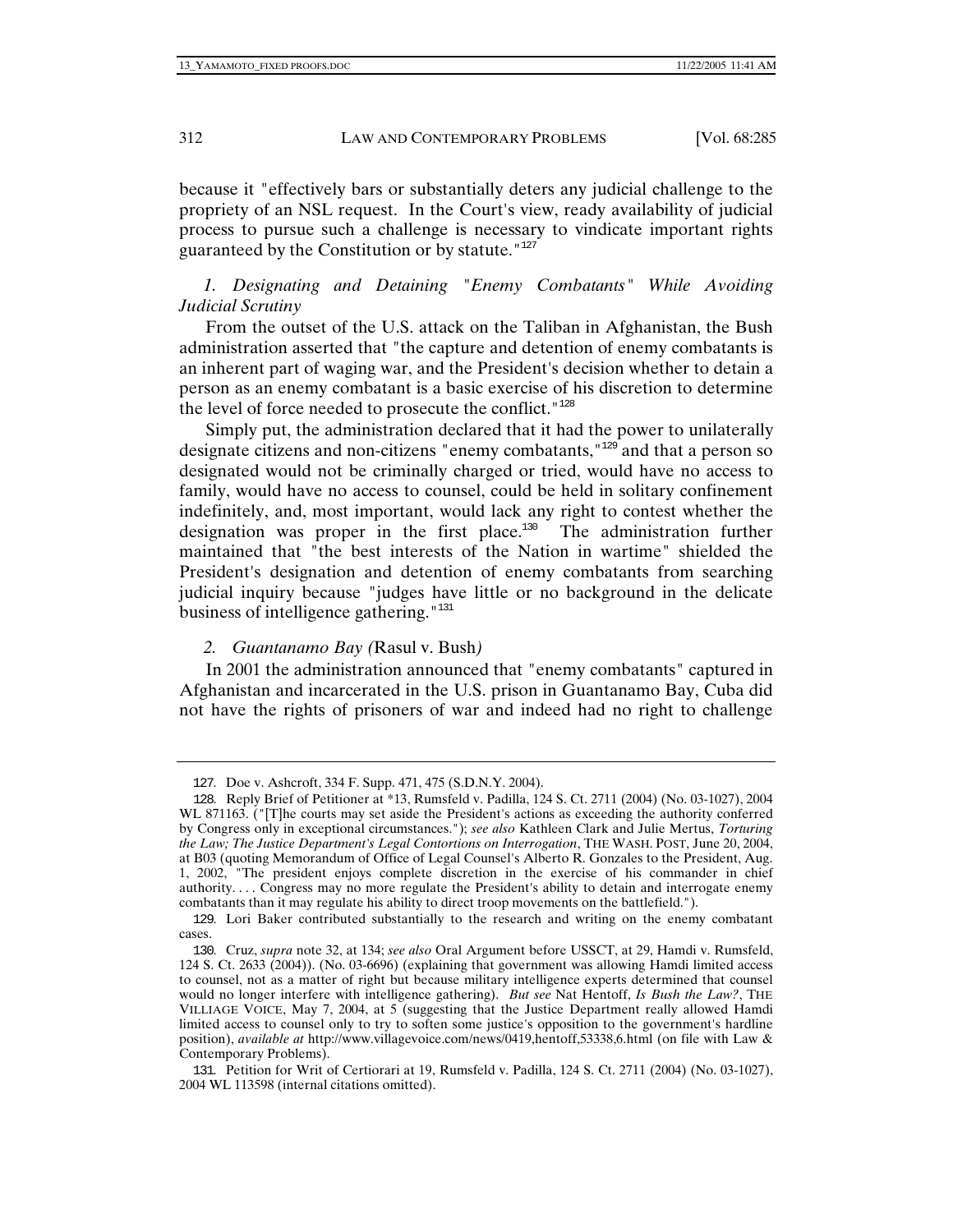their indefinite detentions in the federal courts.<sup>132</sup> The administration argued that because Guantanamo Bay is outside the territorial jurisdiction of the United States, no U.S. court could hear their challenges. The detainees could only challenge their enemy combatant designation *if and when* the President chose to allow them a limited hearing before a military tribunal.<sup>133</sup> The President declined to hold military tribunal hearings until belatedly compelled to do so by the Supreme Court. Even those hearings offered very limited due process protections.<sup>134</sup> Vice President Cheney explained that those detainees "*don't deserve* the same guarantees and safeguards that would be used for an American citizen going through the normal judicial process."<sup>135</sup>

# *3. Lindh, Hamdi, and Padilla*

Cheney's statement implied that the administration intended to recognize that U.S. citizens possessed due process "guarantees and safeguards." But subsequent administration actions revealed that only certain citizen enemy combatants would be afforded legal protections.

White American John Walker Lindh, from a middle class California family, tightly fit the government's enemy combatant description—"an individual who surrenders with enemy forces in an active theater of combat while armed with a military assault weapon is an *archetypal enemy combatant.*"<sup>136</sup> The President, however, declined to designate Lindh an enemy combatant. After his transfer to the United States from an Afghan battlefield, the government immediately lodged criminal charges against Lindh in open court. Lindh received full access to a first-class lawyer and to family members. Because he admitted fighting for the Taliban against the U.S., his lawyer plea-bargained a lengthy prison term in exchange for elimination of the death penalty. $137$ 

By contrast, the government denied Yaser Hamdi all legal protections. A U.S. citizen born in Louisiana, of Saudi Arabian family heritage, he, like Lindh, was taken into custody in Afghanistan in 2001. Unlike Lindh, Hamdi maintained that he was not fighting for the Taliban or Al Qaeda and that he

 <sup>132.</sup> Military Order of November 13, 2001: Detention, Treatment, and Trial of Certain Non-Citizens in the War Against Terrorism, 66 Fed. Reg. 222 (Nov. 13, 2001) (presidential documents at 57831- 57836).

<sup>133</sup>*. Id*.

<sup>134</sup>. Jess Bravin, *U.S. to Unveil Review System for Guantanamo Detainees*, WALL ST. J., June 21, 2004, at B1. According to Bravin, "The review boards could consider . . . hearsay, rumors and comments from intelligence agencies and foreign governments; the prisoner won't be told about classified evidence or offered the chance to rebut it. Officers assigned to help prisoners prepare for their hearings would be required to tell superiors anything incriminating prisoners might say." *Id*. The officers and those assigned to advise the board for the secret proceedings *cannot* be lawyers or chaplains.

<sup>135</sup>. Peter Slevin and George Lardner Jr., *Bush Plan for Terrorism Trials Defended—Military Tribunals Appropriate in War, Ashcroft says; Critics Cite Constitution*, THE WASH. POST, Nov. 15, 2001, at A28.

<sup>136</sup>. Brief of Respondents in Opposition at 19, Hamdi v. Rumsfeld,124 S. Ct. 2633 (2004) (No. 03- 6696), 2003 WL 23189498 (emphasis added).

<sup>137</sup>. Koh, *supra* note 80, at 9.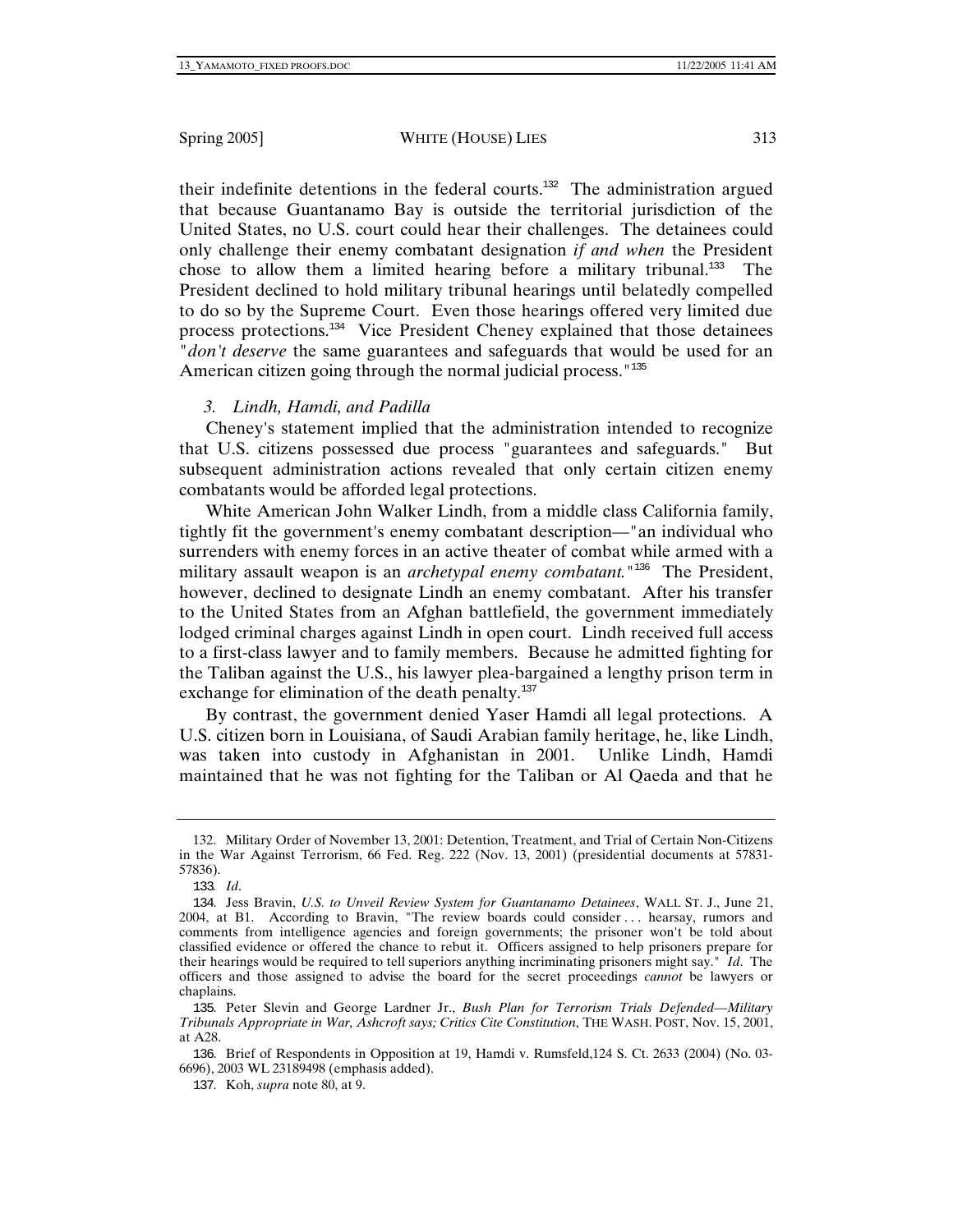was in Afghanistan to do humanitarian relief work. Yet, after three years, the government still declined to bring charges or allow him to establish innocence. Instead, it held him indefinitely in solitary confinement as an enemy combatant in a military brig with no family contact and no access to a lawyer (until litigation belatedly procured limited legal access).<sup>138</sup>

The administration designated Jose Padilla, a Puerto Rican American, an enemy combatant even though he did not fit the "archetypal enemy combatant" description. The government initially detained Padilla at the Chicago Airport pursuant to a material witness warrant. He possessed no weapons and was clearly outside any zone of combat. Padilla, a former gang member with a murder conviction, had met with Al-Qaeda members in Afghanistan. One month after his arrest in the U.S., and two days before a federal district court was expected to rule on the lawfulness of his material witness detention, the President designated Padilla an enemy combatant.<sup>139</sup>

The Attorney General and other administration officials vilified Hamdi and Padilla as terrorists acting to destroy America. As detailed below, those statements, made to justify their indefinite detention without charges or trial, appear to have been knowing misrepresentations.

The administration's refusal to explain its enemy combatant designation process generally, its apparent public dissembling about the threat posed by detainees, and its differential treatment of white and non-white citizens together raised the red flag of potential Executive abuse of power. Perhaps for this very reason, the administration staunchly resisted close judicial review of its actions. Initially, the administration advocated for *no judicial review at all*, arguing that the "courts may not second-guess the military's determination that an individual is an enemy combatant."<sup>140</sup> But in light of lower federal courts' reluctance to acquiesce entirely to the executive, $141$  the administration softened its stance and conceded that its determination could be subject to minimal (or less than minimal) judicial review. More particularly, the administration maintained in Hamdi's and Padilla's cases that a bare hearsay-laden declaration (the "Mobbs Declaration") by an unknown official without personal knowledge of the particulars, setting forth conclusory statements about their capture, should be sufficient to defeat a detainee's habeas corpus challenge. $^{142}$ 

<sup>138</sup>*. Id*.

<sup>139</sup>. Donna R. Newman, *The Jose Padilla Story*, 48 N.Y.L. SCH. L. REV. 39, 40 (2003/2004).

<sup>140</sup>. Hamdi v. Rumsfeld, 296 F.3d 278, 283 (4th Cir. 2002) ("The government thus submits that we may not review at all its designation of an American citizen as an enemy combatant—that its determinations on this score are the first and final word.").

<sup>141</sup>. Hamdi v. Rumsfeld, 243 F. Supp. 2d 527, 535 (E.D. Va 2002); Padilla v. Bush, 233 F. Supp. 2d 564 (S.D.N.Y. 2002).

<sup>142</sup>*. See* Brief of Respondants at 29, Hamdi v. Rumsfeld, 124 S. Ct. 2633 (2004) (No. 03-6696), 2004 WL 724020; Padilla v. Rumsfeld, 352 F.3d 695, 701 (2d Cir. 2003); *see also* Newman, *supra* note 137, at 43 According to Newman, Padilla's counsel, Michael H. Mobbs, the Defense Department employee who signed the declarations, had no personal knowledge of the facts surrounding Padilla's capture and detention, but rather relied on "two anonymous and uncorroborated intelligence sources." One of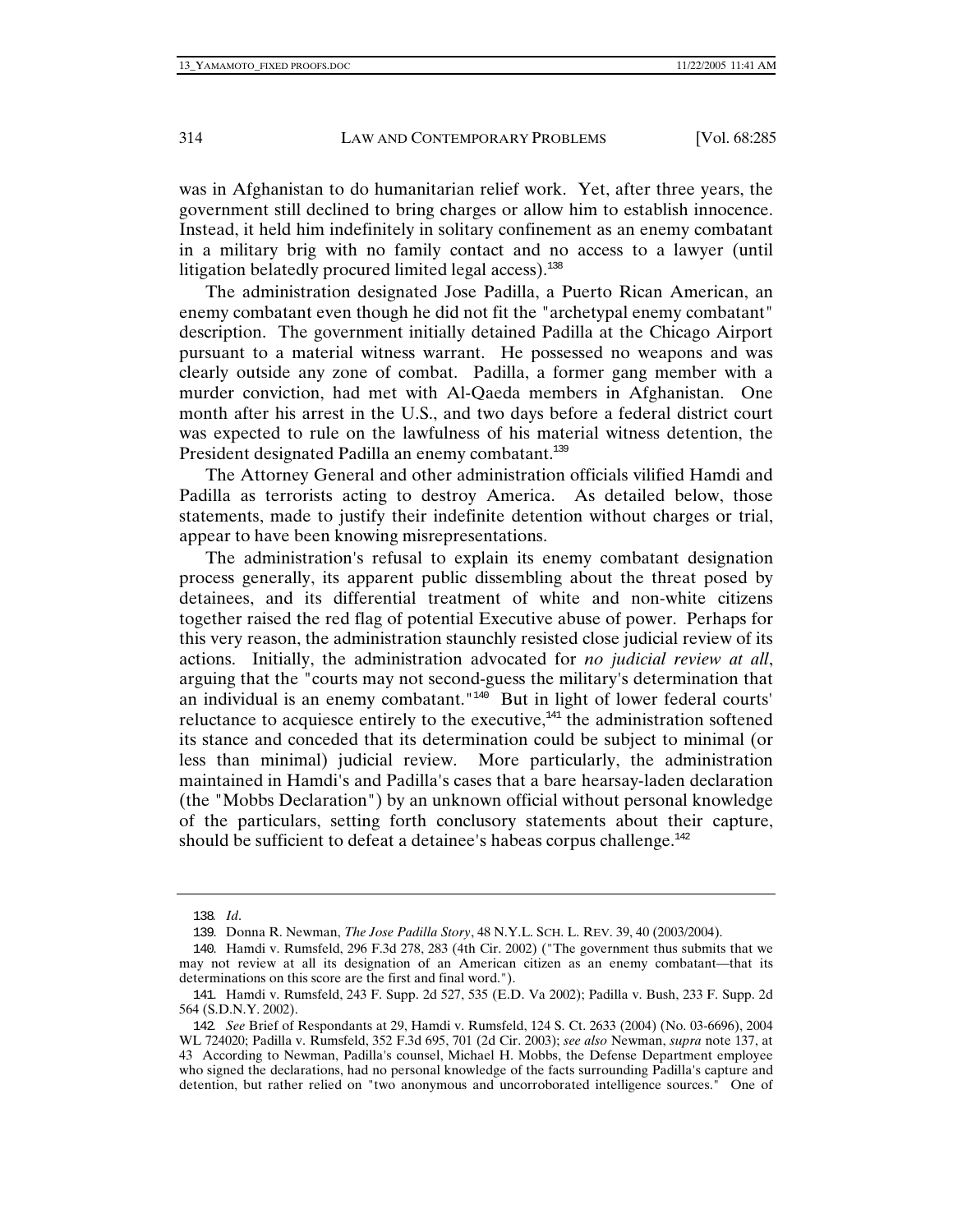*4. Exaggerations, Distortions, and Lies to Justify the Detention of "Enemy Combatants"* 

The administration's argument for no—or at most attenuated—judicial scrutiny thus amounted to "the government is on a war footing[;]... you have to *trust the executive*.<sup>"143</sup> As described generally in the first three sections and developed here, however, the Bush administration's dissembling on national security belied that trust.

For example, the administration publicly celebrated detaining over six hundred "enemy combatants" in Guantanamo Bay because "locked within the steel-mesh cells of the military prison . . . are some of the most dangerous terrorists on Earth."<sup>144</sup> The administration knew early on, however, that none of the detainees ranked "as leaders or senior operatives of al-Qaida" and "only a relative handful ... [were] sworn al-Qaida members or other high-value militants able to elucidate the organization's inner workings."<sup>145</sup> The administration later conceded that many of the detainees, who were barred from demonstrating their innocence, were never dangerous—some were young teenagers and others were taken by mistake or by unscrupulous bounty hunters.<sup>146</sup>

Exaggerations and factual distortions also influenced the administrations' portrayal of Padilla, the "dirty-bomber." In announcing Padilla's arrest, Attorney General Ashcroft announced that the government had "disrupted an *unfolding terrorist plot*" to attack the United States with a radioactive "dirty bomb."<sup>147</sup> Shortly thereafter, Deputy Security of Defense Wolfowitz explained

147. Associated Press, *Atty. Gen. Ashcroft's Announcement*, June 10, 2002, 2002 WL 22578099 (emphasis added).

these sources subsequently recanted and the other "has a history of intentionally providing false information to investigators in order to mislead them." *Id*.

<sup>143</sup>. Oral Argument before USSCT, at \*19, Padilla v. Rumsfeld, 124 S. Ct. 2711 (2004) (No. 03- 1027), 2004 WL 1066129 (emphasis added) (Deputy Solicitor General Paul D. Clement's responding to whether there is "any judicial check" on the executive.); *see also* Paul Krugman, *Just Trust Us*, N.Y. TIMES, May 11, 2004, at ABS 23 ("No administration since Nixon has been so insistent that it has the right to operate without oversight or accountability, and no administration since Nixon has shown itself to be so little deserving of that trust.").

<sup>144</sup>*. Detainee Value in Question*, HONOLULU STAR BULLETIN, June 21, 2004, at A8.

<sup>145</sup>*. Id*. at A8 (describing a September 2002 top-secret CIA study that revealed many of the detainees to be only low-level recruits.)

<sup>146</sup>*. Two Years After 9/11, Guantanamo Prisoners Remain in Legal Limbo*, ABCNEWS.com, June 25, 2004 (quoting Defense Department employee Mark Jacobsen, "Some people were simply in the wrong place at the wrong time.... A lot of them were the flotsam and jetsam of the battlefield."). John Mintz, *U.S. Releases 3 Teens from Guantanamo*, THE WASH. POST, Jan. 30, 2004, at A01 (describing the tension between human rights groups' contention that imprisoning children is "inhumane" and the Defense Department's insistence that "age is not a determining factor in detention"). http://web2.westlaw.com/result/documenttext.aspx?RS=WLW4.06&VR=2.0&SV=Split& FN=\_top&MT=LawSchool&RP=%2fresult%2fdocumenttext.aspx&DB=WP&Method=TNC&Query= GUANTANAMO+%26+%22JUVENILE+ENEMY+COMBATANTS%22&RLTDB=CLID\_DB852 07&Rlt=CLID\_QRYRLT3147207&Cnt=DOC&DocSample=False&n=1&Cxt=RL&SCxt=WL&SS=C NT&Service=Search&FCL=False&EQ=search&CFID=1&bLinkedCiteList=False&Dups=False&origi n=Search - I#I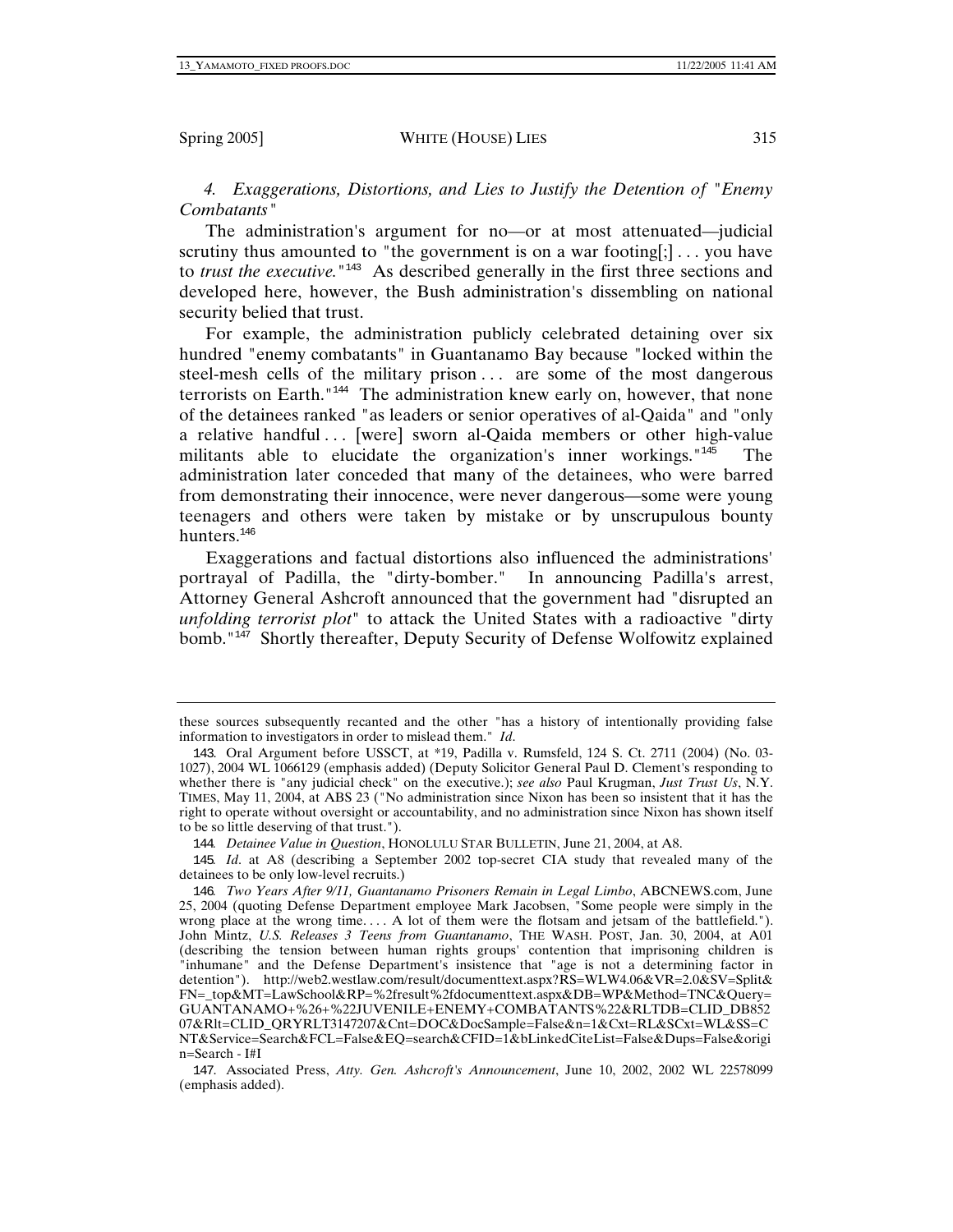that there was "*no* actual plan" and no "unfolding terrorist plot." At most, a plot was "still in the *initial planning stages*."<sup>148</sup>

Several months later, the administration submitted the Mobbs Declaration to justify Padilla's continued indefinite detention as an enemy combatant. The declaration stated that Padilla had discussed plans with a senior lieutenant for Al-Qaeda "to build and detonate a radiological dispersal device (also known as a 'dirty bomb') within the United States<sup>"149</sup> and indicated that the plans were on-going. Declassified Pentagon papers, however, indicated that the administration overstated if not misrepresented its case.<sup>150</sup> A Pentagon report suggested that top Al-Qaeda officials were never on board with Padilla's dirtybomb plot.<sup>151</sup> In the report's footnotes were Padilla's statements to interrogators that he never swore allegiance to Al-Qaeda and that he had doubts about his involvement with the organization.<sup>152</sup> The administration failed to submit this relevant, potentially exculpatory, information to the courts. Instead it constructed an at least partially false picture of Padilla's threat to national security and then argued that the courts should "trust the executive."

Recently, additional signs of administrative dissembling emerged after two years of fierce litigation in Hamdi's case. From the start, the Bush administration publicly justified its indefinite and unchallengeable detention of Hamdi by saying that he posed an ongoing terrorist threat—releasing Hamdi would allow him to "rejoin the enemy and renew [his] belligerency against" American forces.<sup>153</sup> The government's recent handling of Hamdi's case, however, suggests that Hamdi may never have been a significant threat. After three years of his incommunicado imprisonment, the administration decided to free Hamdi in another country rather than to continue his detention under the limited due process parameters set out by the Supreme Court's June 2004 Hamdi decision.<sup>154</sup> This turnaround—releasing a supposedly dangerous anti-

<sup>148</sup>. Paul Wolfowitz, *Justice Department Briefing*, June 10, 2002, 2002 WL 1272427 (emphasis added).

<sup>149</sup>. Declaration of Michael H. Mobbs, Special Adviser to the Under Secretary of Defense for Policy (Aug. 27, 2002), *at* http://www.pbs.org/wgbh/pages/frontline/shows/sleeper/tools/ mobbspadilla.html (last visited Feb. 24, 2005) (on file with Law & Contemporary Problems)

<sup>150</sup>*. See* Deputy Attorney General James Comey, Remarks of Deputy Attorney General James Comey Regarding Jose Padilla, (June 1, 2004) (presenting recently declassified information about Padilla that shows the government overstated its case), *available at* http://www.usdoj.gov/dag/ speech/2004/dag6104.htm (on file with Law & Contemporary Problems).

<sup>151</sup>. Michael Isikoff and Mark Hosenball, *Facing Defeat?*, NEWSWEEK, June 29, 2004, *available at* 2004 WL 72544158.

<sup>152</sup>. Nat Hentoff, *DOJ and Padilla; A "Hail Mary" pass to the Supreme Court*, THE WASH. TIMES, June 14, 2004, at A19.

<sup>153</sup>*. See* Brief of Respondants at \*20-21, Hamdi v. Rumsfeld, 124 S. Ct. 2633 (2004) (No. 03-6696), 2004 WL 724020 (arguing that because "American troops are still engaged in active combat against al Qaeda and Taliban in Afghanistan[,] ... [t]he President's authority to use military force ... must include the authority to detain those enemy combatants who are captured during the conflict; otherwise, such combatants could rejoin the enemy and renew their belligerency against our forces").

<sup>154</sup>*. See* Andrew Cohen, *Crying Wolf in the War Against Terror*, L.A. TIMES, Aug. 16, 2004, at B11 ("Nothing the Supreme Court declared in the Hamdi case . . . requires the government to take the action it took.").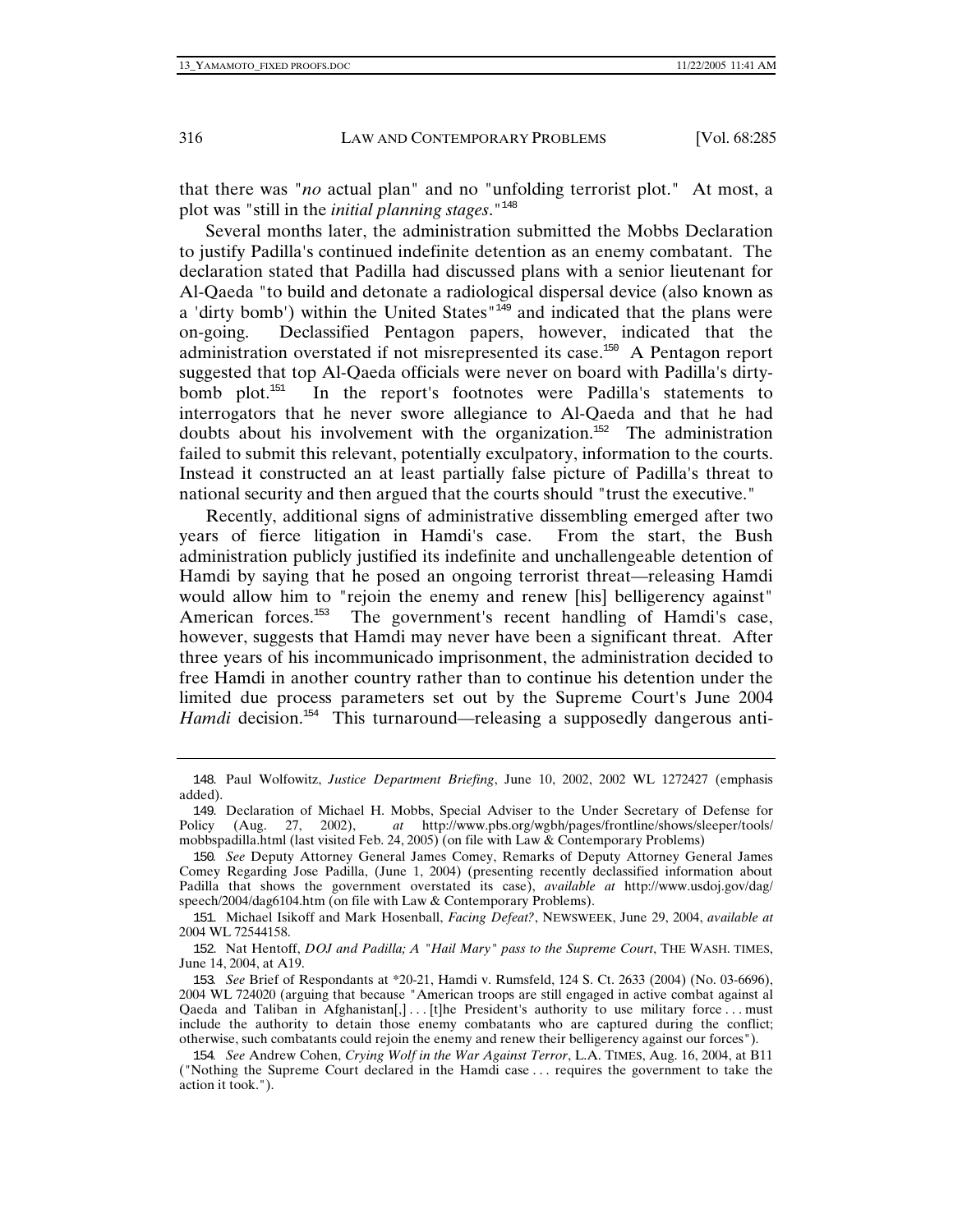American Al-Qaeda terrorist or Taliban fighter—triggered deep suspicion that the administration was dissembling all along in an attempt to justify its unilateral and indefinite detention of all persons it designates as enemy combatants—regardless of their danger. As one commentator aptly observed, "If Hamdi is such a minor threat today that he can go back to the Middle East without a trial or any other proceeding, it's hard not to wonder whether the government has been crying wolf all these years."<sup>155</sup>

# B. Critical Legal Advocacy and Public Pressure

## *1. Legislative Undersight*

With mounting evidence of White House abuses of its national security powers, hundreds of cities and several states passed resolutions rejecting the administration's disregard for civil liberties.<sup>156</sup> Congressional Republicans and Democrats also submitted bills to roll back the overreaching sections of the PATRIOT Act.<sup>157</sup> Yet, despite recent signs of legislative resistance, Congress has done little to rein in the Executive's expansive national security powers.<sup>158</sup> With an ineffectual Congress and an administration claiming near absolute authority in matters of national security, executive accountability has devolved to the third branch of government—the courts—and an informed public.

## *2. Critical Legal Advocacy*

Contrary to conventional teachings, courts "are responsive in varying ways to political will" and will exercise vigilance in protecting constitutional guarantees in controversial cases, "but only when pushed to do so by the coordinated efforts of frontline community and political organizations, scholars, journalists and politicians."<sup>159</sup> Critical legal advocacy is one integral element of that push. In addition to traditional legal arguments based narrowly on past case texts, critical legal advocacy aims to reveal what is really at stake, who benefits and who is harmed (in the short and long terms), who wields the behind-the-scenes power, which social values are supported and which are subverted, how political concerns are framing the legal questions, and how societal institutions and differing segments of the populace will be affected by the court's decision. $160$ 

<sup>155</sup>*. Id*.

<sup>156</sup>*. See* Bill of Rights Defense Committee, *at* http://www.bordc.org. (website documenting state and city resolutions protecting civil liberties challenged by the PATRIOT Act).

<sup>157</sup>. Nat Hentoff, *Declarations of Independence*, THE VILLAGE VOICE, June 14, 2004, *available at* http://villagevoice.com/news/0424,hentoff,54304,6.html (on file with Law & Contemporary Problems).

<sup>158</sup>. Benjamin Wittes, *Enemy Americans*, THE ATLANTIC MONTHLY, July/Aug. 2004, at 135 (describing the lack of attention to a bill introduced by Democratic congressman Adam Schiff that would require the Pentagon to formulate rules for citizen enemy combatants).

<sup>159</sup>. Eric K. Yamamoto & Susan Kiyomi Serrano, *The Loaded Weapon*, 27 AMERASIA J. 51, 60 (2001).

<sup>160</sup>. For scholarship by critical legal scholars, particularly critical race theorists, examining these aspects of the administration's war on terror, see Susan M. Akram & Kevin R. Johnson, *Race, Civil Rights, and Immigration Law after September 11, 2001: The Targeting of Arabs and Muslims*, 58 N.Y.U.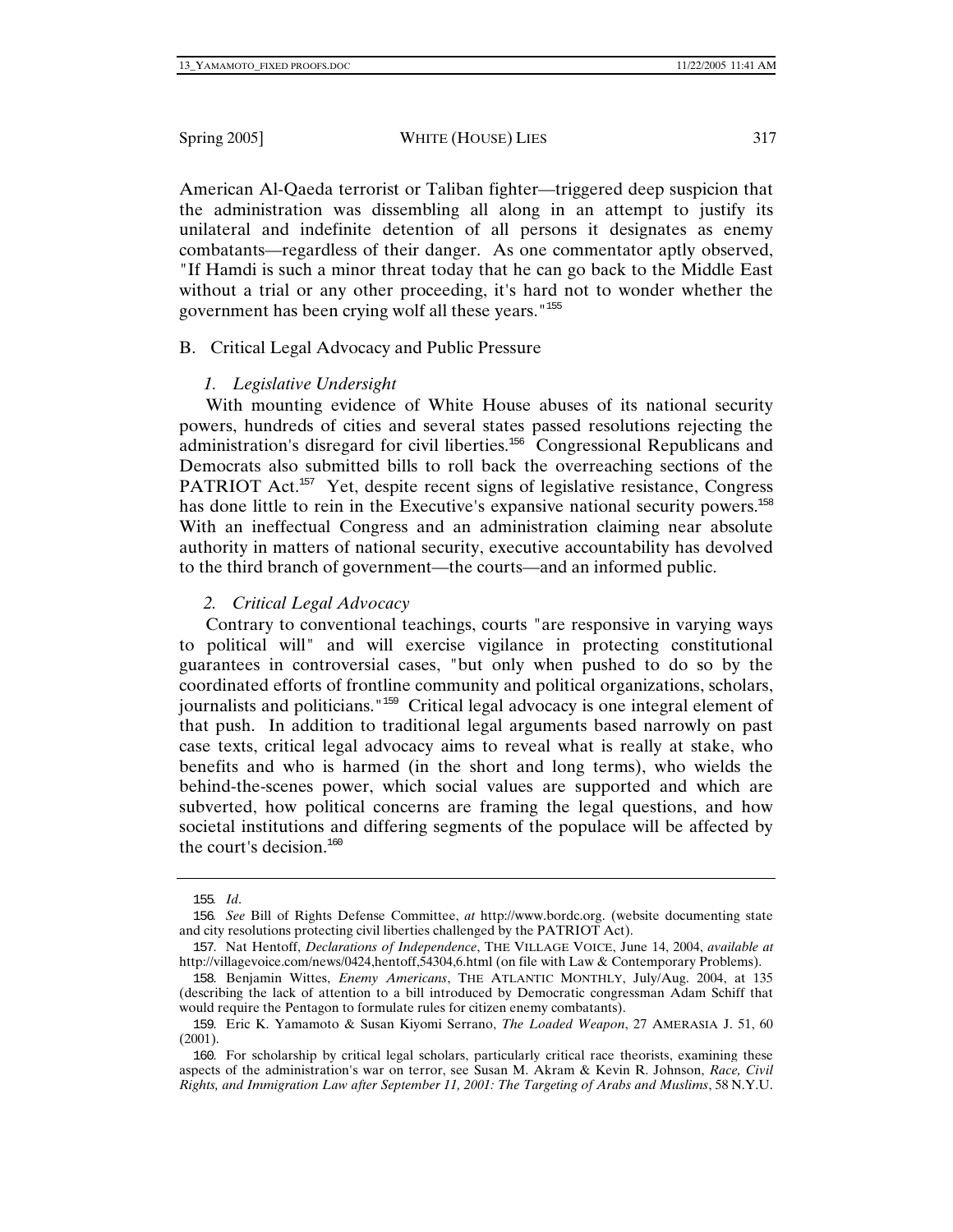An array of powerful amicus briefs reflected this kind of legal advocacy. In the *Hamdi, Padilla*, and *Rasul* detention cases, retired federal judges, government officials, legal experts, and civil, social, and political organizations challenged the Bush administration's attack on fundamental civil liberties. From across the political spectrum these groups filed briefs urging the courts to hold the administration accountable for national security abuses. A common theme emanated from this effort: *The Bush administration transgressed the principles of the separation of powers and must be held in check by the courts*.

In one unlikely alliance, the libertarian Cato Institute, the conservative Rutherford Institute, and the liberal People for the American Way joined in an amicus brief in the Second Circuit *Padilla* case "to support the traditional understanding of the separation of powers between the Legislature and Executive Branches."<sup>161</sup> They also argued that Congress's Authorization for Use of Military Force Act did not authorize the executive to detain American citizens on American soil.

Heavy pressure on the courts also came from a group of former federal judges and attorneys who shared "an abiding interest in the independence of the judiciary as a check on the actions of the Executive Branch."<sup>162</sup> This group submitted amicus briefs to the Supreme Court in *Hamdi* and *Padilla* that criticized the Second and Fourth Circuits for abdicating this crucial judicial responsibility. Specifically, the amici asserted that the Fourth Circuit violated the separation of powers doctrine when it immunized "executive actions from judicial scrutiny<sup>"163</sup> by affording "conclusive effect to the two-page hearsay Mobbs Declaration.<sup>164</sup>

163. Brief of Amici Curiae Hon. Nathaniel R. Jones, Hon. Abner J. Mikva, Hon. William A. Norris, Hon. H. Lee Sarokin, Hon. Herbert J. Stern, Hon. Harold R. Tyler, Jr., Scott Greathead, Robert M. Pennoyer, and Barbara Paul Robinson in Support of Petitioners at \*8-10, Hamdi v. Rumsfeld, 124 S. Ct. 2633 (2004) (No. 03-6696) 2004 WL 371007 (criticizing the Second Circuit's use of the "some evidence" standard, which "would undermine the unique role of the federal courts and the writ of habeas corpus as the ultimate legal protection against Executive overreaching," *id*. at \*28).

164*. Id*. at 4.

ANNUAL SURVEY AM. L. 295 (2002); Saito, *supra* note 9; Leti Volpp, *The Citizen and the Terrorist*, 49 UCLA L. Rev. 1575 (2002); Jerry Kang, *Thinking Through Internment: 12/7 and 9/11*, 9 ASIAN L.J. 195 (2002); Cruz, *supra* note 32, at 139; *see* YAMAMOTO ET. AL., *supra* note 11.

<sup>161</sup>. Consented-to brief of Amici Curiae the Cato Institute, the Center for National Security Studies, The Constitution Project, The Lawyers Committee for Human Rights, People for the American Way and The Rutherford Institute in Support of Petitioner-Appellee Jose Padilla and Partial Affirmance and Partial Reversal at ix, Padilla v. Rumsfeld, 352 F.3d 695 (2d Cir. 2003) (No. 03-2235), *available at* http://www.humanrightsfirst.org/us\_law/padilla\_no\_authority.pdf (on file with Law & Contemporary Problems). *See* Non-Detention Act, 18 U.S.C.A. § 4001(a) ("No citizen shall be imprisoned or otherwise detained by the United States except pursuant to an Act of Congress.").

<sup>162</sup>. Brief of Amici Curiae Hon Shirley M. Hufstedler, Hon. Nathaniel R. Jones, Hon. William A. Norris, Hon. H. Lee Sarokin, Hon. Herbert J. Stern, Hon. Harold R. Tyler, Jr., R. Scott Greathead, Robert M. Pennoyer, Barbara Paul Robinson, and William D. Zabel in Support of Respondents at \*2, Rumsfeld v. Padilla, 124 S. Ct. 2711 (2004) (No. 03-1027), 2004 WL 792210. "The government's position reflects not so much a compelling security interest in detaining "enemy combatants" as it does a desire to detain *anyone* whom it says is an enemy combatant without permitting *any* inquiry into whether the allegation is true. It is a claim reminiscent of the now-discredited World War II decisions that led to thousands of loyal American citizens being deprived of their liberty without opportunity to contest the assumptions that underlay their detention." *Id.* at \*12 (emphasis added).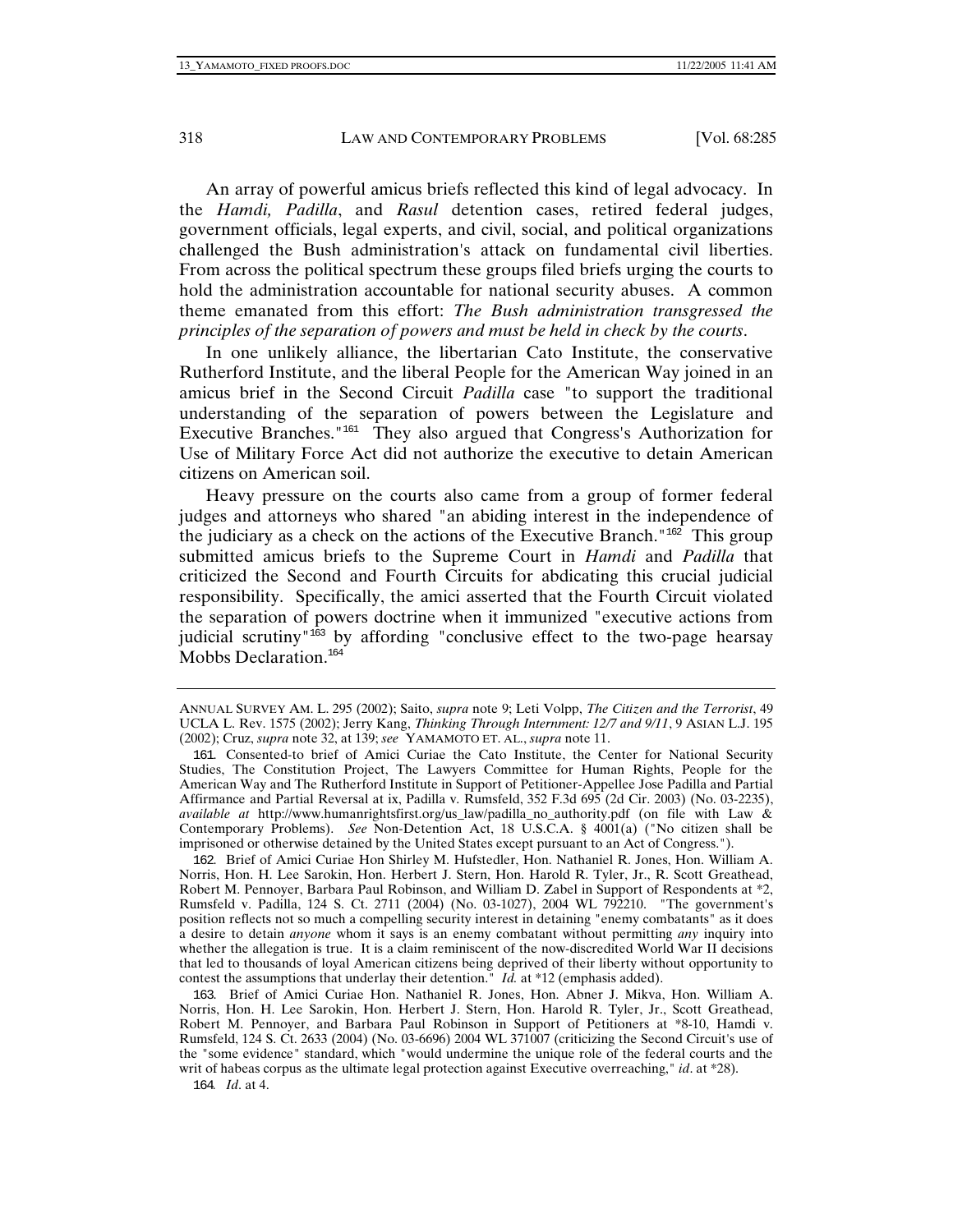#### Spring 2005] WHITE (HOUSE) LIES 319

Even more unlikely support came from the military's own lawyers, the Judge Advocate General's Corps, who criticized the government for politically tainted prosecutions and violations of international law. In seeming defiance of an administration that has proclaimed that "you are either with us or you are against us,"<sup>165</sup> five JAG attorneys assigned to defend Guantanamo detainees before the administration's proposed military tribunals filed an amicus brief with the Court.<sup>166</sup> The JAG lawyers characterized "the tribunals as inherently unfair, contrary to international law and susceptible to political influence."<sup>167</sup>

In another extraordinary move, members of the British Parliament echoed this view in their amicus brief to the Supreme Court. The brief, in support of the Guantanamo detainees, recounted the shared historical commitment of the United States and the United Kingdom to a "tripartite separation of powers and a truly independent judiciary."<sup>168</sup> The brief warned that judicial acquiescence to the administration's claim of absolute power over the detainees would legitimate the existence of "a prison for indefinite detention functioning in total secret, under the unchallenged exclusive control of the Executive Branch of the U.S. government." $169$ 

Most poignantly, an amicus brief filed by Fred Korematsu reminded the Court that "the Government's position is part of a *pattern* whereby the Executive Branch curtails civil liberties much more than necessary during wartime and seeks to insulate the basis for its actions from any judicial scrutiny." $170$  The brief recounted six instances in U.S. history in which the Executive reacted "too harshly in circumstances of felt necessity and underestimate[ed] the damage to civil liberties," only to have its actions legitimated by courts employing an uncritical standard of judicial review.<sup>171</sup> Fred Korematsu challenged the Court to learn from the lessons of history and "to protect constitutional liberties when they matter most, rather than belatedly, years after the fact.  $172$ 

<sup>165</sup>. Remarks Following Discussions With President Jacques Chirac of France and an Exchange With Reporters, 2 PUB. PAPERS 1352 (Nov. 6, 2001).

<sup>166</sup>. Military Commissions as Amicus Curiae in Support of Neither Party, Rasul v. Bush, 124 S. Ct. 2686 (2004) (No. 03-334), 2004 WL 96765.

<sup>167</sup>*. Id*. at 2.

<sup>168</sup>. Brief of 175 Members of Both Houses of the Parliament of the United Kingdom of Great Britain and Northern Ireland as Amici Curiae in Support of Petitioners at \*16, Rasul v. Bush, 124 S. Ct. 2686 (2004) (No. 03-334), 2004 WL 96766.

<sup>169</sup>*. Id*. at 21; *see also* Brief of Janet Reno, et al., Amici Curiae in Support Respondents, Rumsfeld v. Newman, 124 S. Ct. 2711 (2004) (No. 03-1027), 2004 WL 782374 (describing the government's broad existing powers to gather intelligence, apprehend terrorists, and secure classified information before calling upon the Court to carefully scrutinize the executive's actions).

<sup>170</sup>. Brief of Amicus Curiae Fred Korematsu in support of Petitioners at \*2, Rasul v. Bush, 124 S. Ct. 2686 (2004) (No. 03-334), 2004 WL 103832 (emphasis added).

<sup>171</sup>*. Id*. at \*4 (describing six examples to "illustrate the nature and magnitude of the challenge: the Alien and Sedition Acts of 1798, the suspension of habeas corpus during the Civil War, the prosecution of dissenters during World War I, the Red Scare of 1919-1920, the internment of 120,000 individuals of Japanese descent during World War II, and the era of loyalty oaths and McCarthyism during the Cold War.")

<sup>172</sup>*. Id*. at \*4.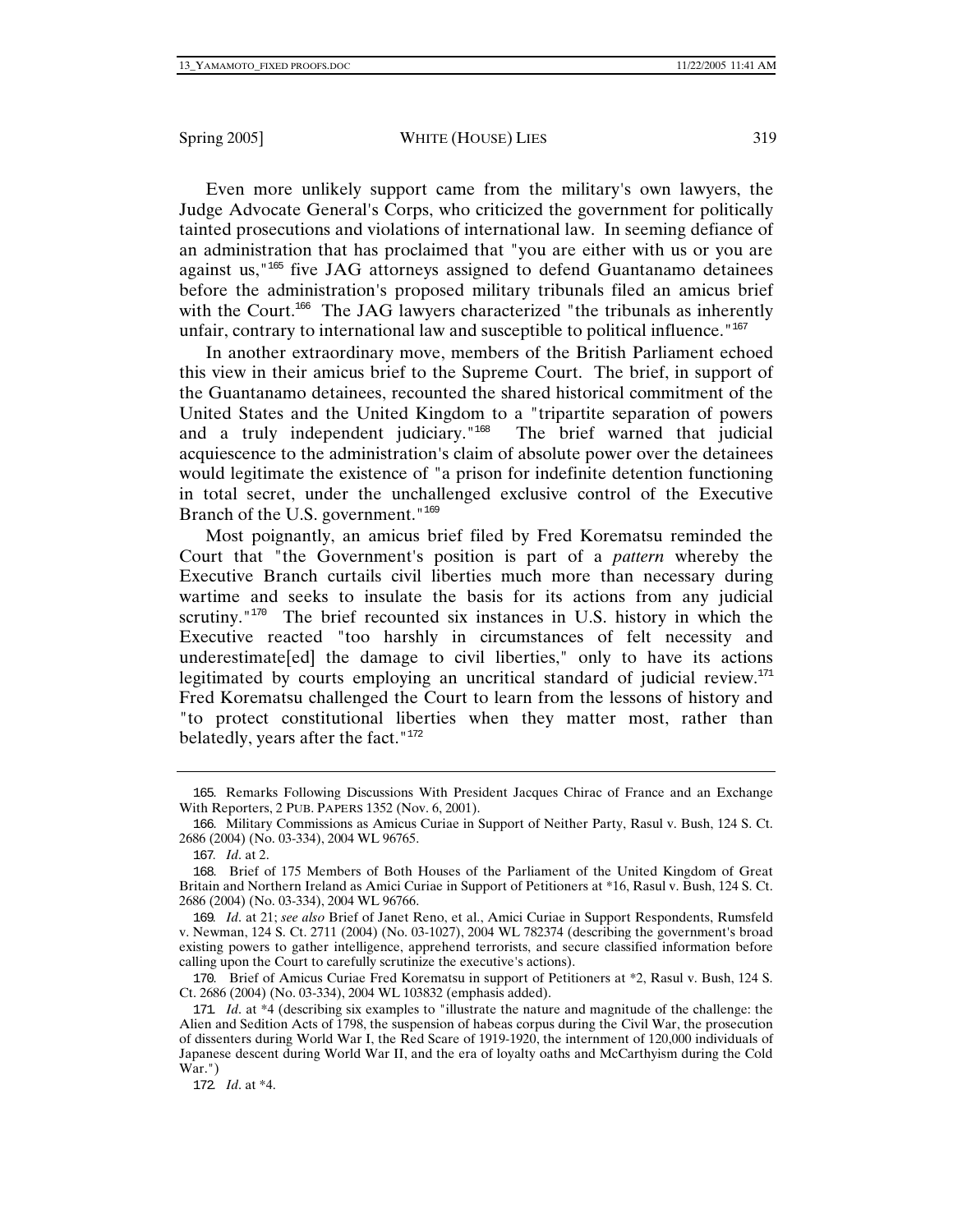## *3. Public Pressure*

The amicus briefs, along with the writings of critical race scholars, sought directly to influence the courts and the reporting media. Legal and social commentators also sought indirectly to influence the courts by exposing to the public the threats to civil liberties posed by the Bush administration's national security policies. These commentators, providing intellectual grist for community group protests and street marches, $173$  employed a variety of media to voice their concerns about administration excesses and its penchant for dissembling about national security, including op-ed essays, articles, books, and internet messages.<sup>174</sup>

For instance, three books by authors from varying political perspectives "share a chilling view of the Bush administration's war on civil liberties."<sup>175</sup> According to reviewer Michael Stern, Nat Hentoff $176$  is a "staunch lefty," Philip Heymann<sup>177</sup> a centrist and James Bovard<sup>178</sup> a libertarian.<sup>179</sup> Despite philosophical differences, their "sobering conclusions about the impact of the 'war on terror' on U.S. democracy have three core elements in common."<sup>180</sup> First, all three worry that the administration's realignment of power in the Executive Branch has significantly weakened America's system of checks and balances. Second, each author expresses deep skepticism about the administration's "declaration of a permanent state of emergency."<sup>181</sup> Last, all three object to the administration's persistent efforts to undermine fundamental " democratic values and traditions. "<sup>182</sup>

<sup>173</sup>*. See, e.g*., Lynette Clemetson, *Threats and Responses: Rally; Thousands Converge in Capital to Protest Plans for War*, N.Y.TIMES, Jan. 19, 2003, at A12.

<sup>174</sup>*. See, e.g.*, Anita Ramasastry, *Patriot II: The Sequel Why It's Even Scarier Than the First Patriot Act*, FINDLAW'S WRIT, Feb. 17, 2003, *at* http://writ.news.findlaw.com/ramasastry/20030217.html (on file with Law & Contemporary Problems); Anita Ramasastry, *Do Hamdi and Padilla Need Company: Why Attorney General Ashcroft's Plan To Create Internment Camps For Supposed Citizen Combatants Is Shocking And Wrong*, FINDLAW'S WRIT, Aug. 21, 2002, *at* http://writ.news.findlaw.com/ ramasastry/20020821.html (on file with Law & Contemporary Problems); John Dean**,** *Missing Weapons Of Mass Destruction: Is Lying About The Reason For War An Impeachable Offense?*, FINDLAW'S WRIT, Jun. 06, 2003, *at* http://writ.news.findlaw.com/dean/ 20030606.html (on file with Law & Contemporary Problems).

<sup>175</sup>. Michael Stern, *Attacked from All Sides*, 2/2004 Am. Law. 59 (2004).

<sup>176</sup>. NAT HENTOFF, THE WAR ON THE BILL OF RIGHTS AND THE GATHERING RESISTANCE (Seven Stories Press 2003).

<sup>177</sup>. PHILIP B. HEYMANN, TERRORISM, FREEDOM AND SECURITY: WINNING WITHOUT WAR (MIT Press 2003).

<sup>178</sup>. JAMES BOVARD, TERRORISM AND TYRANNY: TRAMPLING FREEDOM, JUSTICE, AND PEACE TO RID THE WORLD OF EVIL (Palgrave Macmillan 2003).

<sup>179</sup>. Stern, *supra* note 175.

<sup>180</sup>*. Id*.

<sup>181</sup>*. Id.* (Heymann concludes that the Administration has "carefully exploited the right to use selective enforcement of rarely used statutes and powers to act against a group or activity for purposes largely unconnected with the purposes of the Congress in passing the statute").

<sup>182</sup>*. Id*.; *see also* Robert A. Levy, *Citizen Padilla: Dangerous Precedents*, National Review Online, June 6, 2002 *available at* http://www.nationalreview.com/comment/comment-levy062402.asp (on file with Law & Contemporary Problems) (as a senior fellow at the libertarian Cato Institute, warning that legitimating the excesses of the Bush administration will, in effect, empower future and perhaps less well-intentioned administrations with the same overreaching authority).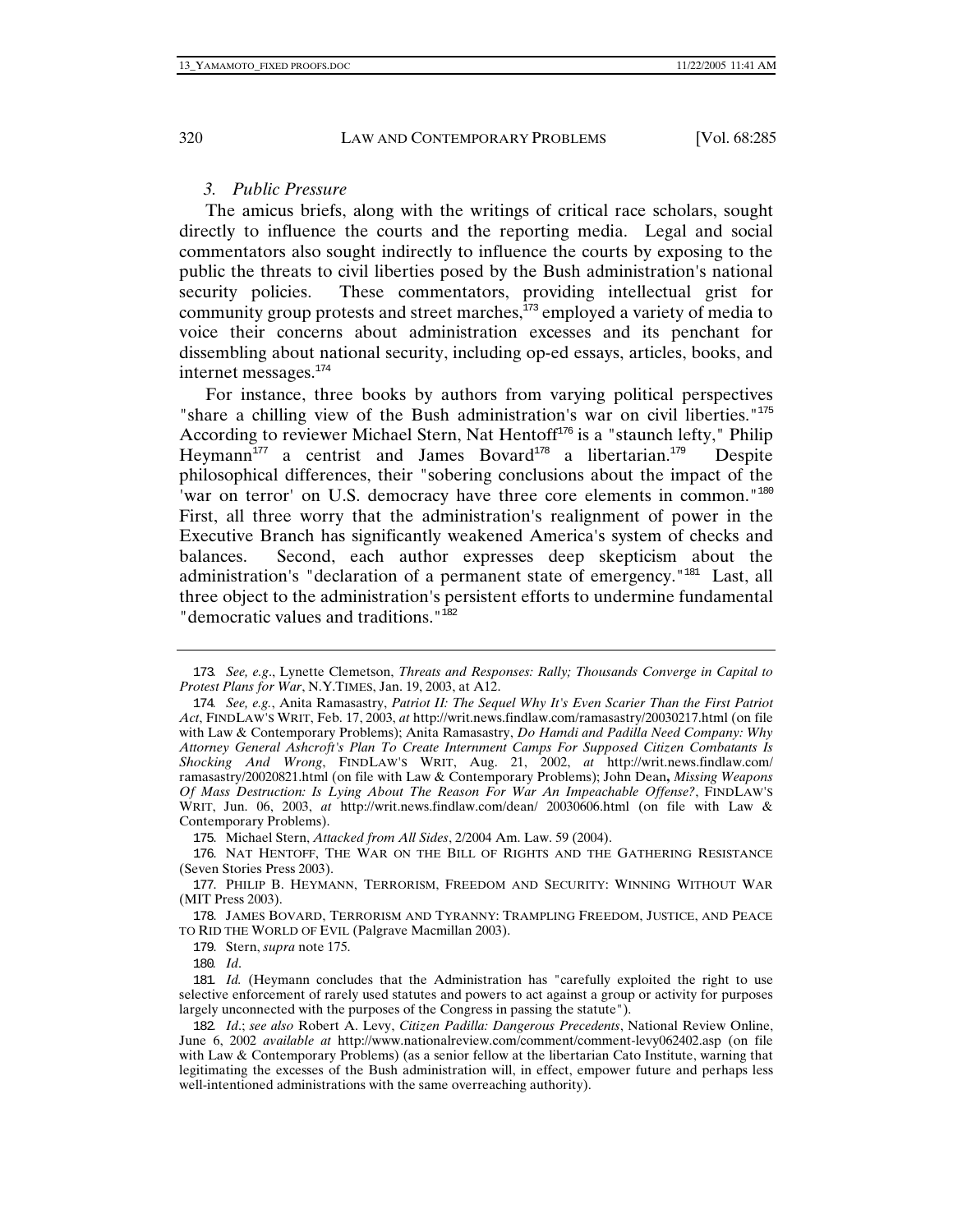Perhaps most compelling, John Dean, Republican and former White House counsel, whose truthful testimony broke open the Nixon White House's Watergate cover-up, authored a series of biting critiques. In particular, two of his influential essays revealed the depth and breadth of Bush White House dissembling in justifying the war against Iraq and in outing CIA undercover operative Valarie Plame in retaliation for her spouse's criticism of the President's "Iraq nuclear threat" misrepresentation in his 2003 State of the Union address. $183$  Dean characterized the Bush administration's exaggerations and fabrications as exceeding those of the paranoid Nixon administration—all of whose top officials were imprisoned for their Watergate lies. Dean also characterized the Bush administration's dissembling and retaliation on matters of grave national importance "an impeachable offense"—especially when compared to the "sex lies" grounds for the Republican impeachment of then-President Clinton.<sup>184</sup>

C. The Politics of Judicial Scrutiny of Executive National Security Actions

*1. Lower Courts and the Political Underpinnings of Judicial Decisionmaking*

In the face of wide-ranging challenges to the Bush administration's national security actions, the federal judiciary responded erratically. Most reviewing courts expressed deep skepticism of the administration's early argument advocating for no judicial review at all. These lower federal courts, however, disagreed about the appropriate level—or intensity—of judicial scrutiny and therefore how active the courts should be in holding the administration accountable for its apparent national security abuses.

Federal district court Judge Doumar, a Reagan appointee, articulated a heightened standard of judicial review for enemy combatant cases. As the trial judge in *Hamdi,* Doumar announced that *at a minimum* meaningful judicial review must "determine if the government's classification was determined pursuant to appropriate authority, the screening criteria used to make and maintain that classification is consistent with due process, and the basis of the continued detention serves national security."<sup>185</sup> Doumar concluded that the Mobbs Declaration was insufficient to justify Hamdi's enemy combatant designation and ongoing detention. In particular, the declaration failed "to address the nature and authority of Mr. Mobbs to review and to make declarations on behalf of the Executive regarding Hamdi's classification,"<sup>186</sup> and

<sup>183</sup>. DEAN, *supra* note 85; John W. Dean, *Why A Special Prosecutor's Investigation Is Needed To Sort Out the Niger Uranium And Related WMDs Mess*, FINDLAW'S WRIT, July 18, 2003, *at* http://writ.news.findlaw.com/dean/20030718.html (on file with Law & Contemporary Problems); http://writ.news.findlaw.com/dean/20030718.html; John W. Dean, *The Bush Administration Adopts a Worse-than-Nixonian Tactic: The Deadly Serious Crime Of Naming CIA Operatives*, FINDLAW'S WRIT, Aug. 15, 2003, *at* http://writ.news.findlaw.com/dean/20030815.html (on file with Law & Contemporary Problems) .

<sup>184</sup>. Dean, *supra* note 174.

<sup>185</sup>. Cruz, *supra* note 32, at 139 (quoting Judge Doumar's analysis).

<sup>186</sup>. Hamdi v. Rumsfeld, 243 F. Supp. 2d 527, 533 (E.D. Va. 2002).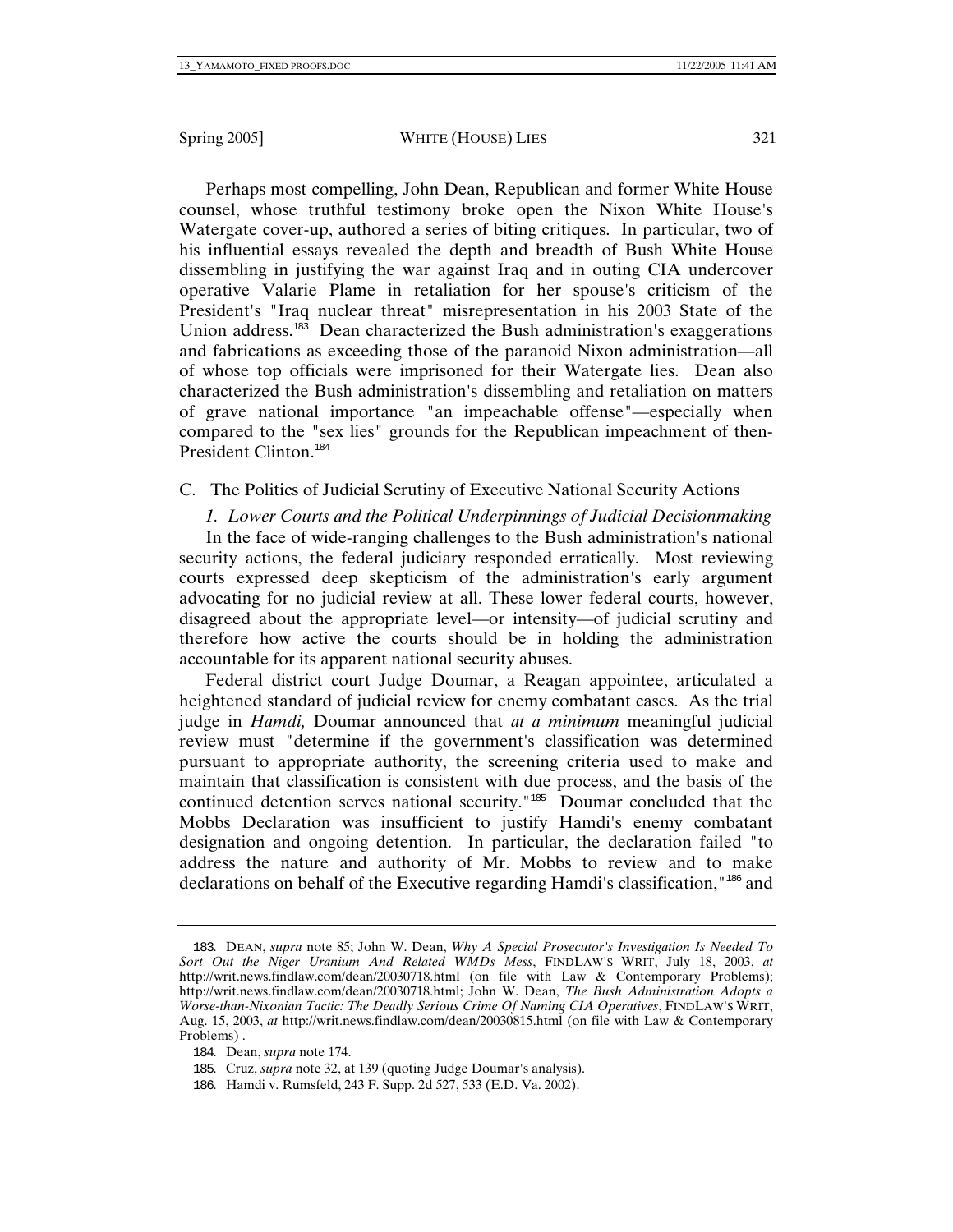omitted "the screening criteria actually used by the government in its classification decision."<sup>187</sup> Rejecting the deferential judicial role advocated by the administration, Judge Doumar concluded:

The Mobbs Declaration is little more than the government's "say-so" regarding the validity of Hamdi's classification. . . . If the Court were to accept the Mobbs Declaration as sufficient justification for detaining Hamdi in the present circumstances, then it would be abdicating any semblance of the most minimal level of judicial review. If effect, this Court would be acting as little more than a rubberstamp.<sup>188</sup>

Judge Doumar's approach to heightened scrutiny of the administration's national security claim offers insight into the feasibility and importance of the "four key process tasks" in the "Strategic Blueprint"<sup>189</sup> for "watchful judicial" care"—in particular, the judge's critical examination of what was at stake politically and socially in the controversy beyond the narrow legal claims, his careful assessment of the role of the executive during national crisis and the corresponding role of the courts in actually reviewing and not "rubberstamping" executive actions that appeared to curtail liberties of Americans, and his call for governmental production of bona fide evidence of danger posed by those targeted for indefinite government incarceration.

By contrast, other courts' enemy combatant decisions more closely tracked the administration's "no meaningful review" posture. For example, in *Padilla v. Rumsfeld*, District Judge Mukasey, another Reagan appointee, granted Padilla the right to present facts through counsel to challenge his enemy combatant designation.<sup>190</sup> But, Judge Mukasey then sharply limited Padilla's ability to advocate. Based on the All Writs Act, rather than on the Constitution, Mukasey's ruling "excluded Padilla from using counsel to conduct discovery, cross-examine witnesses, and meaningfully rebut the executive's testimony." Equally important, Mukasey adopted the highly deferential "some evidence standard" of judicial review advanced by the administration. That standard, which observers characterize as "masquerading" for meaningful review, 191 directs the court effectively to ignore facts presented by the detainee and to focus entirely on the government's evidence (for example, the entirely hearsaybased Mobb's Declaration) to determine simply "whether "there is some evidence of Padilla's hostile status" and "whether that evidence has not been entirely mooted by subsequent events."<sup>192</sup>

The politically conservative Fourth Circuit Court of Appeals<sup>193</sup> in *Hamdi* embraced a similar hands-off approach and chastised Judge Doumar for

<sup>187</sup>*. Id*. at 534.

<sup>188</sup>*. Id*. at 535.

<sup>189.</sup> See Section II, supra.

<sup>190</sup>. Padilla v. Bush, 233 F. Supp. 2d 564 (S.D.N.Y. 2002).

<sup>191</sup>. Cruz, *supra* note 32, at 146-47.

<sup>192</sup>*. Padilla*, 233 F. Supp. 2d at 608.

<sup>193</sup>*. See* Deborah Sontag, *The Power of the Fourth*, N.Y. TIMES, Mar. 9, 2003, at 40 (noting that there are twice as many Republicans than Democrats in the Fourth Circuit and that the court has been characterized as "not only conservative but also bold and muscular in its conservatism")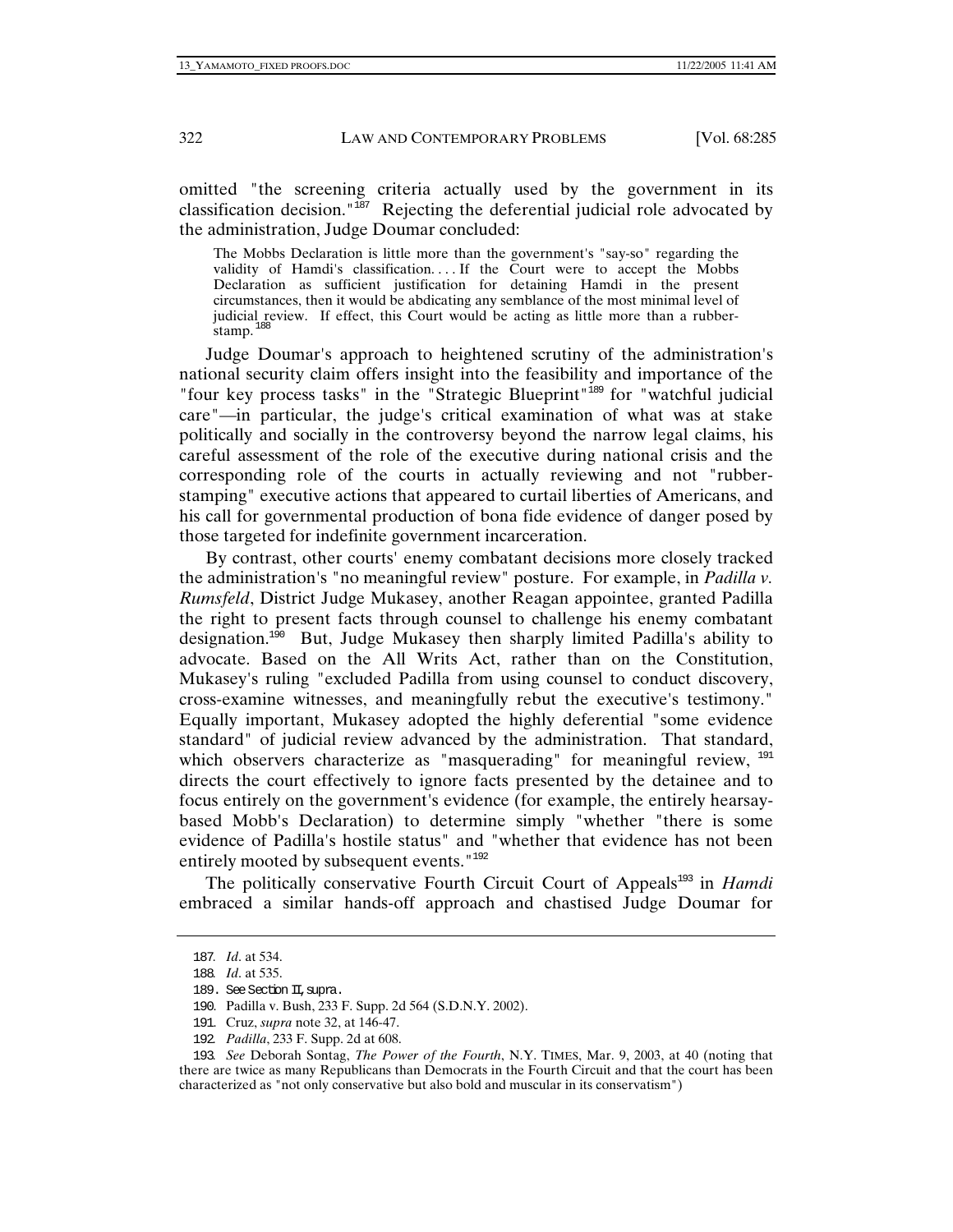requiring the Bush administration to substantiate the hearsay-based statements in the Mobbs Declaration. To do so, the court observed, "would be to wade further into the conduct of war than we consider appropriate and is unnecessary to a meaningful judicial review."<sup>194</sup> And although "the privilege of citizenship" entitled Hamdi to judicial review, *no* factual inquiry was needed in the case because "it [was] *undisputed* that Hamdi was captured in a zone of active combat operations in a foreign country and because any inquiry must be circumscribed to avoid encroachment into the military affairs entrusted to the Executive Branch."<sup>195</sup> Notably, the Fourth Circuit's Judge Motz, in dissent, rejected the majority's determination that hearsay could justify an enemy combatant designation and criticized the court for merely rubberstamping "the Executive's unsupported designation."<sup>196</sup>

The District of Columbia Circuit Court of Appeals also vindicated the administration's enemy combatant policy. Embracing the administration's stance in its entirety in *Al Odah v. United States*, the court held that the detainees could not seek redress in the courts because Guantanamo Bay falls outside the territorial jurisdiction of the United States.<sup>197</sup> "They cannot seek release based on violations of the Constitution *or* treaties *or* federal law" because "the courts *are not open to them*."<sup>198</sup>

In late 2003 the tide changed for the Bush administration when two separate appellate courts, often characterized as liberal-leaning, rebuked the administration's attempts to evade judicial scrutiny. In *Gherebi v. Bush*, the Ninth Circuit's "outspoken liberal," Judge Stephen Reinhardt, observed that "[e]ven in times of national emergency . . . it is the obligation of the Judicial Branch to ensure the preservation of our constitutional values and to prevent the Executive Branch from running roughshod over the rights of citizens and aliens alike."<sup>199</sup> In stark contrast with the D.C. Circuit's earlier ruling, the Ninth Circuit held that federal courts have jurisdiction over the U.S. naval base in Guantanamo Bay.<sup>200</sup>

The next rebuke came when the Second Circuit held that President Bush had neither inherent constitutional authority nor the Congressional authorization required by the Non-Detention Act of 1971 to detain American Padilla on American soil outside a zone of combat.<sup>201</sup> Rejecting the administration's assertion that the judiciary should refrain from secondguessing military decisions, the court emphasized that "separation of powers are *heightened* when the Commander-in-Chief's powers are exercised in the

<sup>194</sup>. Hamdi v. Rumsfeld, 316 F.3d 450, 473 (4th Cir. 2003).

<sup>195</sup>*. Id*. at 473.

<sup>196</sup>. Hamdi v. Rumsfeld, 337 F.3d 335, 373 (4th Cir. 2003) (Motz, J., dissenting).

<sup>197</sup>. Al Odah, v. United States, 321 F.3d 1134 (D.C. Cir. 2003).

<sup>198</sup>*. Id*. at 1145 (emphasis added).

<sup>199</sup>. Gherebi v. Bush, 352 F.3d 1278, 1283 (9th Cir. 2003).

<sup>200</sup>*. Id*.

<sup>201</sup>. Padilla v. Rumsfeld, 352 F.3d 695, n.5 (2d Cir. 2003) (acknowledging the helpfulness of the twelve amicus briefs submitted in support of Padilla and one in support of the administration).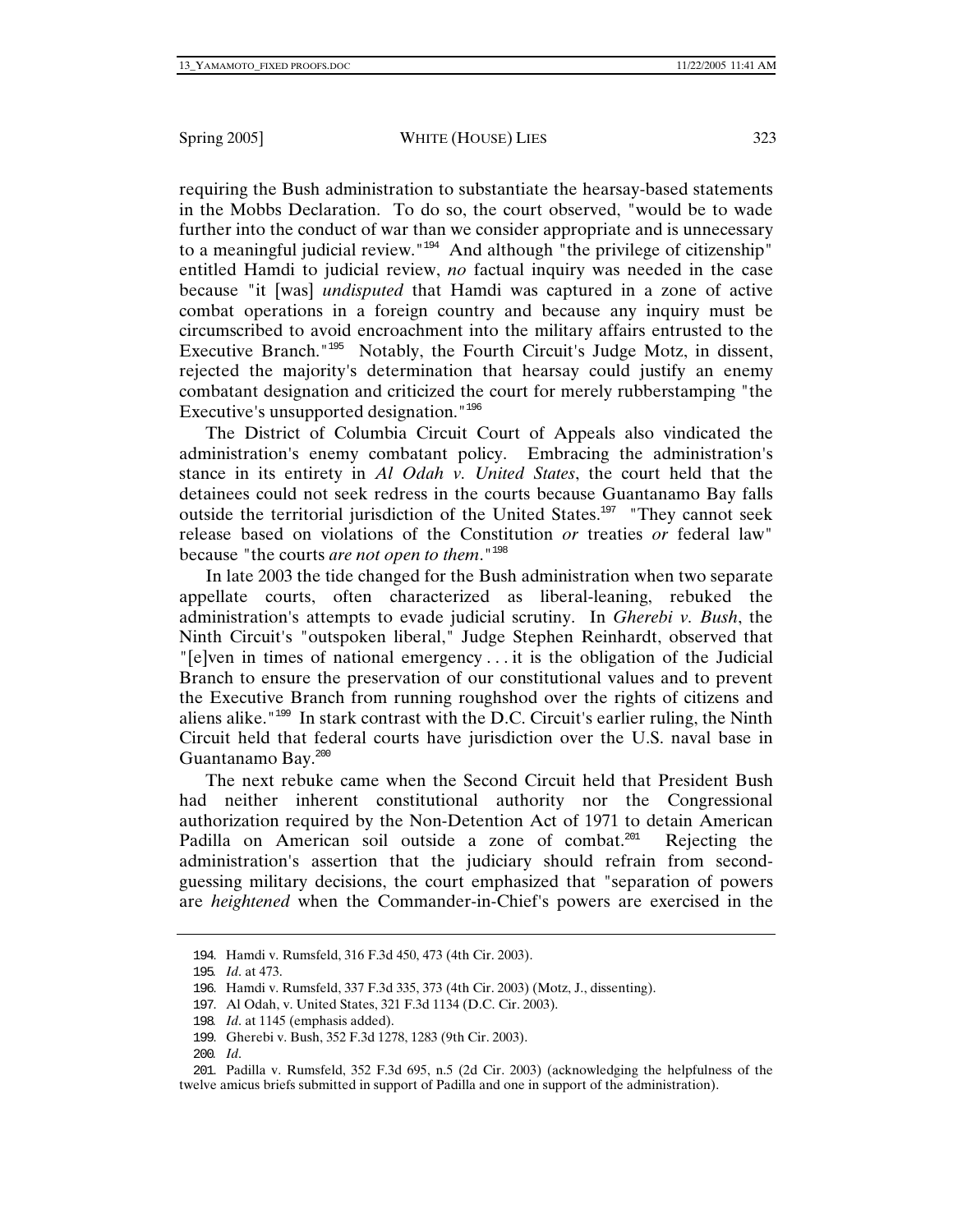domestic sphere."<sup>202</sup> Although it conceded that "grave national emergencies" may necessitate the curtailment of citizens' liberties, the court reminded the administration that Congress must act in concert with the President to do so.<sup>203</sup> Drawing from amici, the court affirmed the "fundamental role for the courts" in carefully scrutinizing executive actions "where the exercise of Commander-in-Chief powers . . . is challenged on the ground that it collides with the powers assigned by the Constitution to Congress."<sup>204</sup>

# *2. Supreme Court Declares Commitment to "Meaningful Review" and Then Backs Down*

The lower courts' dissension focused public scrutiny and political organizing on the Supreme Court, including the plethora of amicus briefs calling on the Court to scrutinize the administration's unprecedented enemy combatant policy. Also, legal, social, and political commentators critical of the administration's curtailment of civil liberties intensified their efforts to educate the public in journals, op-ed pieces, and newspaper editorials; several of the lower courts' "conservative" decisions gave critics a reason to redouble their efforts. In response, administration backers mounted a fierce public education campaign directed at the Court's conservative majority to support the administration's actions and its position on "no judicial review."

*3. Padilla* 

In June 2004, the Court sidestepped Padilla's constitutional claims, which had been viewed as "the most compelling challenge to the Bush administration's aggressive tactics."<sup>205</sup> The Court avoided ruling on the merits by finding Secretary of Defense Rumsfeld an improper respondent and the Southern District of New York the wrong jurisdiction.<sup>206</sup>

*4. Hamdi* 

The Court's *Hamdi* decision reflected colliding political currents. At the outset of the majority opinion, Justice O'Connor highlighted the importance of Hamdi's "meaningful opportunity to challenge the facts."

[A]lthough Congress authorized the detention of combatants in the narrow circumstances alleged here, *due process demands* that a citizen held in the United States as an enemy combatant be given *a meaningful opportunity to contest the factual basis for that detention before a neutral decision maker.* 

<sup>202</sup>*. Id*. at 713 (emphasis added).

<sup>203</sup>*. Id*. at 714.

<sup>204</sup>*. Id*. at 713 (clarifying its determination by stating that "when the executive acts, *even in the conduct of war*, in the face of apparent congressional disapproval, challenges to his authority must be examined and resolved by the Article III courts").

<sup>205</sup>. John Riley, *Why Did the Court Duck "Enemy Combatant" Padilla's Case?*, SEATTLE TIMES, July 6, 2004, at A3.

<sup>206</sup>. Rumsfeld v. Padilla, 124 S. Ct. 2711 (2004).

<sup>207</sup>. Hamdi v. Rumsfeld, 124 S. Ct. 2633, 2634 (2004) (emphasis added).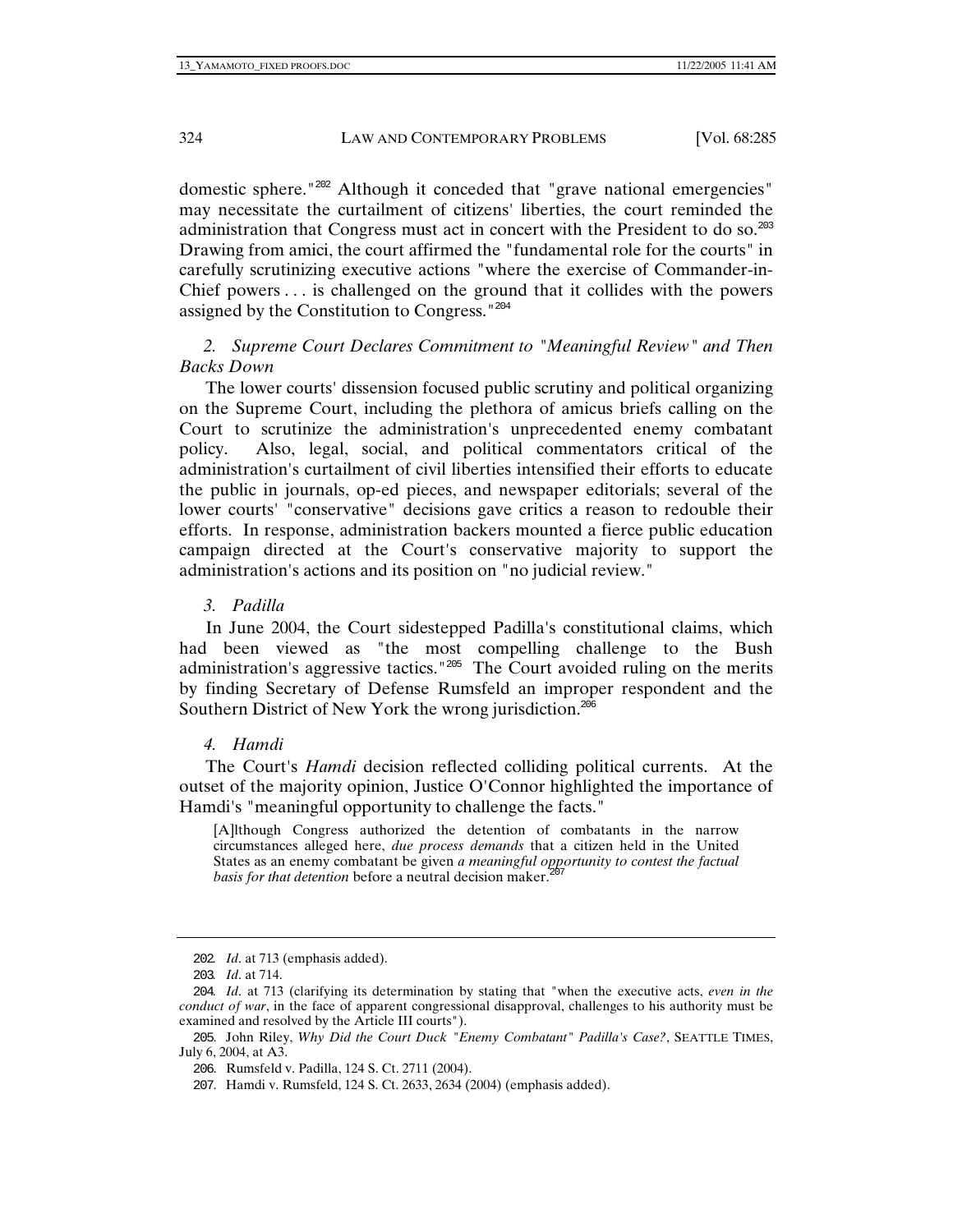Consistent with this declaration, O'Connor expressed the Court's commitment to resolving the dispute only after "a careful examination both of the writ of habeas corpus . . . and of the Due Process Clause."<sup>208</sup> After careful examination the majority rejected the administration's argument that the circumstances of Hamdi's capture were "undisputed."

The majority next considered the President's argument in favor of the highly deferential "some evidence" standard.<sup>209</sup> The majority first expressed its agreement with numerous amici who asserted that "the risk of erroneous deprivation of a citizen's liberty in the absence of sufficient process here is very real." The Court acknowledged the lessons of "history and common sense," namely "that an unchecked system of detention carries the potential to become a means for oppression and abuse."<sup>210</sup> Most significantly, the majority opinion indicated that the Court, unlike the Fourth Circuit, would not embrace the administration's claims of unfettered authority.

It is during our most challenging and uncertain moments that our Nation's commitment to due process is most severely tested; and it is in those times that we must preserve our commitment at home to the principles for which we fight abroad.<sup>211</sup>

In the end, however, and in stark contrast to the tone of most of O'Connor's opinion, the Court backed down. Although acknowledging Hamdi's right to challenge the "facts" in the Mobbs Declaration, the majority then announced that "enemy combatant proceedings may be tailored to alleviate their uncommon potential to burden the Executive at a time of ongoing military conflict.<sup>"212</sup> Sharply undermining the majority's express commitment to "meaningful review," Justice O'Connor offered a glimpse of what the "tailored" procedure for enemy combatants might look like: acceptance of unreliable hearsay and a presumption in favor of the government's evidence.

Hearsay, for example, may need to be accepted as the most reliable available evidence from the Government in such a proceeding. Likewise, the Constitution would not be offended by a presumption in favor of the Government's evidence, so long as that presumption remained a rebuttable one and fair opportunity for rebuttal were provided. Thus, once the Government puts forth credible evidence that the habeas petitioner meets the enemy-combatant criteria, the onus could shift to the petitioner to rebut that evidence with more persuasive evidence that he falls outside the criteria.<sup>21</sup>

O'Connor also opened the door for "appropriately authorized and properly constituted military tribunal(s)" to serve as the "neutral decision-maker" $214$  notwithstanding the protestation of the detainees' military lawyers that those

<sup>208</sup>*. Id*. at 2644.

<sup>209</sup>*. See id*. at 2645 (concluding that "[u]nder this review, a court would assume the accuracy of the Government's articulated basis for Hamdi's detention, as set forth in the Mobbs Declaration, and assess only whether that articulated basis was a legitimate one").

<sup>210</sup>*. Id*. at 2647.

<sup>211</sup>*. Id*. at 2648.

<sup>212</sup>. Hamdi v. Rumsfeld, 124 S. Ct. at 2649.

<sup>213</sup>*. Id.*

<sup>214</sup>*. Id.* at 2651.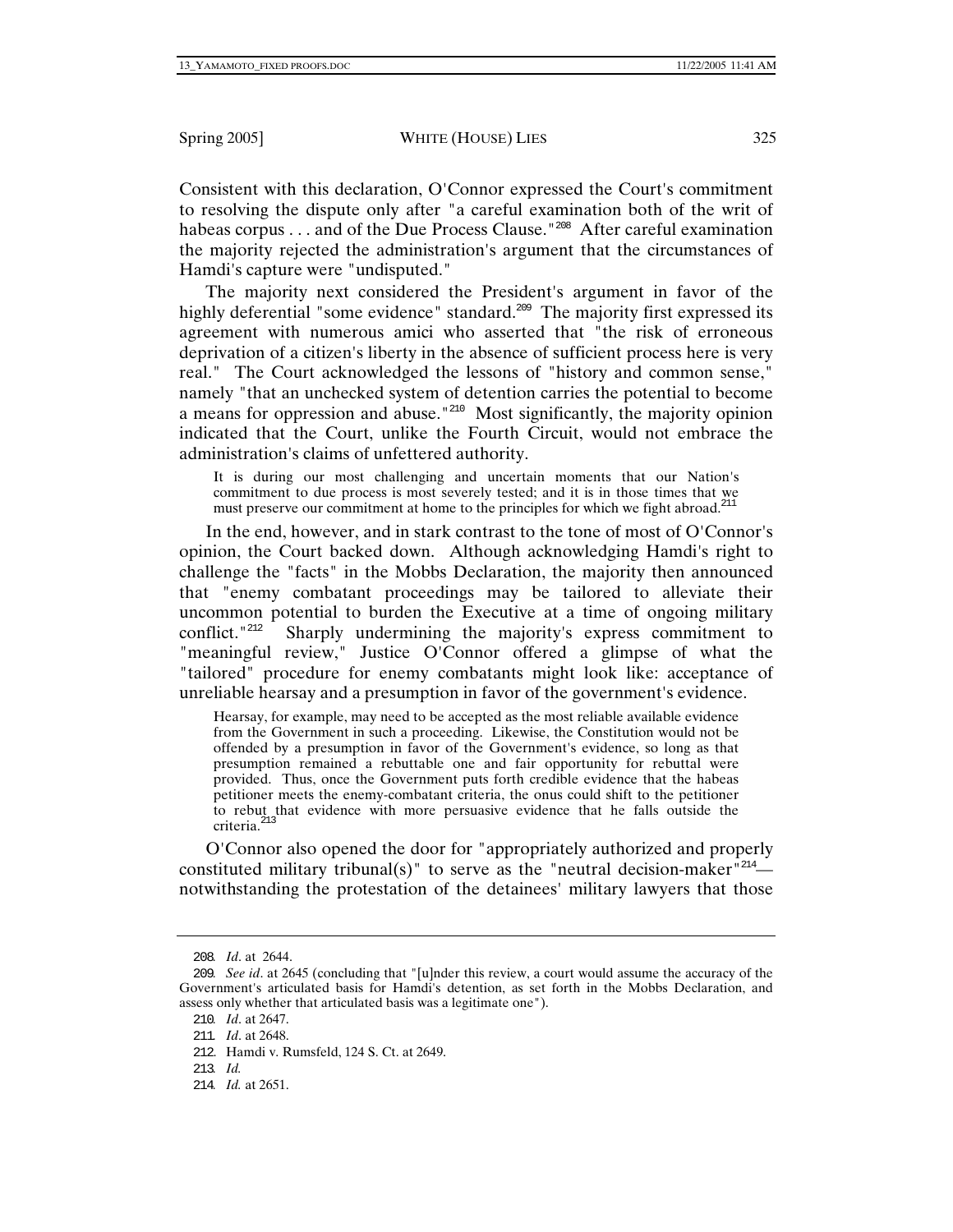tribunals would be inherently unfair and politically-influenced. In effect, despite its earlier rhetoric about careful scrutiny, the Court's opinion appeared to set the stage for largely deferential review.

## *5.* Rasul

In *Rasul v. Bush*, the Court rejected the administration's "no judicial review at all" position—"federal courts have jurisdiction to determine the legality of the Executive's potentially indefinite detention of individuals who claim to be wholly innocent of wrongdoing."<sup>215</sup> The Court thus affirmed the importance of judicial scrutiny of alleged executive abuse of national security powers. The Court left unstated, however, the judicial standards for reviewing administration actions. That silence spoke volumes—at least to the administration.

On remand in *Rasul*, in light of Justice O'Connor's language in *Hamdi* limiting the government's burden of proof and citing the possibility of military tribunals, the Department of Defense quickly established "Combatant Status Review Tribunals" as the forum for detainees.<sup>216</sup> These tribunals implement the limited review procedures established before the Court's decision—a process harshly criticized by human rights groups because the hearings are held in secret and the detainees are forbidden access to their own counsel and have no right to a neutral judge. $217$  Rather, detainees are to be helped by governmentselected "personal representatives," who are not lawyers and who will not be bound by confidentiality precepts. Moreover, the detainees can use only unclassified information in defense and will be judged by three military officers.<sup>218</sup> Critics charged that this administration's review policy for Guantanamo detainees was "just another attempt to keep Guantanamo a lawless enclave."

## *6. In Sum*

At first glance, the Court's apparent back-stepping on judicial review echoes its approach sixty years ago in *Korematsu*—first pronouncing heightened judicial scrutiny of government restrictions of fundamental liberties and then, in application, signaling deference to the government's unsupported, or possibly

<sup>215</sup>. Rasul v. Bush, 124 S. Ct. 2686, 2699 (2004).

<sup>216</sup>*. Reporters Offered Look Inside Combatant Status Review Tribunals*, Department of Defense Documents, 2004 WL 65724220, Aug. 29, 2004.

<sup>217</sup>. Vanessa Blum, *The Other Guantanamo Terror Hearings—Thanks to the Supreme Court, Hundreds of Detainees Have Chance to Contest Captivity*, LEGAL TIMES Vol. 27, No. 36, Sept. 2, 2004, at 1 (citing Michael Ratner of the Center of Constitutional Rights as describing the process as "nasty and dishonest"); *see also* Adam Liptak, *Tribunals Rule 4 Rightly Detained; Guantanamo Camp Hearings Criticized*, PITTSBURGH POST GAZETTE, Aug. 14, 2004, at A5 (describing the Combat Status review Tribunals and the constitutional issues they create); John Hendren, *Court Ruling Spurs Review of Detainees; The Pentagon Seeks to Ensure Due Process for Prisoners at Guantanamo Bay*, GRAND RAPIDS PRESS, July 8, 2004, at A4 (citing concerns raised by Amnesty International and the Center for Constitutional Rights).

<sup>218</sup>*. See supra* note 216.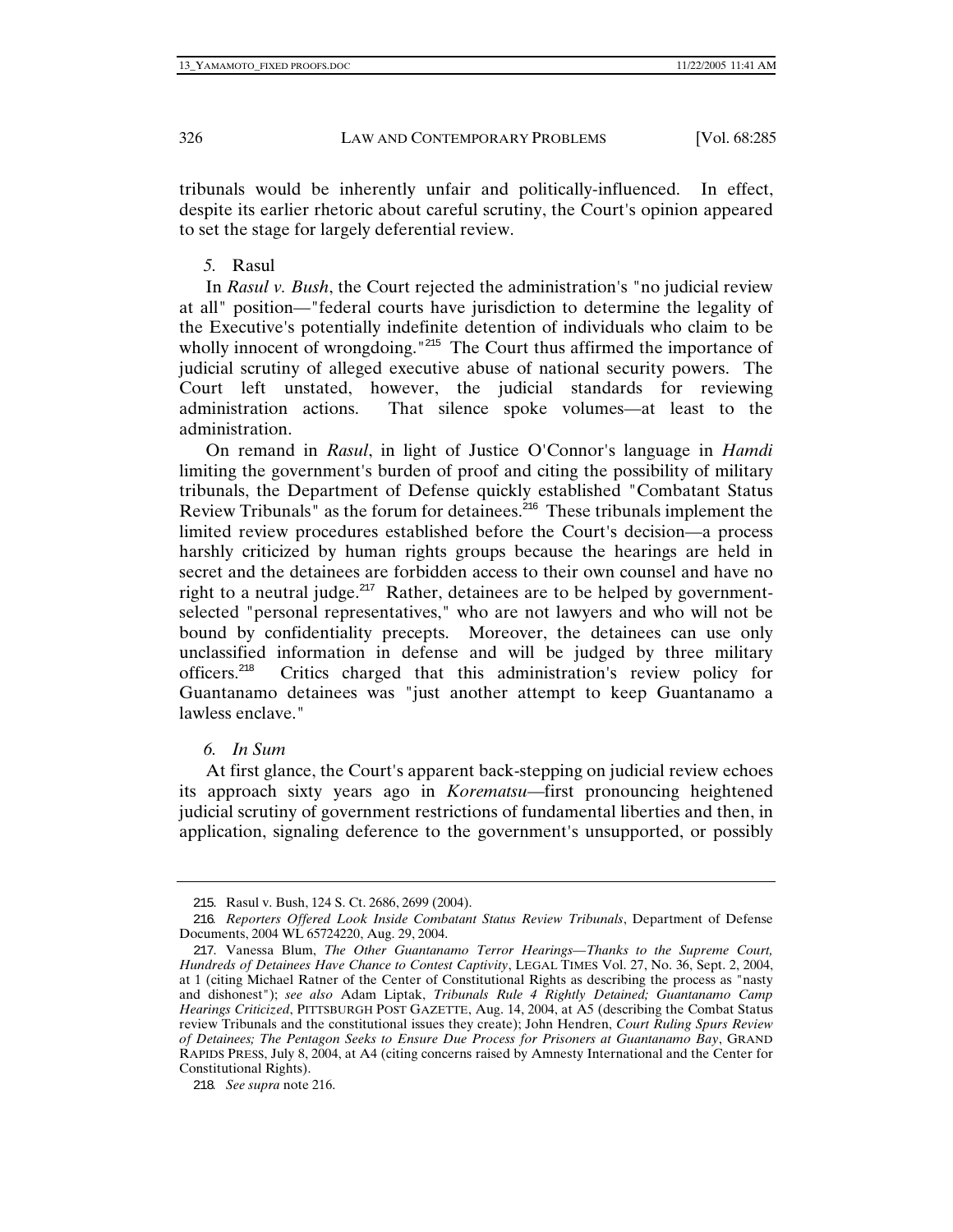even falsified, claim of national security.<sup>219</sup> Of course, the setting now differs markedly from the circumstances of the legal challenges to the Japanese American internment. The indefinite detention of two citizens and 600 "aliens" ostensibly apprehended in Afghanistan's battlefields can be compared only mildly to the forced dislocation of 120,000 mostly American citizens from their homes on the West Coast and their indefinite incarceration in desolate in-land internment prisons. And today, many civil liberties groups are organized and active. The vehement and widespread public outcry against the administration's excesses, and against racial discrimination, distinguishes today's national security setting.

Equally important, the United States now has the original *Korematsu* case its own national security "civil liberties disaster"—and the *Korematsu coram nobis* case revelations of executive national security lies to learn from. Indeed, much of the present-day critical legal advocacy draws on those lessons and on Justice Jackson's "loaded weapon" warning.

Deeper examination, though, reveals four salient common points, then and now. The first commonality is that both specific legal disputes (internment then, enemy combatant detentions now) are part of a much larger picture of government and public vilification of unpopular groups (systematic hostile discrimination against Asian Americans then, harsh treatment of Arabs and Muslims in America now)<sup>220</sup> during times of national fear (World War II, War on Terror). The second is the tendency of the executive to deliberately dissemble to the courts about its national security abuses, particularly when those abuses involve the rights of members of unpopular groups. The third common point is the courts' inclination to defer to the executive during times of national stress unless the public culture demands heightened judicial scrutiny to hold the administration accountable. The final commonality is the threat to democracy and the Constitution posed by the combination of Executive national security lies and deferential courts. The salience of this threat, the imperative and illusive nature of this public demand for accountability, and the courts' responses, form the heart of a discussion of a rough "strategic blueprint for national security accountability."

<sup>219</sup>*. See* Eric K. Yamamoto, *Korematsu Revisited: Correcting the Injustice of Extraordinary Government Excess and Lax Judicial Review—Time for a Better Accommodation of National Security Concerns and Civil Liberties*, 26 SANTA CLARA L. REV. 1 (1986).

<sup>220</sup>*. See* YAMAMOTO ET AL, *supra* note 11, at 32-40 (describing the public and legal vilification of Asian Americans as the "yellow peril" from the late 1800s through World War II).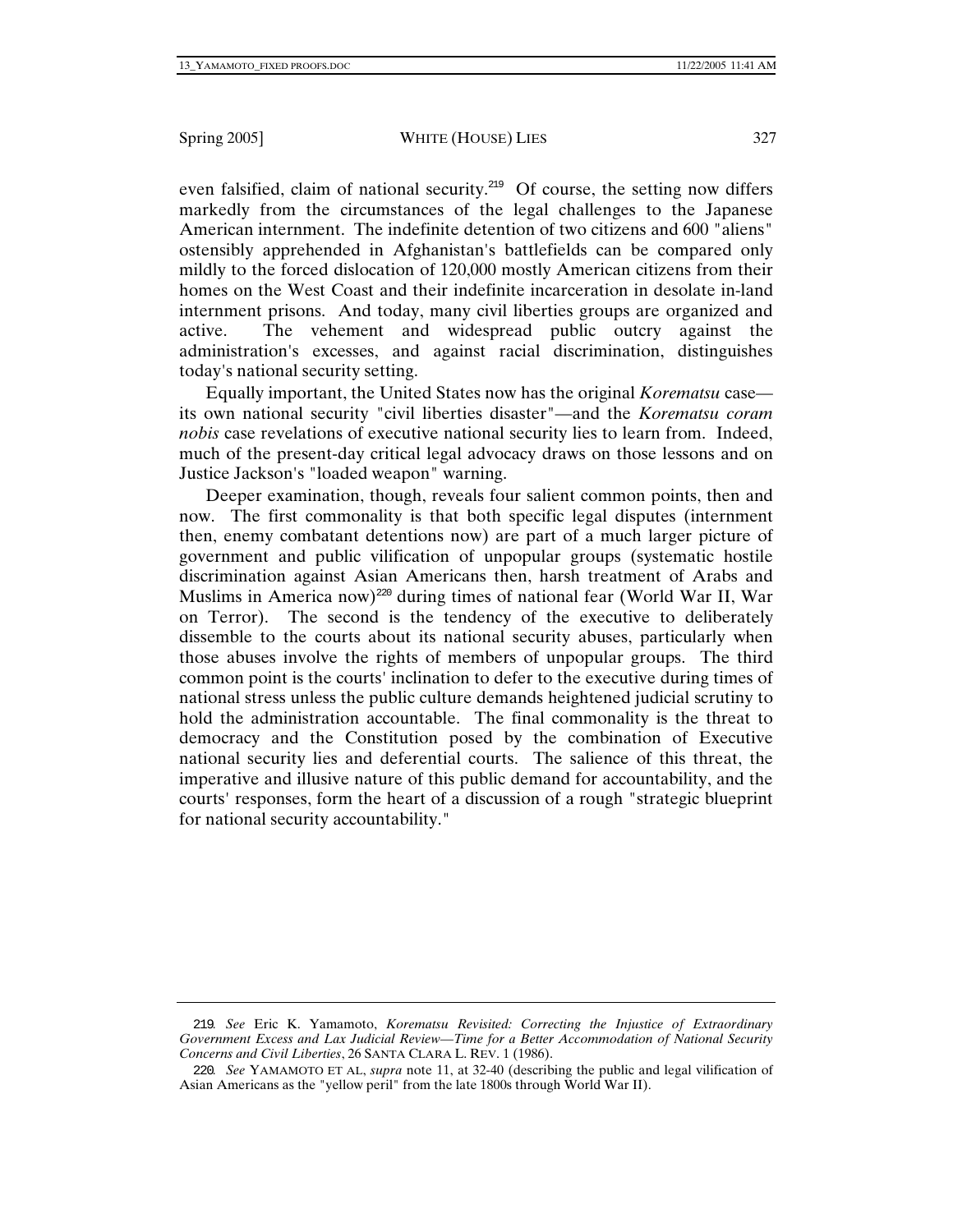#### VI

## EXECUTIVE DISSEMBLING, THE COURTS, AND A PROPOSED "BLUEPRINT FOR STRATEGIC ACTION"

## A. National Security Lies and the Case For Heightened Judicial Scrutiny

Sixty years ago, after fierce internal skirmishing, the U.S. Justice Department lied to the Supreme Court about the military necessity basis for the Japanese American internment. As revealed by the *Korematsu* and *Hirabayashi coram nobis* litigation, officials at the highest levels of the War and Justice Departments collaborated to deliberately mislead the Court about the "facts" of national security. $^{221}$ 

As the Supreme Court entertained the *Korematsu* appeal in 1943, the Justice Department prepared to ask the high court to take "judicial notice" of General DeWitt's Final Report<sup>222</sup> as the sole factual basis of the government's case on necessity.<sup>223</sup> The Final Report stated that disloyal West Coast Japanese Americans had committed espionage and sabotage, that there had been insufficient time to sort out the loyal from the disloyal, and that therefore all Japanese Americans had to be incarcerated indefinitely (without charges, hearing or access to counsel).<sup>224</sup> Significantly, the Final Report had not been submitted to the trial court and DeWitt had not been subjected to crossexamination.<sup>225</sup> According to evidence rules, the Supreme Court could only take judicial notice of the Final Report on appeal if its "facts" were "beyond dispute." In essence, by requesting judicial notice of the Final Report, the Justice Department was asking the Court to "just trust the executive." And the Court did.

But, as the *coram nobis* litigation revealed, General DeWitt, who issued the internment orders, fabricated key factual portions of his report and, at the demand of the Justice Department, altered other sections to completely hide the racist underpinnings of the internment and instead to support the government's planned argument of military urgency.<sup>226</sup> Contrary to the Final Report's accounts, there had been no espionage or sabotage by Japanese Americans. DeWitt had been informed of this unequivocally by the FBI, FCC and Office of Naval Intelligence  $(ONI).<sup>227</sup>$ 

<sup>221</sup>. Korematsu v. United States, 584 F. Supp. 1406, 1417 (N.D. Cal. 1984); Hirabayashi v. United States, 828 F.2d 591, 603-04 (9th Cir. 1987).

<sup>222</sup>. Office of the Commanding General Presidio of San Francisco, Final Report: Japanese Evacuation From the West Coast, 1942, *available at* http://www.wwiihistoryclass.com/civilrights/text/ goverment\_internment\_docs/1942\_pro-evacation.pdf (on file with Law & Contemporary Problems).

<sup>223</sup>*. See* Yamamoto, *supra* note 219, at 18.

<sup>224</sup>*. See Id.* at 10.

<sup>225</sup>*. Id*.

<sup>226</sup>. Hirabayashi v. United States, 828 F.2d 591, 598 (9th Cir. 1987).

<sup>227</sup>. Korematsu v. United States, 584 F. Supp. 1406, 1419 (N.D. Cal. 1984). Burling wrote to Solicitor General Fahy adamantly stating that General DeWitt knew his Final Report recited key factual falsehoods. "[T]he most important statements of fact advanced by General DeWitt to justify the evacuation and detention were incorrect, and furthermore that General DeWitt had cause to know,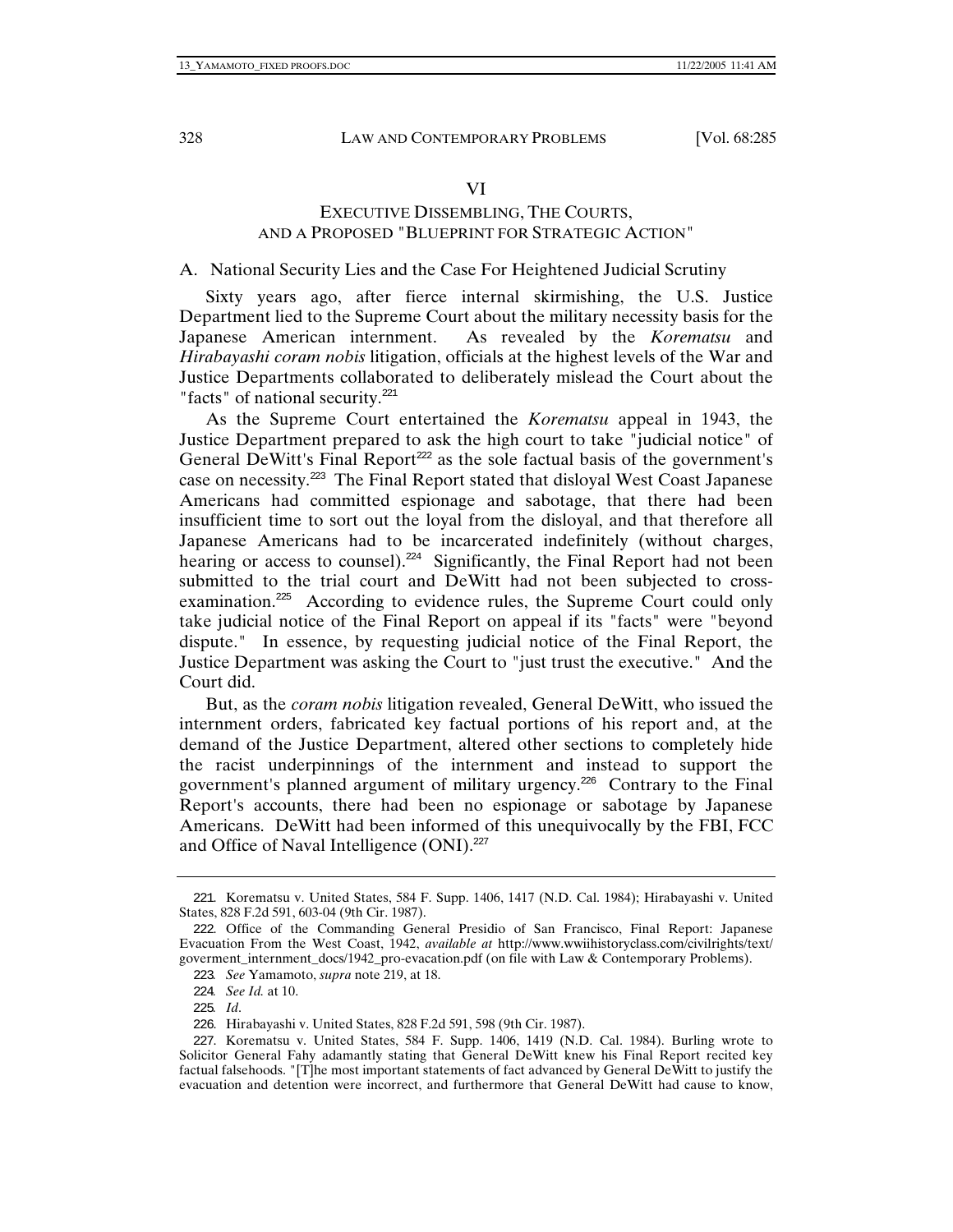In addition to these "intentional falsehoods"—so characterized by the Justice Department attorney responsible for drafting the Department's brief to the Court in *Korematsu*<sup>228</sup>—DeWitt also altered the most important section of the original version of his Final Report concerning the internment's rationale. The first completed and bound version of DeWitt's Final Report stated that the internment was necessary not because "there was insufficient time" to hold individual loyalty hearings. It was necessary because racial affinities and cultural traits meant that no one could discern the loyal Japanese Americans from the disloyal—"it was impossible to separate the sheep from the goats."<sup>229</sup>

Recognizing that DeWitt's actual racist rationale would definitively undermine the government's legal position, the Justice Department fought DeWitt to get him to change his completed report.<sup>230</sup> Under protest, DeWitt relented. The War Department recalled all the distributed copies of the original Final Report. DeWitt then altered it dramatically to support the government's argument that espionage combined with "insufficiency of time" justified the mass incarceration—turning inside out DeWitt's actual rationale.<sup>231</sup> (DeWitt then, as ordered, destroyed the original versions of his Final Report except one, and related correspondence, which formed part of the foundation for the *coram nobis* cases).

Equally important, the Justice Department suppressed vehement protestations by the FBI's J. Edgar Hoover and FCC head James Fly that the Final Report's statements about Japanese American espionage and sabotage were false and that DeWitt knew them to be false at the time of his internment orders and at the time he signed his report.<sup>232</sup> The Justice Department also hid from Supreme Court view the official report of the Office and Naval Intelligence. Designated by President Roosevelt as the lead intelligence agency on the West Coast "Japanese Problem," the ONI's two-year study concluded in early 1942 that there were no grounds for a mass racial internment and that there was no reason to treat Japanese Americans differently from German or Italian Americans. DeWitt ignored the ONI's report in ordering the internment and omitted reference to it in his Final Report.<sup>233</sup>

and in all probability did know, that they were incorrect at the time he embodied them in his final report." Memorandum from Burling to Fahy, April 13, 1944, *reprinted in* PETER IRONS, JUSTICE AT WAR 285 (1993).

<sup>228</sup>*. Korematsu*, 584 F. Supp. at 1418.

<sup>229</sup>*. Hirabayashi*, 828 F.2d at 598. *See also* IRONS, *supra* note 227, at 208.

<sup>230</sup>*. Hirabayashi*, 828 F.2d at 598.

<sup>231</sup>*. Id*. at 598. *See also* IRONS, *supra* note 227, at 210.

<sup>232</sup>*. See* Yamamoto, *supra* note 219, at 15-16.

<sup>233</sup>*. Id*. at 16. Indeed, in 1983, after a thorough two-year investigation, the congressionally established Commission on Wartime Relocation and Internment of Civilians determined that there had no military necessity and that the causes of the internment were "race prejudice, war hysteria and a failure of political leadership." COMMISSION ON WARTIME RELOCATION AND INTERNMENT OF CIVILIANS, PERSONAL JUSTICE DENIED: REPORT OF THE COMMISSION ON WARTIME RELOCATION AND INTERNMENT OF CIVILIANS 18 (1982).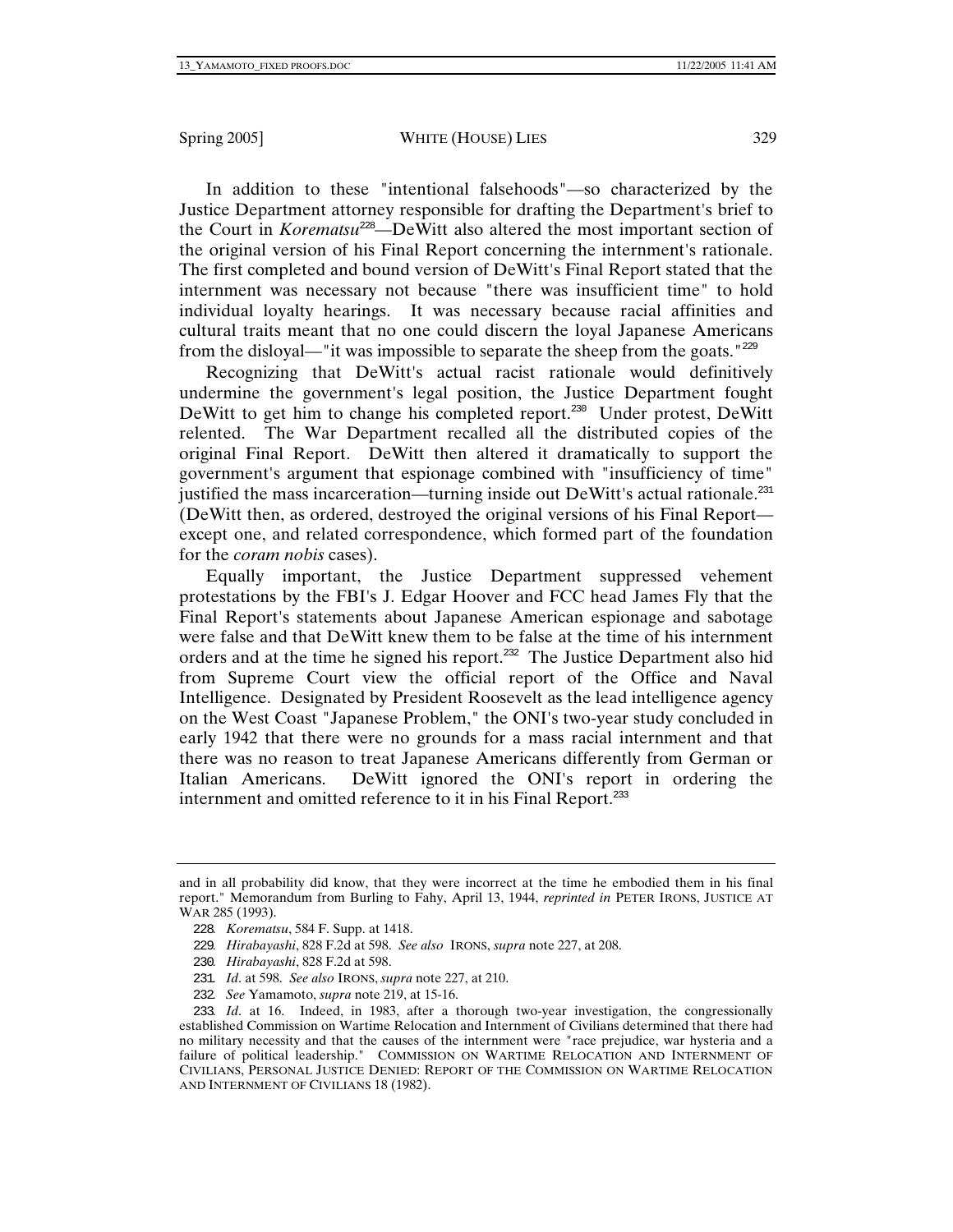Because of these pivotal "intentional falsehoods,"<sup>234</sup> the two Justice Department attorneys drafting the *Korematsu* brief launched an internal war to prevent the Justice Department from submitting the Final Report to the Court or to alert the Court to DeWitt's dissembling on crucial facts. Through a slew of memoranda the attorneys reached the Department's top echelons, including the Attorney General and Solicitor General, arguing that it was unethical to lie to the Court and wrong to continue the racial incarceration of 100,000 innocent people.<sup>235</sup>

Politics intervened. Abandoning the DeWitt Final Report would mean no "factual" basis to support the government's claim of necessity—a political disaster. After intense in-fighting, high level Justice Department attorneys prevailed. Without acknowledging the Report's fabrications, the Department submitted DeWitt's altered Final Report to the Court. During oral argument Justice Jackson asked the Solicitor General about rumors of key falsehoods in the DeWitt Report—whether the "facts" recited in it were contested and therefore not subject to judicial notice by the Court. The Solicitor General replied that the Report proved the basis for the internment and that "no

<sup>234</sup>. In her book *In Defense of Internment: The Case for "Racial Profiling" in World War II and the War on Terror*, Michelle Malkin does not explain these extraordinary falsehoods advocated by the government, nor the long dark history of anti-Asian public sentiment and "yellow peril" discriminatory laws on the West Coast that laid the foundation for the internment as a "popular" political act. Instead, she defends the internment by referring to a handful (among thousands) of Japanese intelligence "Magic" cables that neither General DeWitt nor the War or Justice Departments thought were significant enough to cite to the Supreme Court in making the legal case for the internment. The "Magic cables" were intercepted messages sent from Japanese diplomats to the Japanese consulate in America. Few out of thousands of messages indicated Japan's intent to recruit Japanese Americans as part of an espionage network. None indicated success at that recruitment. *See* MICHELLE MALKIN, IN DEFENSE OF INTERNMENT: THE CASE FOR RACIAL PROFILING IN WORLD WAR II AND THE WAR ON TERROR (2004). Malkin nevertheless argues what neither the military nor the Justice Department argued, and what no extant government legal documents advocated—that these few and ambiguous cables justified the internment of an entire race of Americans on the West Coast. Michelle Malkin, *Rethinking the Wisdom of Japanese-American Internment*, HONOLULU STAR-BULLETIN, Aug. 9, 2004, at A11 *available at* http://starbulletin.com/2004/08/09/editorial/commentary.html (on file with Law & Contemporary Problems).

Malkin's purpose in attempting to validate the World War II internment appears to be to legitimate racial profiling of Arabs and Muslims in America today. She advocates profiling on the basis of race, ethnicity, religion or nationality, arguing that "inconvenience" to those detained is preferable to second terrorist attack. Michelle Malkin, *Racial Profiling: A Matter of Survival*, USATODAY, Aug. 17, 2004, at A13.

The Ninth Circuit considered and soundly rejected the Magic cables argument in the Hirabayashi *coram nobis* case. *See* Hirabayashi v. United States, 828 F.2d 591 (9th Cir. 1987). Critics also point out that Malkin's arguments are based on a distortion of history. She ignores "the disparate treatment" between demonstrably disloyal European descendants who "received individual hearings," and Japanese Americans who were interned "without due process of law." *See* David Forman, *Rethinking the Wisdom of Japanese American Internment,* HONOLULU STAR-BULLETIN, Aug. 9, 2004, at A11, *available at* http://starbulletin.com/2004/08/09/editorial/commentary.html (on file with Law & Contemporary Problems). Most important, according to Fred Korematsu, Malkin's version fails to address the reality and "dangers of racial and ethnic scapegoating" during times of national fear. Fred Korematsu, *Do We Really Need to Relearn the Lessons of Japanese American Internment?,* S.F. CHRON., Sept. 16, 2004, at B9.

<sup>235</sup>. Korematsu v. United States, 584 F. Supp. 1406, 1417 (N.D. Cal. 1984). Hirabayashi v. United States, 828 F.2d 591, 602 (9th Cir. 1987).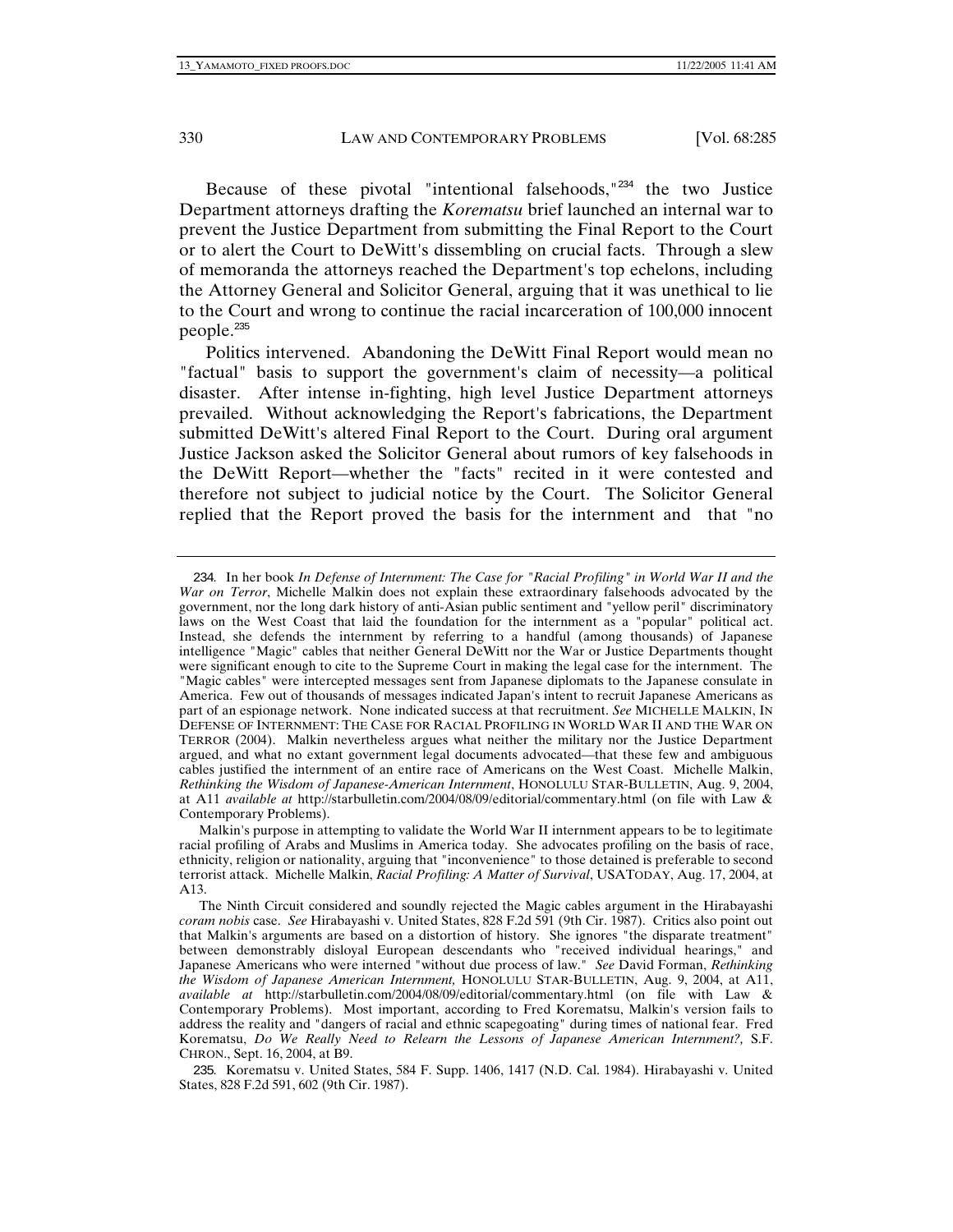responsible person in government had ever taken a contrary position <sup>236</sup>—an outright national security lie by the highest ranking attorney for the United States.

In light of the falsified DeWitt "evidence" and the swirling rumors about Justice Department dissembling, the Supreme Court could have exercised "watchful care" over constitutional liberties and called the executive to account—that is, to come forward with bona fide evidence of necessity. Instead, despite the *Korematsu* opinion's language of strict scrutiny, the Court chose to defer to the administration. Evincing extreme deference, cast in a double negative, the Court declared that it "could not reject as unfounded" the government's national security claim.<sup>237</sup>

As a prelude to his "loaded weapon" warning, Justice Jackson excoriated the majority for its blind acceptance of what turned out to be executive lies:

How does the Court know that these orders have a reasonable basis in necessity? No evidence whatever on that subject has been taken by this or any other court. . . . So the Court, having no real evidence before it, has no choice but to accept General DeWitt's own unsworn, self-serving statement, untested by any cross-examination, that what he did was reasonable.<sup>238</sup>

The national security-civil liberties internment debacle stands amid a history of other "civil liberties disasters" during times of national stress.<sup>239</sup> That long and deep history makes a compelling case for heightened judicial scrutiny whenever

During the Civil War, Lincoln suspended the writ of *habeas corpus* on eight separate occasions. The country was at war with itself, and security in the north was perceivably necessary. A year after the war ended, the Supreme Court held, in *Ex Parte Milligan*, 71 U.S. (4 Wall.) 2 (1866), that Lincoln overstepped his constitutional authority and could not suspend the writ of *habeas corpus* even during a time of war. The Court dismissed the Government's argument that during times of war, the Executive Branch has a right to act as the, "supreme legislator, supreme judge, and supreme executive." *Id.* at 14.

The Espionage Act of 1917 was enacted by the Congress and molded by prosecutors and federal judges to prohibit subversive opposition. The nation experienced widespread opposition and dissention regarding World War I and the draft. President Wilson had no tolerance for what he called disloyalty and believed that those disloyal "had sacrificed their right to civil liberties." PAUL L. MURPHY, WORLD WAR I AND THE ORIGIN OF CIVIL LIBERTIES IN THE UNITED STATES 53 (1979). The government prosecuted more than 2,000 dissenters who opposed the war and the draft. The nontolerance for dissenters led to the creation of the Sedition Act of 1918. The Act declared it unlawful for anyone to circulate material intended to create disdain for the government's policies. *See* Schenck v. United States, 249 U.S. 47 (1919); Debs v. United States, 249 U.S. 211 (1919); Abrams v. United States, 250 U.S. 616 (1919) (all upholding convictions stemming from the Sedition Act). The Congress ultimately repealed the Sedition Act of 1918. The Supreme Court, during the next few decades and long after the detainment, reversed every one of its decisions.

<sup>236</sup>*. See* Yamamoto, *supra* note 219, at 16.

<sup>237</sup>. Korematsu v. U.S., 323 U.S. 214, 218 (1944).

<sup>238</sup>*. Id*. at 245 (Jackson, J., dissenting).

<sup>239</sup>*. See generally* Eric L. Muller, *12/7 and 9/11: War, Liberties, and the Lessons of History*, 104 W. VA. L. REV. 571 (2002). The Alien and Sedition Acts drafted in 1798 empowered the President to deport any non-citizen he judged to be dangerous to the peace and safety of the United States. *See* JAMES ROGER SHARP, AMERICAN POLITICS IN THE EARLY REPUBLIC: THE NATION IN CRISIS (Yale Univ. Press 1993). The Act accorded individuals detained no right to a hearing, no right to present evidence and no right to judicial review.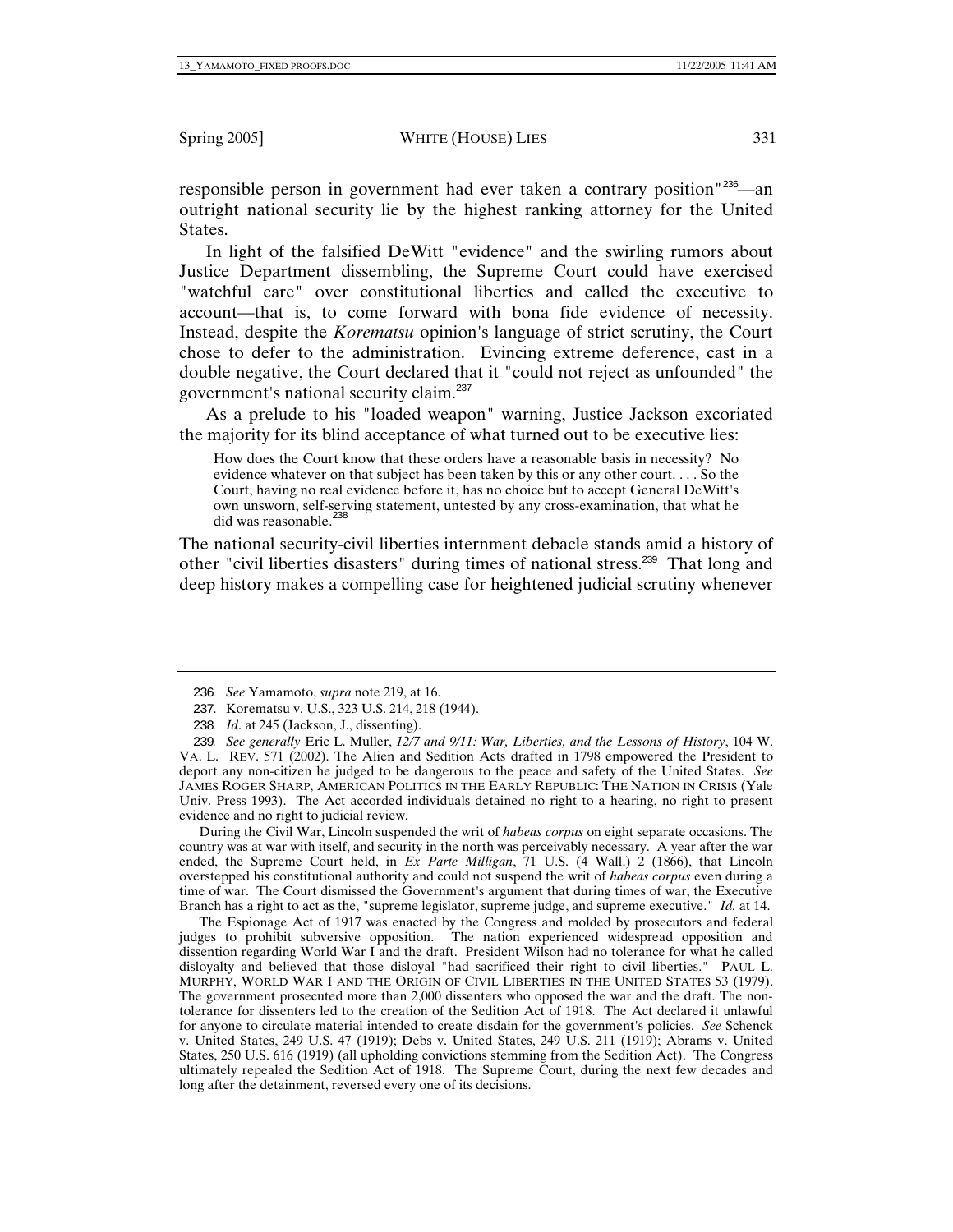the government claims "national security" as the justification for curtailing fundamental liberties.<sup>240</sup>

## B. "Strategic Blueprint" Revisited

In light of the *Korematsu* history of White House dissembling on national security matters, and with illumination from the pre-9/11 Wen Ho Lee prosecution and the post-9/11 enemy combatant detention cases, this essay returns to its larger theme: What impels the courts in controversial cases to carry out their constitutional duties—to hold the executive accountable for oftentimes politically popular excesses? More particularly, what impels courts ruling on a national security-civil liberties challenges sometimes to choose "heightened scrutiny" of the executive's national security claim, thereby requiring the government to seriously account for its actions, rather than to choose (as is more often the case) "minimal scrutiny," thereby deferring to the government's explanation without real proof?

As revealed by the enemy combatant cases, and contrary to conventional teaching, the crucial judicial choice between heightened or minimal scrutiny is not a neutral, politics-free aspect of the legal process. As mentioned at the outset, that choice is influenced only in part by traditional yet malleable legal methods. Often the tipping point in a court's selection of heightened scrutiny in a controversial case comes from the dynamic mix of critical legal advocacy and organized public pressure. That critical advocacy and public pressure are influential when they combine to create in the public culture a compelling sense that it must be the courts that exercise "watchful care" over our liberties during times of national distress.

More specifically, this "compelling sense in the public culture" aims to press the court handling a controversial national security case to exercise vigilance by undertaking four process tasks—tasks separate from rendering judgment on the specific legal claims in the case. The first is for the court to employ tools of critical legal inquiry to unearth and then explain what is really going on in the controversy and to articulate what is at stake politically and socially. The second and related task is for the court to acknowledge that sometimes a presidential administration distorts information and even lies to unduly expand its power and to shield national security abuses from public view. The third task is for the court to recognize that traditional legal analysis, often largely devoid of context and visible value judgments, does not itself dictate a politics-

<sup>240</sup>. I advanced this argument and proposed a method of judicial implementation shortly after the *coram nobis* cases in 1986. *See* Yamamoto, *supra* note 219, at 41-43 (proposing that, "[e]xcept as to actions under civilly[ ]declared martial law, the standard of judicial review of government restrictions of civil liberties of Americans is not altered or attenuated by the government's contention that 'military necessity' or 'national security' justifies the challenged restrictions.") I also predicted then that during the next national security crisis the government would again tell national security lies and simultaneously pressure the courts to defer and "just trust the executive." The remainder of this essay does not replay the jurisprudential argument for heightened judicial scrutiny. Rather, it addresses the corollary Realpolitik question of implementation.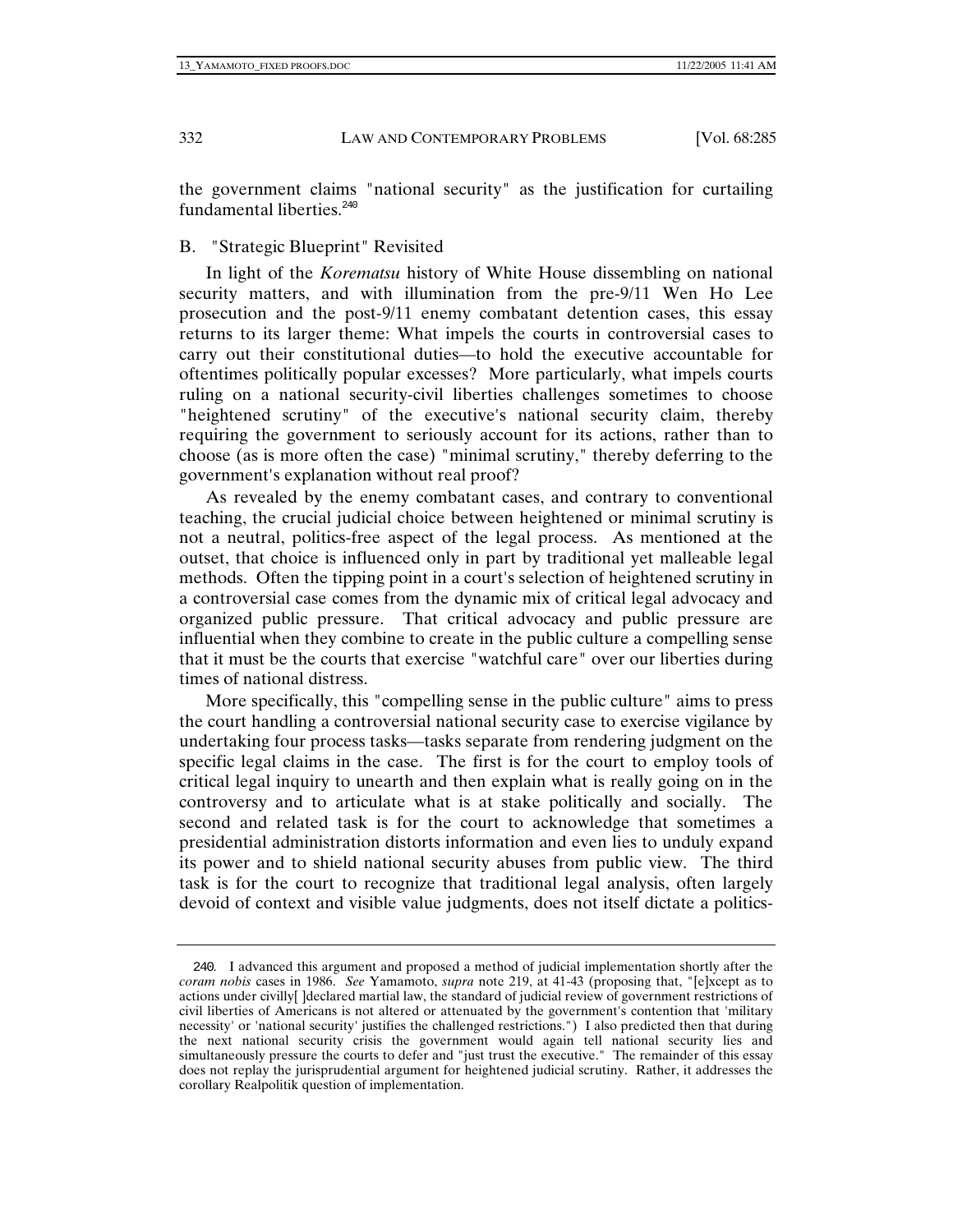free, neutral result. The court must examine and illuminate social value judgments, philosophical commitments, political concerns, as well as perceptions of the government's role in the immediate controversy.

In this light, the fourth task is for the court to carefully and openly scrutinize executive actions with dual goals in mind: to afford the executive broad leeway in most of its effort to protect the nation's people, and simultaneously to call the executive to account publicly for apparent transgressions. And, as Judge Doumars observed in *Hamdi* and as the Second Circuit echoed in *Padilla*, when those transgressions curtail fundamental liberties under the possibly false mantle of national security, the call for an accounting requires the executive to proffer bona fide evidence of the danger posed by those targeted and the appropriateness of the government's restrictions. Genuine secrets, of course, can be handled discreetly—for example, through in-camera review and under seal. But an executive's bald claims of "confidentiality" or "security risk" should not trigger a hands-off judicial posture.

C. Wen Ho Lee: Post-Release Civil Suit to Unseal Records on Racial Prosecution

The Wen Ho Lee case sheds light on the salutary impact of public pressure—particularly in the form of critical legal advocacy and grassroots efforts—on the courts' willingness to call the executive to account for apparent national security lies. At the same time, the case reveals that when the public spotlight dims the courts might be less willing or able to hold an administration's feet to the fire and might instead retreat into the realm of judicial deference. The post-plea bargain civil suit to unseal government records in Dr. Lee's case in light of his selective racial prosecution charge is illustrative of this latter dynamic.

After Dr. Lee's release and Judge Parker's apology, Chinese for Affirmative Action  $(CAA)^{241}$  demanded the "truth" about Justice Department racial profiling. It filed an unusual civil suit asking the federal court to unseal prosecution records, arguing that "CAA and the public have a constitutional and common law right of access to pretrial documents filed in a criminal case." The CAA aptly framed the importance of public access in terms of judicial accountability.

Public access promotes trustworthiness in the judicial process, helps curb abuses, and provides the public with a more complete understanding of the judicial system, including a better perception of its fairness. . . . Public access is especially important

<sup>241</sup>. CAA is an Asian American civil rights service organization committed to multiracial democracy. Memorandum Brief In Support Of Motion To Intervene And Unseal, Or, In The Alternative, Petition for Writ of Mandamus Compelling Unsealing of Court Records at 2, June 18, 2001, (No. CR 99-1417 JP) *available at* http://www.caasf.org/WHL/w\_motion.pdf (on file with Law & Contemporary Problems). Dina Shek contributed substantially to the research and writing on the CAA suit.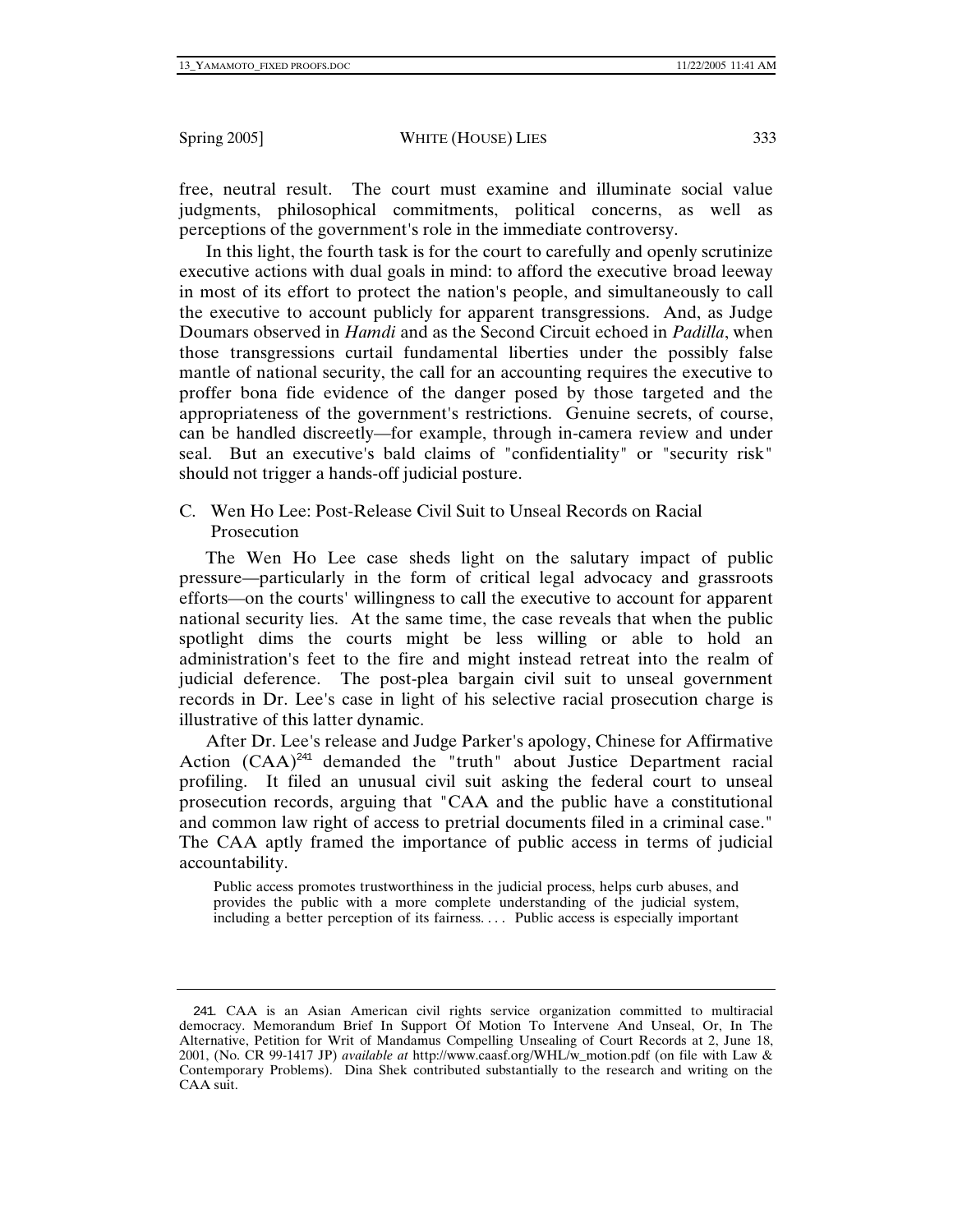here where secrecy and unaccountability caused the Court itself to be "led astray" by the Executive Branch.<sup>24</sup>

The Justice Department responded that national security would be threatened by unsealing the documents. To maintain the judicial sealing, the CAA countered, a court must "find that there is a substantial probability that national security will in fact be harmed absent sealing."<sup>243</sup> The CAA argued that this standard for sealing was especially appropriate because Judge Parker already had indicated that the Justice Department "led him astray" and because "the Executive Branch continues to exploit its near-total control over the information about Dr. Lee's case."<sup>244</sup> The CAA also emphasized the danger of extreme judicial deference to the Executive in times of national crisis: "History teaches us how easily the spectre of a threat to 'national security' may be used to justify a wide variety of repressive government actions."<sup>245</sup>

Op-ed pieces supported the CAA, calling for a public investigation of the Justice Department through the court's power to call the government to account.<sup>246</sup> In an extraordinary move, Judge Parker in the civil suit ordered the government to produce documents relating to Dr. Lee's selective racial prosecution charge—a victory for Dr. Lee and the CAA, a victory for those pushing for administration accountability and a judiciary exercising "watchful care" over citizens' liberties; but a Pyrrhic victory, nevertheless. Under the court's order, the Justice Department selected the documents to be disclosed. It also determined which portions of disclosed documents would be redacted. Might the Justice Department have had an incentive and the cultural space to withhold crucial government documents showing a lack of "necessity"—just as the Justice Department lawyers did sixty years ago in the Supreme Court appeal in *Korematsu*? And if they did, how would Dr. Lee, or the court, know? As revealed by the *Korematsu* and *Hirabayashi coram nobis* litigation in the 1980s, it took forty years to discover the government documents showing that General DeWitt, who issued the internment orders, and the Justice Department had deliberately falsified the facts of "necessity" to the Supreme Court.

In the CAA suit, the Justice Department eventually selected and produced 771 pages of documents. The documents included former head investigator Vrooman's previously disclosed declaration charging unwarranted ethnic profiling in the Lee investigation. None of the other documents were the

<sup>242</sup>*. Id*. at 5.

<sup>243</sup>*. Id.* at 16.

<sup>244</sup>. Reply To Government's Response to Motion to Intervene and Unseal Or, In The Alternative, Petition for Writ of Mandamus Compelling Unsealing of Court Records, at 5, August 17, 2001, (No. CR 99-1417 JP) *available at* http://www.caasf.org/WHL/w\_motion-reply.pdf (on file with Law & Contemporary Problems).

<sup>245</sup>. CAA Memorandum Brief In Support Of Motion To Intervene And Unseal, Or, In The Alternative, Petition for Writ of Mandamus Compelling Unsealing of Court Records, *supra* note 241, at 13, June 18, 2001, (No. CR 99-1417 JP) (citing *In re* Washington Post, 807 F.2d 383, 391 (4th Cir. 1986)) *available at* http://www.caasf.org/WHL/w\_motion.pdf (on file with Law & Contemporary Problems)

<sup>246</sup>*. See* Thomas W. Joo, *What, If Not Race, Tagged Lee?,* L.A.TIMES, Aug. 15, 2001, at B13; Thomas W. Joo, *A Vanishing Security Case*, N.Y. TIMES, Sept. 12, 2000, at A26.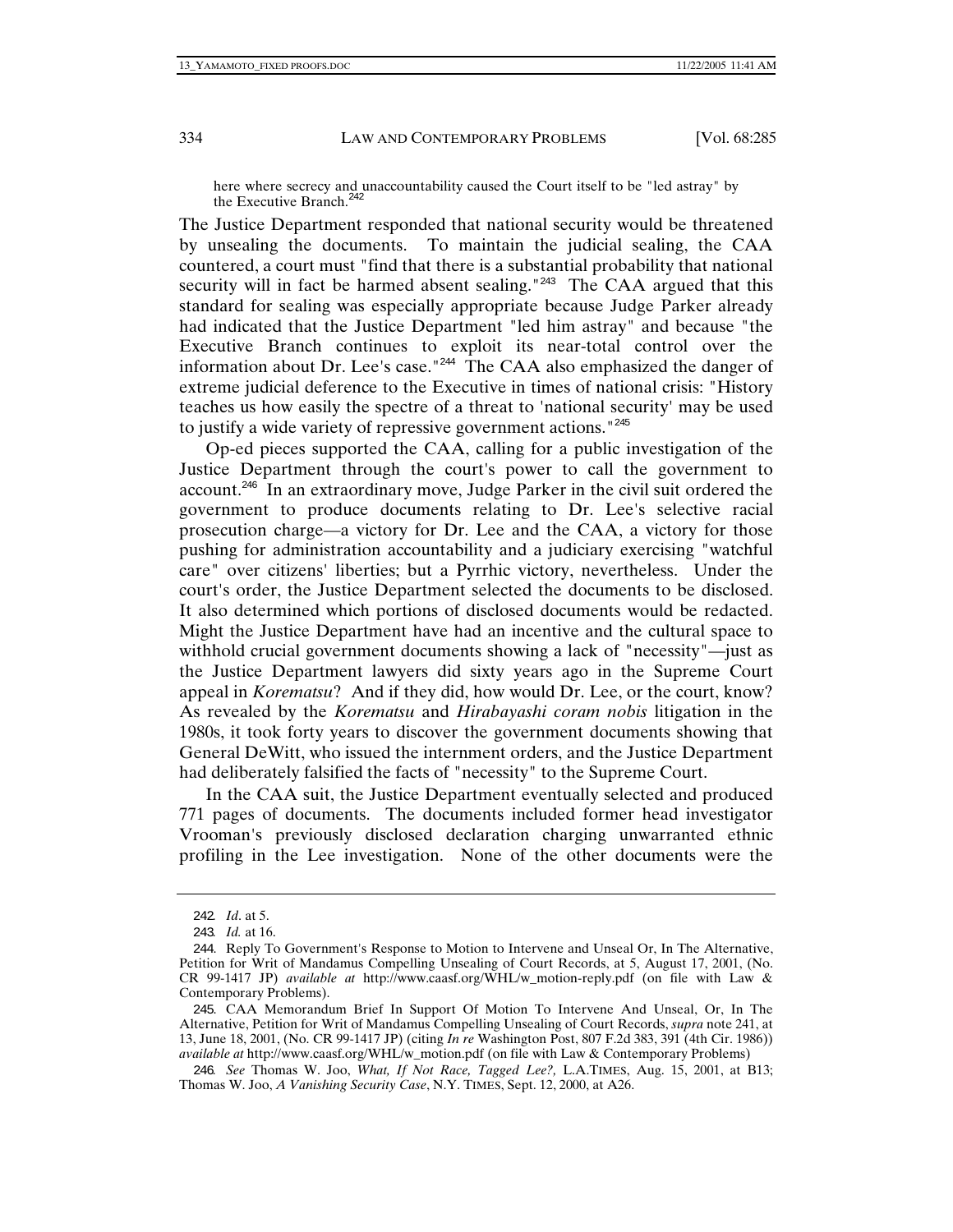smoking gun on racial profiling that the CAA was searching for. The Justice Department maintained that it complied with the judge's order. Neither the CAA nor Judge Parker had enough information to challenge that assertion. Both ultimately deferred. By this time public organizing and media attention waned, and the public steam for pressing forward evaporated. If any smoking gun documents were buried in the government's files, as there had been in *Korematsu* and *Hirabayashi*, they remained hidden.

Both the CAA and the government spun the document disclosure as victories. Dr. Lee's supporters continued to celebrate his release and turned efforts toward obtaining a presidential pardon. The government continued to imply Dr. Lee's guilt and to deny improper racial profiling.<sup>247</sup> In the end, Dr. Lee won his freedom and a degree of public vindication. But with diminishing media and public interest, administration accountability for its national security dissembling sank below the public radar. And despite whistle-blowing by former insiders Vrooman and Washington and Judge Parker's disclosure order, government investigators and lawyers stood firm and avoided a full public accounting.

# D. *Hamdi* and *Padilla* and the Role of the Media in Judicial Accountability

# *1. Nonpartisan Challenges and Internal White House Dissent*

The complex mix of advocacy, media, and the courts also played out at varying points in the enemy combatant cases.<sup>248</sup> The mainstream media did report on the Patriot Act and the enemy combatant cases. But, its coverage focused far less on exposing what was really going on than on articulating the Bush administration's positions on its war on terror. Significantly, the media initially failed to articulate the political and social implications of the administration's policies. <sup>249</sup>

<sup>247</sup>*. See* Washington Post, *Report Absolves Government of Racism in Lee Case*, S.F. CHRON., Aug. 8, 2001, at A3*;* Robert Scheer, *The Persecution of Wen Ho Lee, Redux*, THE NATION, (Aug. 7, 2000), *available at* http://www.thenation.com/doc.mhtml?i=20010806&s=20010807 (on file with Law & Contemporary Problems); *see also* CAA Statement Regarding U.S. Department of Justice, "Bellows Report," *at* www.caasf.org/WHL/pr\_whlbellows081301.html (on file with Law & Contemporary Problems). The Justice Department leaked the Bellows Report in August, 2001. The internal Justice Department report was completed in May of 2000, while Dr. Lee's prosecution continued. The report concluded that there was "no evidence of racial bias." That conclusion is highly suspect. The Bellows Report ignored the crucial testimony of Vrooman and Washington, and its conclusions were drawn months before Judge Parker's order compelling government disclosure of materials related to selective prosecution.

<sup>248.</sup> See Section V, supra, in which several others are discussed.

<sup>249</sup>*. See* Jacques Steinberg, *Washington Post Rethinks Its Coverage of War Debate*, N.Y. TIMES, Aug. 13, 2004, at A5. The article discusses the reassessment by *The Washington Post*, *The New York Times*, and *The New Republic* of their coverage of the Iraq war, noting that in May 2004, the *New York Times*' "editors acknowledged that in the run-up to war they had not been skeptical enough about articles that depended 'at least in part on information from a circle of Iraqi informants, defectors and exiles bent on 'regime change' in Iraq whose credibility has come under increasing public debate.'" Lori Baker contributed significantly to this section's research and writing on the role of the media. *Id.*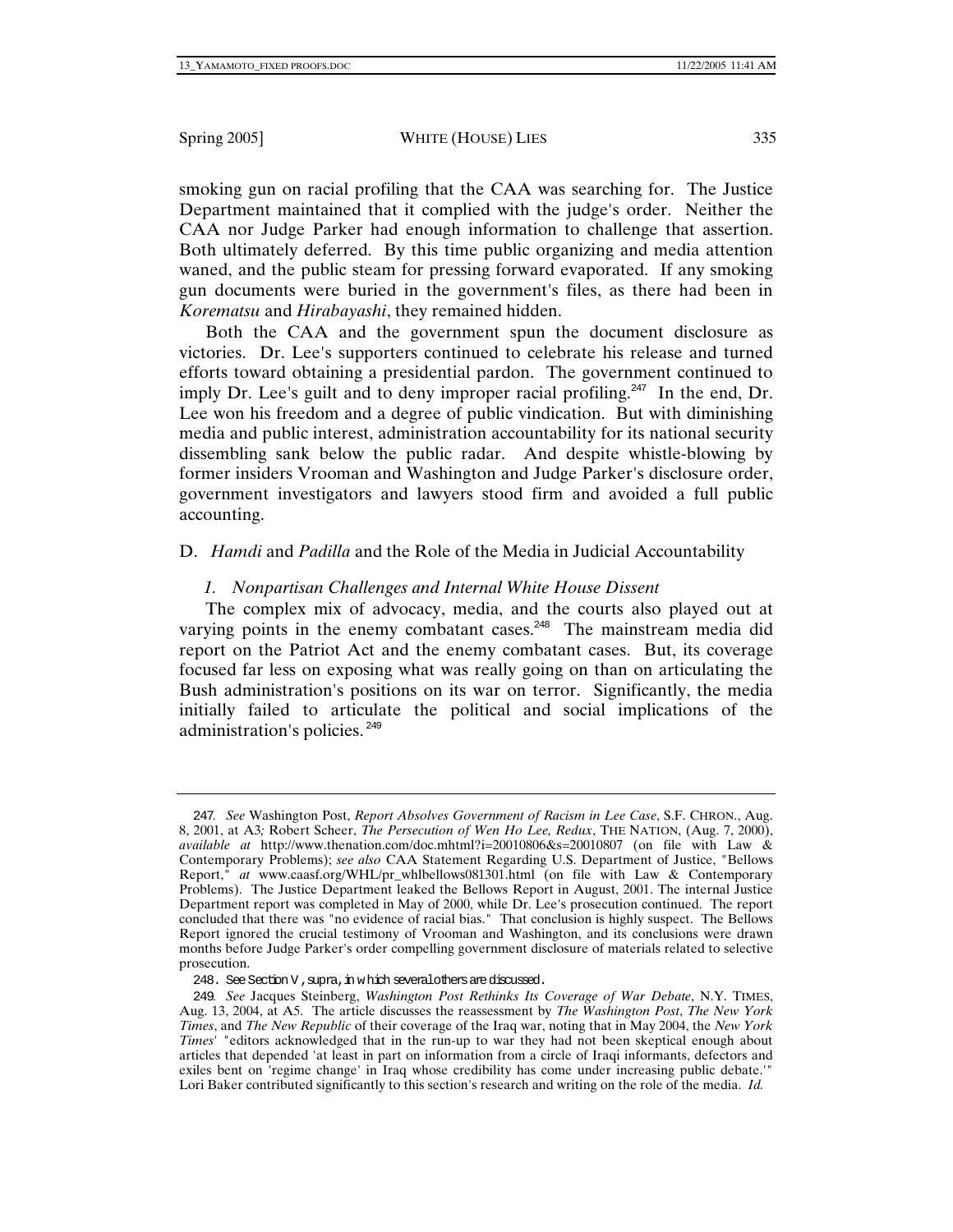The mainstream media also failed to investigate and expose "in the months after 9/11 [that] there were fierce debates—and even shouting matches—*inside the White House* over the treatment of Americans with suspected al Qaeda ties."<sup>250</sup> The face-off pitted administration hardliners such as Vice President Cheney, Defense Secretary Rumsfeld, Cheney's chief counsel David Addington, and deputy White House Counsel Flanagan against Attorney General Ashcroft, Solicitor General Olson, and other senior administration lawyers. The former argued that in wartime the President's power to detain enemy combatants to protect the country was virtually limitless. The latter took a more pragmatic approach, urging the President to consider public opinion and the policy's likelihood of withstanding judicial review.<sup>251</sup>

In light of the Bush administration's efforts to market itself as resolute and united, this internal dissonance should have been big news. Alternative media reported on the controversy.<sup>252</sup> The mainstream media laid low. And a fearful public remained generally supportive of the administration's policy without crucial information—an example of what David Brock, former neoconservative journalist, terms the established media's "censoring of the news" in shaping national political understandings.<sup>253</sup>

### *2. Media Coverage of the War on Terror Seeps Into the Courtroom*

Media reporting and commentary affects public political perceptions. But does media reporting, along with critical legal advocacy, help shape a public culture that affects judicial scrutiny of a controversy? Carefully crafted media events during the heat of Supreme Court consideration of the enemy combatant cases suggest this is so—or at least that political decisionmakers and lawyers believe it to be so. In particular, as also suggested by the "Strategic Blueprint," these events support the perception that courts are at times influenced by media coverage of the war on terror.

After oral argument in the enemy combatant cases appeared to go poorly for the Justice Department, and days before the Court's anticipated ruling, the administration suddenly declassified ostensibly incriminating statements made

<sup>250</sup>. Michael Isikoff and Daniel Klaidman, *The Road to the Brig*, NEWSWEEK, April 26, 2004, at 26 (emphasis added).

<sup>251</sup>*. Id.* Also skeptical of the hardliners' approach were two former top Justice Department officials. Viet Dinh, former head of the department's Office of Legal Policy and a chief architect of the USA Patriot Act, and Michael Chertoff, former head of the department's criminal division, criticized the administration's ad hoc approach to designating enemy combatants. Both warned that the administration's approach would be "unsustainable" unless a framework was established for "determining when, why and for how long someone may be detained as an enemy combatant, and what judicial review should be available." Richard B. Schmitt, *Patriot Act Author Has Concerns; Detaining citizens as "enemy combatants"—a policy not spelled out in the act—is flawed, the legal scholar says.,* L.A. TIMES, Nov. 30, 2003, at A1.

<sup>252</sup>*. See, e.g.*, THE NATION (reported extensively on the controversy).

<sup>253</sup>. BROCK, *supra* note 60, at 12 (describing generally the mainstream media's "censoring of the news" to shape national conversations).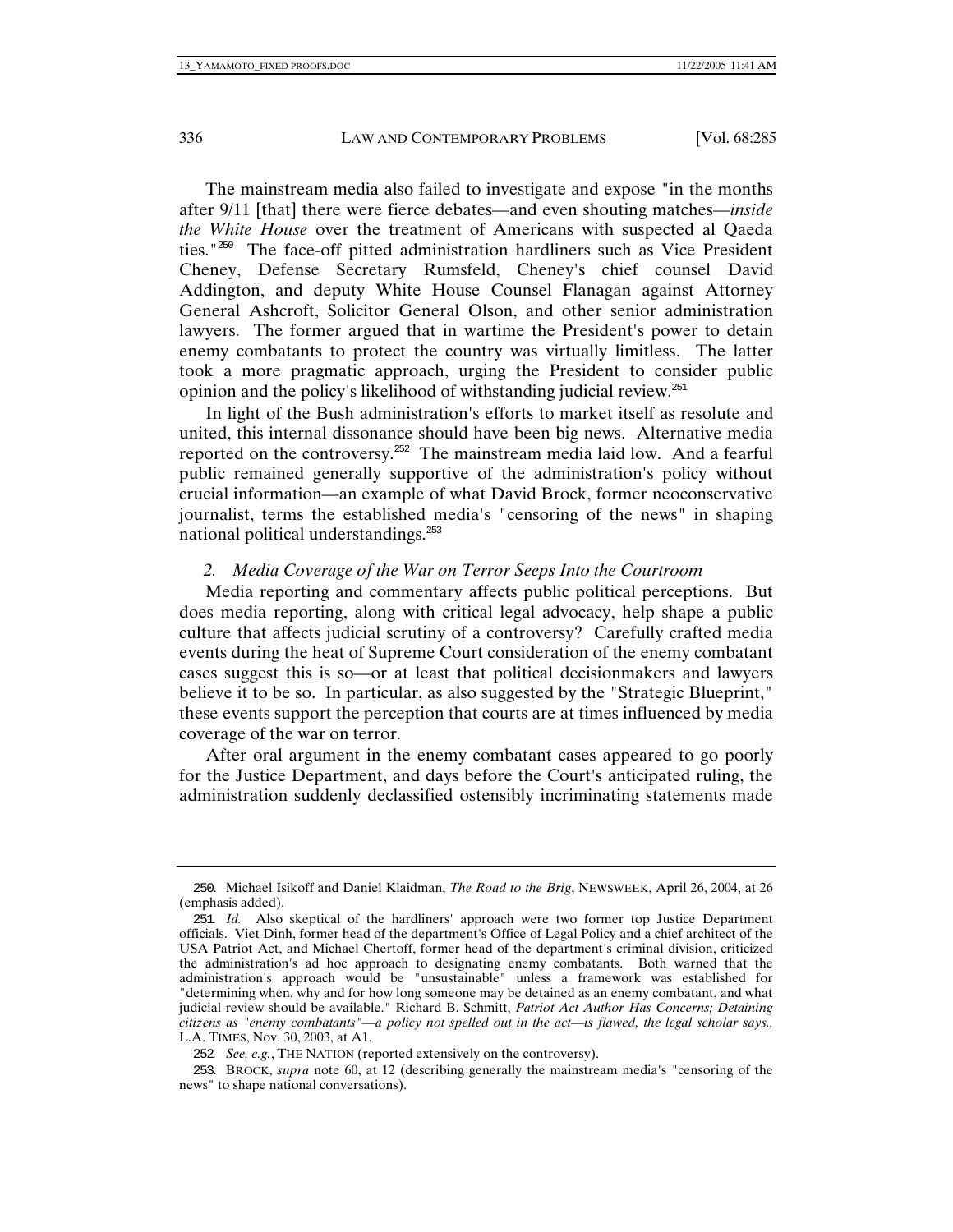by Padilla—statements not part of the court record subject to formal rebuttal.<sup>254</sup> A fusillade of criticism followed.<sup>255</sup>

Deputy Attorney General James Comey adamantly denied that the administration was trying to influence Supreme Court deliberations.<sup>256</sup> Legal commentators thought otherwise, indicating that this denial was another White House lie.<sup>257</sup> Most important in terms of the "Strategic Blueprint," those commentators' statements implicitly recognized that the judges pay attention to media reports and that the legal community believes that judges in controversial cases can be subtly influenced by trials in the court of pubic opinion.

The government disclosures this week were not compelled by any court, statute or deadline. It was purely a political decision that the president would benefit by selectively releasing incriminating statements allegedly made by a citizen held incommunicado.<sup>258</sup>

This Hail Mary press conference was directed . . . particularly to Associate Justice Sandra Day O'Connor who, during oral arguments, was the most conflicted of the justices in the closely divided court.<sup>2</sup>

This was a shameful effort to sway the Supreme Court.<sup>260</sup>

The justices don't live in solitary confinement, and this will certainly have an impact on them.  $\ldots$ 

While the Supreme Court heard oral argument in the enemy combatant cases, stories of American forces abusing Iraqi prisoners saturated the worldwide media. Notably, during argument, Justices' questions linked the torture scandal to the central issue in the enemy combatant cases—who is to hold the Executive Branch accountable for abuses. They queried the government's lawyers about what "would be a check against torture."<sup>262</sup>

258. Turley, *supra* note 255.

259. Hentoff, *supra* note 152.

<sup>254</sup>*. See* Isikoff et al., *supra* note 151 ("A newly declassified Pentagon report on Padilla—released by Deputy Attorney General James Comey—was in part intended to influence public thinking about his case and establish more clearly that Padilla was a dangerous Al Qaeda operative who intended to inflict harm on innocent civilians.")

<sup>255</sup>*. See* Jonathan Turley, *You Have Rights—If Bush Says You Do*, L.A. TIMES, June, 3, 2004, at B11; Hentoff, *supra* note 152; Frank Davies, *Prisoner Abuse May Influence Judges' Ruling on Detainees,* KNIGHT RIDDER/TRIBUNE NEWS SERVICE, May 14, 2004 (citing Eugene Fidell, director of the non-partisan National Institute of Military Justice); *see also* Isikoff et al., *supra* note 151.

<sup>256</sup>*. See* Jess Bravin and Avery Johnson, *Bush Discloses Data Aimed At Justifying Holding Padilla,* WALL ST. J., June 2, 2004, at B8. ("Mr. Comey said the timing of the announcement, near the pending Supreme Court ruling, was a coincidence.").

<sup>257</sup>*. See* Turley, *supra* note 255; Editorial, *Skirting the Constitution*, ST. LOUIS POST DISPATCH, June 6, 2004, *available at* 2004 WL 81884856.

<sup>260</sup>*. Id*. (quoting statements made by Fox News senior judicial analyst, Judge Andrew Napolitano to Bill O'Reilly).

<sup>261</sup>. Davies, *supra* note 255 (citing Eugene Fidell, director of the non-partisan National Institute of Military Justice).

<sup>262</sup>. Transcript of Hearing before Supreme Court, April 28, 2004, at 18, Padilla v. Rumsfeld, 124 S. Ct. 2711 (2004). In another exchange, at the *Hamdi* oral argument, Justice Stevens asked Deputy Solicitor General Paul Clement, "do you think there is anything in the law that curtails the method of interrogation that may be employed?" Clement responded, "Well . . . I think that the United States is signatory to conventions that prohibit torture and that sort of thing. And the United States is going to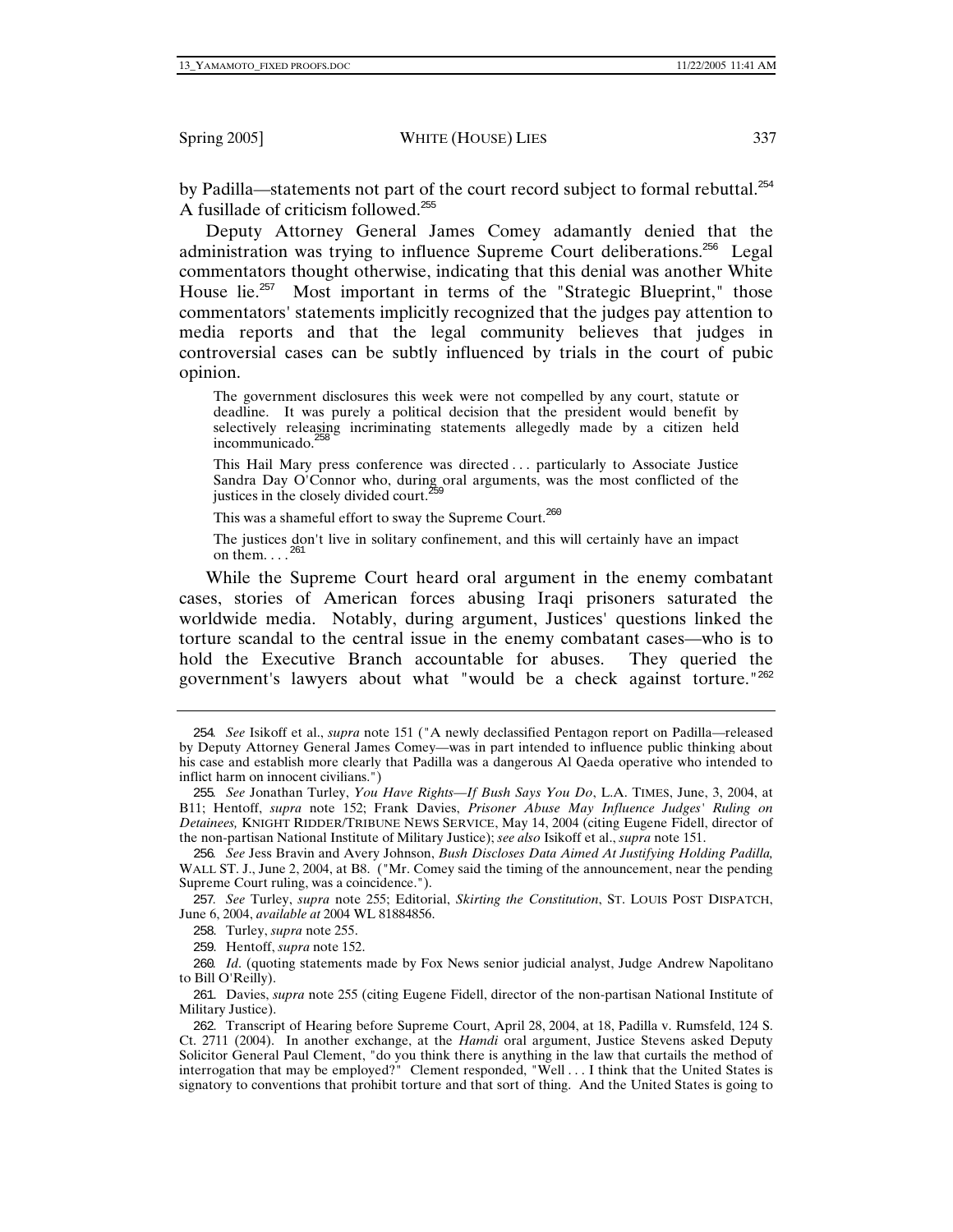Deputy Solicitor General Clement assured the Court that the administration was bound by international treaties prohibiting torture. In early June, while the Court was still deliberating, the media disclosed internal administration memos showing that the Departments of Defense and Justice had determined before oral argument that the United States would not be bound by treaty obligations.<sup>263</sup> Were the Deputy Solicitor's assurances another White House lie?

Legal observers anticipated that this "outside the record" revelation about administration dissembling, like the untimely declassification of Padilla documents, would likely affect the Court's deliberations. *Newsweek* reported that "[t]he conventional wisdom among former Supreme Court clerks" was that "recent disclosures of the Abu Ghraib prison scandal and internal administration memos disavowing compliance with international treaties involving treatment of prisoners" would seriously undermine the administration's arguments before the Court and would turn "two key swing justices—Sandra Day O'Connor and Anthony Kennedy—against it."<sup>264</sup>

The actual effect of these media revelations on the Court is unknown. What is known is that the opening of Justice O'Connor's *Hamdi* opinion resonates with the calls of critical legal advocates, scholars, social justice groups, and media pundits for the judiciary to draw on the teachings of history and not to hand the executive a "blank check."

## E. Concluding Thoughts

The "Strategic Blueprint for National Security Accountability" proposed in Section II is just that, a proposal. It draws its contours and content from a limited universe: the reported advocacy, organizing, media handling, cultural setting, and judicial decisionmaking in the *Korematsu*, *Wen Ho Lee, Hamdi*, *Padilla*, and *Rasul* cases; and personal experience.<sup>265</sup> The proposal is offered to stimulate further jurisprudential and Realpolitik inquiry into the impact of critical legal advocacy and public pressure on the crucial threshold judicial task of selecting the appropriate level of scrutiny of executive actions. It is also offered as a rough guide for building coalitions and mapping strategy. Does the blueprint serve as an apt guide? Empirical study awaits. Can and should it be sharpened and improved or revised? Definitely.

honor its treaty obligations." Oral Argument before the Supreme Court (Apr. 28, 2004), at Arg. 40-41, Hamdi v. Rumsfeld 124 S. Ct. 2633 (2004) (No. 03-6696), 2004 WL 1066082.

<sup>263</sup>. Press Release, White House, Press Briefing by White House Counsel Judge Alberto Gonzales, DOD General Counsel William Haynes, DOD Deputy General Counsel Daniel Dell'Orto and Army Deputy Chief of Staff for Intelligence General Keith Alexander (June 22, 2004), *available at* 2004 WL 61638808.

<sup>264</sup>. Iskoff et al., *supra* note 151.

<sup>265</sup>. I have served as co-counsel in several civil and human rights cases, including the *Korematsu coram nobis* case and *Ka'ai'ai v. Drake*, a Native Hawaiian homelands reparations case. *See* Eric K. Yamamoto, *Critical Race Praxis: Race Theory and Political Lawyering Practice in Post-Civil Rights America*, 95 MICH. L. REV. 821, 895 (1997) (describing critical legal theory and public organizing in the media and community handling of the Native Hawaiian homelands litigation).